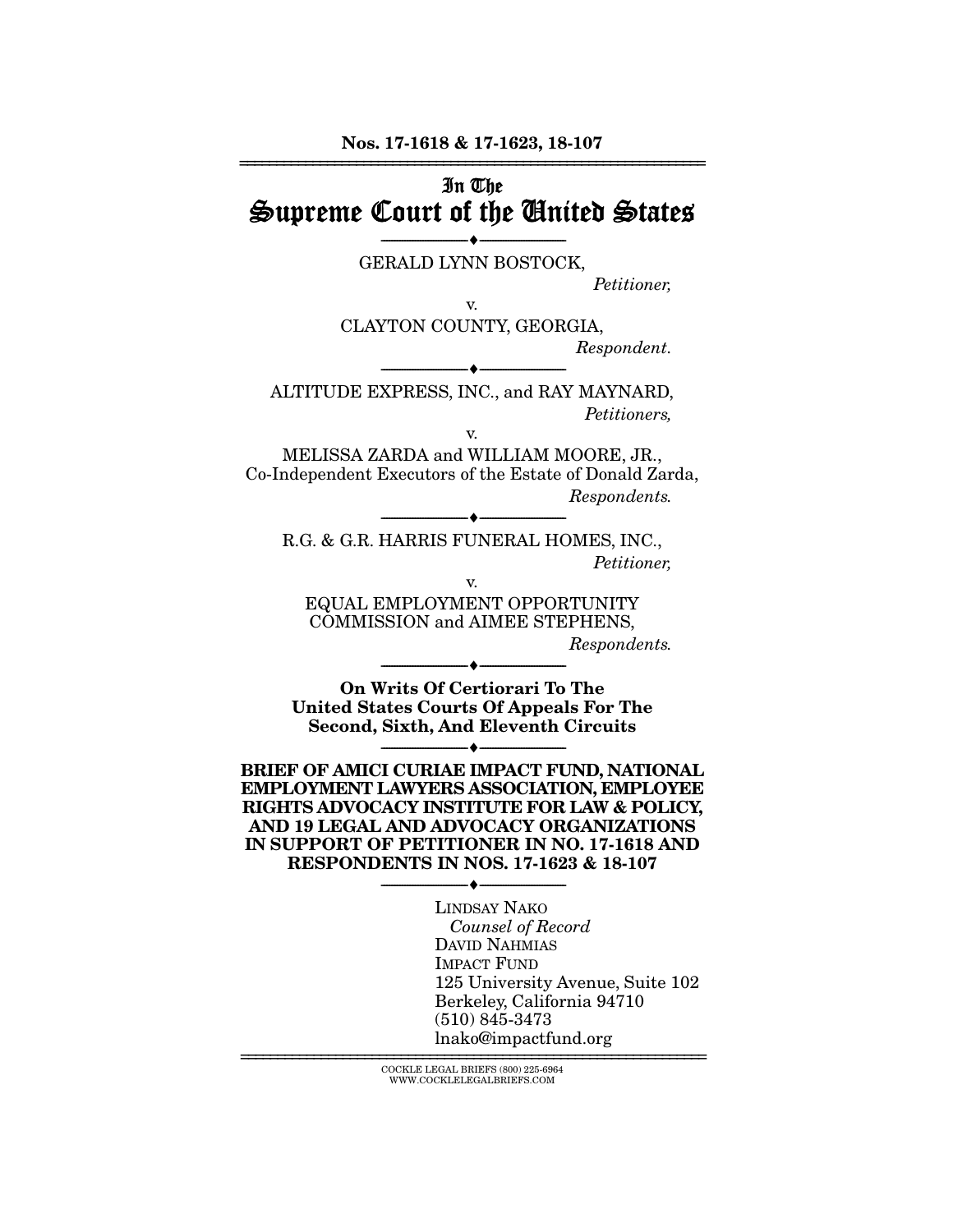# TABLE OF CONTENTS

|      |                                                                                                                                                                                                          | Page           |
|------|----------------------------------------------------------------------------------------------------------------------------------------------------------------------------------------------------------|----------------|
|      | INTEREST OF AMICI CURIAE                                                                                                                                                                                 | 1              |
|      | SUMMARY OF ARGUMENT                                                                                                                                                                                      | $\overline{2}$ |
|      |                                                                                                                                                                                                          | 5              |
| I.   | LGBT Workers Face Pervasive Discrimi-<br>nation and Urgently Need Title VII's Pro-                                                                                                                       | 5              |
| II.  | The Decisions Under Review are Emblem-<br>atic of the Current Lack of Clarity in the                                                                                                                     | 11             |
| III. | There is No Clear and Predictable Way to<br>Distinguish Between Sex and Sexual Ori-                                                                                                                      | 14             |
|      | A. Courts will be forced to engage in un-<br>workable line-drawing if this Court<br>excludes discrimination based on sex-<br>ual orientation from Title VII's pur-                                       | 15             |
|      | Lesbian, gay, and bisexual workers<br>В.<br>will be subject to an ambiguous and<br>arbitrary standard if this Court ex-<br>cludes discrimination based on sexual<br>orientation from Title VII's purview | 19             |
| IV.  | The Court Should Not Disturb the Clarity<br>Produced by the "Near-Total Uniformity"<br>of the Circuits Recognizing that Gender<br>Identity Discrimination is Sex Discrimi-                               | 24             |
|      |                                                                                                                                                                                                          | 27             |

i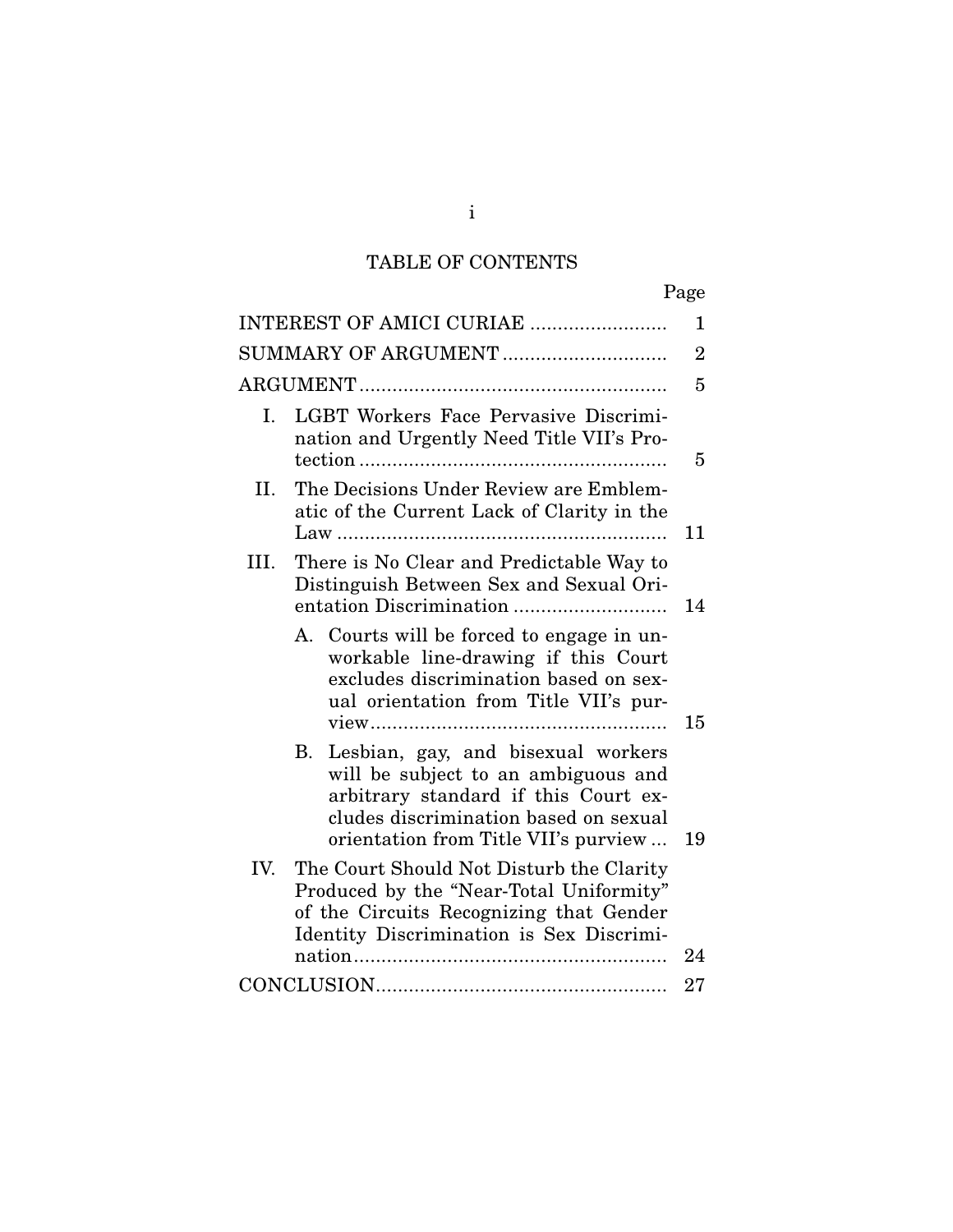ii

## TABLE OF CONTENTS—Continued

Page

APPENDIX

List of Additional Amici .................................. App. 1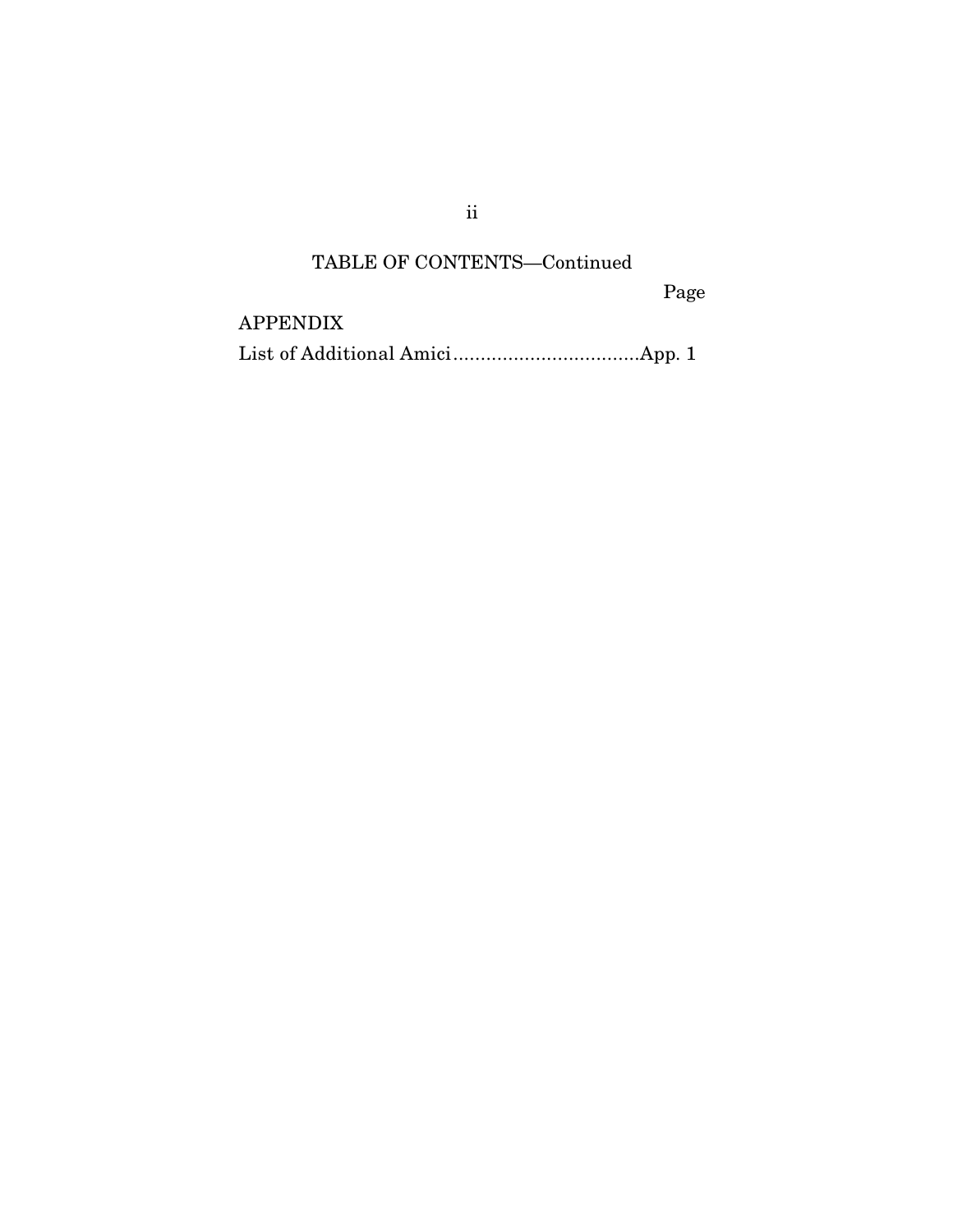# TABLE OF AUTHORITIES

Page

| Albemarle Paper Co. v. Moody, 422 U.S. 405<br>$(1975)$<br>10                                                                                                                           |
|----------------------------------------------------------------------------------------------------------------------------------------------------------------------------------------|
| Barnes v. City of Cincinnati, 401 F.3d 729 (6th                                                                                                                                        |
| Bell v. Crackin Good Bakers, Inc., 777 F.2d 1497                                                                                                                                       |
| Berghorn v. Xerox Corp., No. 17-cv-01345, 2019<br>WL 2226763 (N.D. Tex. May 23, 2019) 18                                                                                               |
| Bostock v. Clayton Cty. Bd. of Comm'rs, 723 F.<br>App'x 964 (11th Cir. 2018)  11, 13, 14                                                                                               |
| Bostock v. Clayton Cty. Bd. of Comm'rs, 894 F.3d                                                                                                                                       |
| Bostock v. Clayton Cty., No. 16-cv-1460, 2017 WL<br>4456898 (N.D. Ga. Jul. 21, 2017), aff'd sub<br>nom. Bostock v. Clayton Cty. Bd. of Comm'rs,<br>723 F. App'x 964 (11th Cir. 2018)12 |
| Boyd v. Johnson Food Servs., LLC, No. 17-cv-<br>03414, 2019 WL 1090725 (D.S.C. Mar. 8, 2019)18                                                                                         |
| Burlington Indus., Inc. v. Ellerth, 524 U.S. 742                                                                                                                                       |
| Centola v. Potter, 183 F. Supp. 2d 403 (D. Mass.                                                                                                                                       |
| Chavez v. Credit Nation Auto Sales, 641 F. App'x                                                                                                                                       |
| Christensen v. Omnicom Grp., Inc., 852 F.3d 195                                                                                                                                        |

iii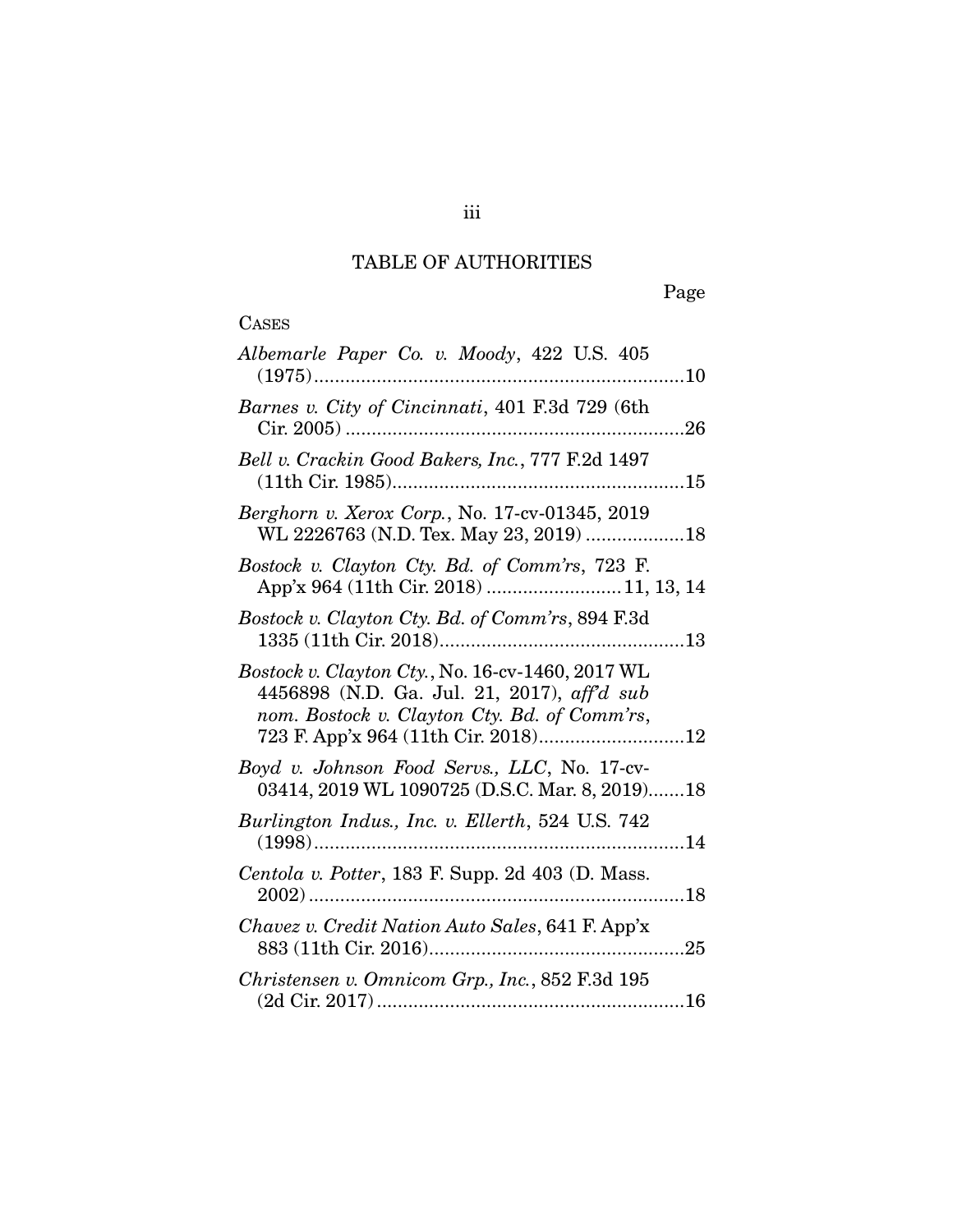| Dawson v. Bumble & Bumble, 398 F.3d 211 (2d)                                                                                                     |
|--------------------------------------------------------------------------------------------------------------------------------------------------|
| Doe ex rel. Doe v. Boyertown Area Sch. Dist., 897<br>F.3d 518 (3d Cir. 2018), cert. denied, No. 18-<br>658, 2019 WL 2257330 (May 28, 2019) 7, 24 |
| E.E.O.C. v. Boh Bros. Constr. Co., 689 F.3d 458<br>(5th Cir. 2012), aff'd in part and rev'd in part,                                             |
| E.E.O.C. v. Boh Bros. Constr. Co., 731 F.3d 444                                                                                                  |
| E.E.O.C. v. R.G. & G.R. Harris Funeral Homes,<br>Inc., 884 F.3d 560 (6th Cir. 2018) 11, 13, 26                                                   |
| <i>Etsitty v. Utah Transit Auth.</i> , 502 F.3d 1215                                                                                             |
| Evans v. Georgia Reg'l Hosp., 850 F.3d 1248<br>(11th Cir. 2017), cert. denied, 138 S. Ct. 557                                                    |
| Fabian v. Hosp. of Cent. Conn., 172 F. Supp. 3d                                                                                                  |
| Finkle v. Howard Cty., Md., 12 F. Supp. 3d 780                                                                                                   |
| Franks v. Bowman Transp. Co., Inc., 424 U.S. 747                                                                                                 |
| Glenn v. Brumby, 663 F.3d 1312 (11th Cir. 2011) 24                                                                                               |
| Guess v. Phila. Hous. Auth., 354 F. Supp. 3d 596                                                                                                 |
| Harris v. Forklift Sys., Inc., 510 U.S. 17 (1993) 15                                                                                             |

iv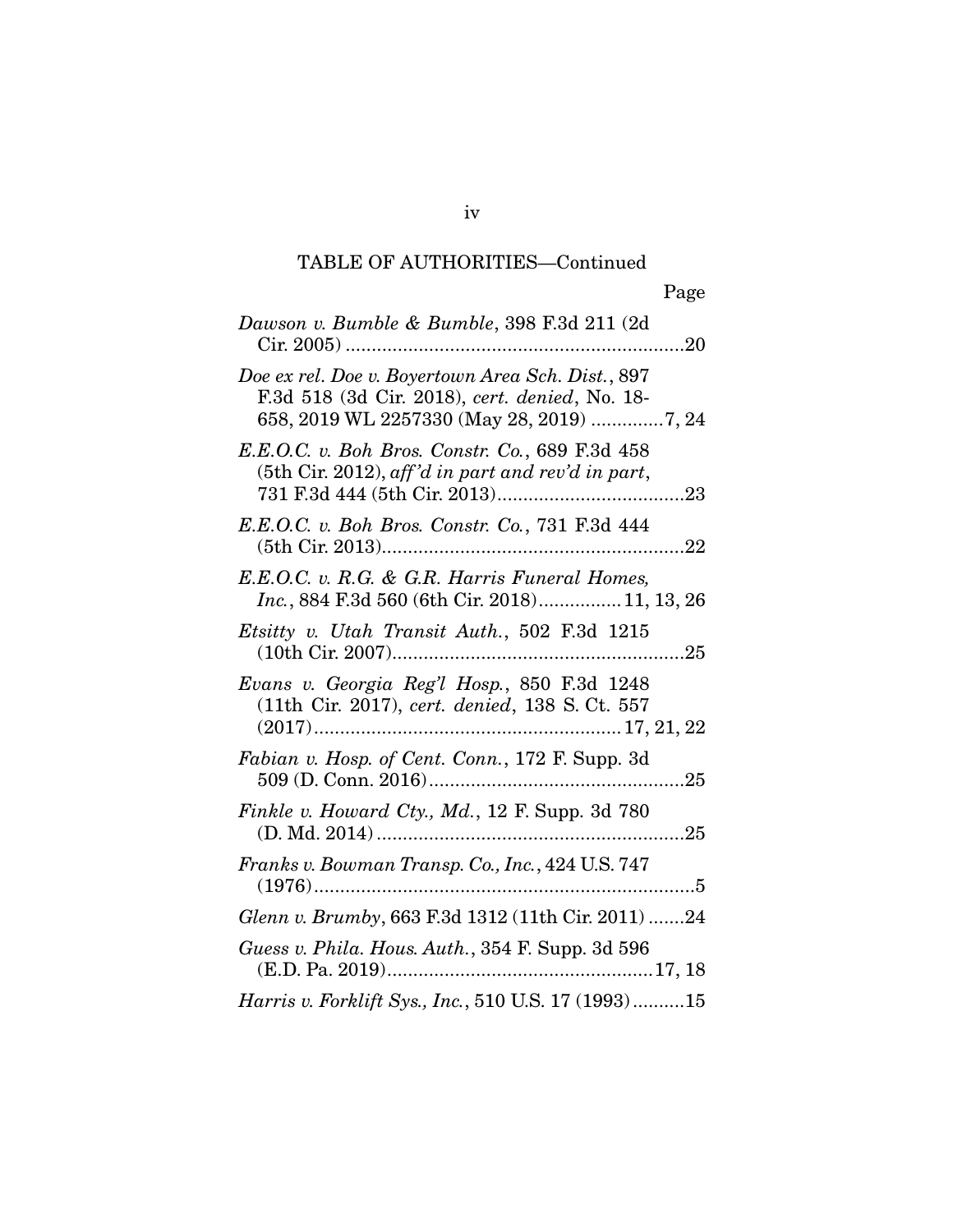v

| Hively v. Ivy Tech. Cmty. Coll. of Ind., 853 F.3d                                                           |
|-------------------------------------------------------------------------------------------------------------|
| Hively v. Ivy Tech. Cmty. Coll., 830 F.3d 698 (7th<br>Cir. 2016), rev'd, 853 F.3d 339 (7th Cir. 2017)17, 24 |
| Int'l Bhd. of Teamsters v. United States, 431 U.S.                                                          |
| Kastl v. Maricopa Cty. Cmty. Coll. Dist., 325                                                               |
| Kilpatrick v. HCA Human Res., No. 17-cv-00670,<br>2019 WL 998315 (M.D. Tenn. Mar. 1, 2019) 19               |
| Masterpiece Cakeshop, Ltd. v. Colo. Civil Rights                                                            |
| Milot v. Maxx, No. 14-cv-00759, 2015 WL 770250                                                              |
| Nichols v. Azteca Rest. Enters., 256 F.3d 864 (9th                                                          |
| Oncale v. Sundowner Offshore Servs., Inc., 523                                                              |
| Petrosino v. Bell Atl., 385 F.3d 210 (2d Cir. 2004)15                                                       |
| Philpott v. New York, 252 F. Supp. 3d 313                                                                   |
| Price Waterhouse v. Hopkins, 490 U.S. 228 (1989) 23                                                         |
| Prowel v. Wise Bus. Forms, Inc., 579 F.3d 285 (3d                                                           |
| Pullman-Standard v. Swint, 456 U.S. 273 (1982)  5, 10                                                       |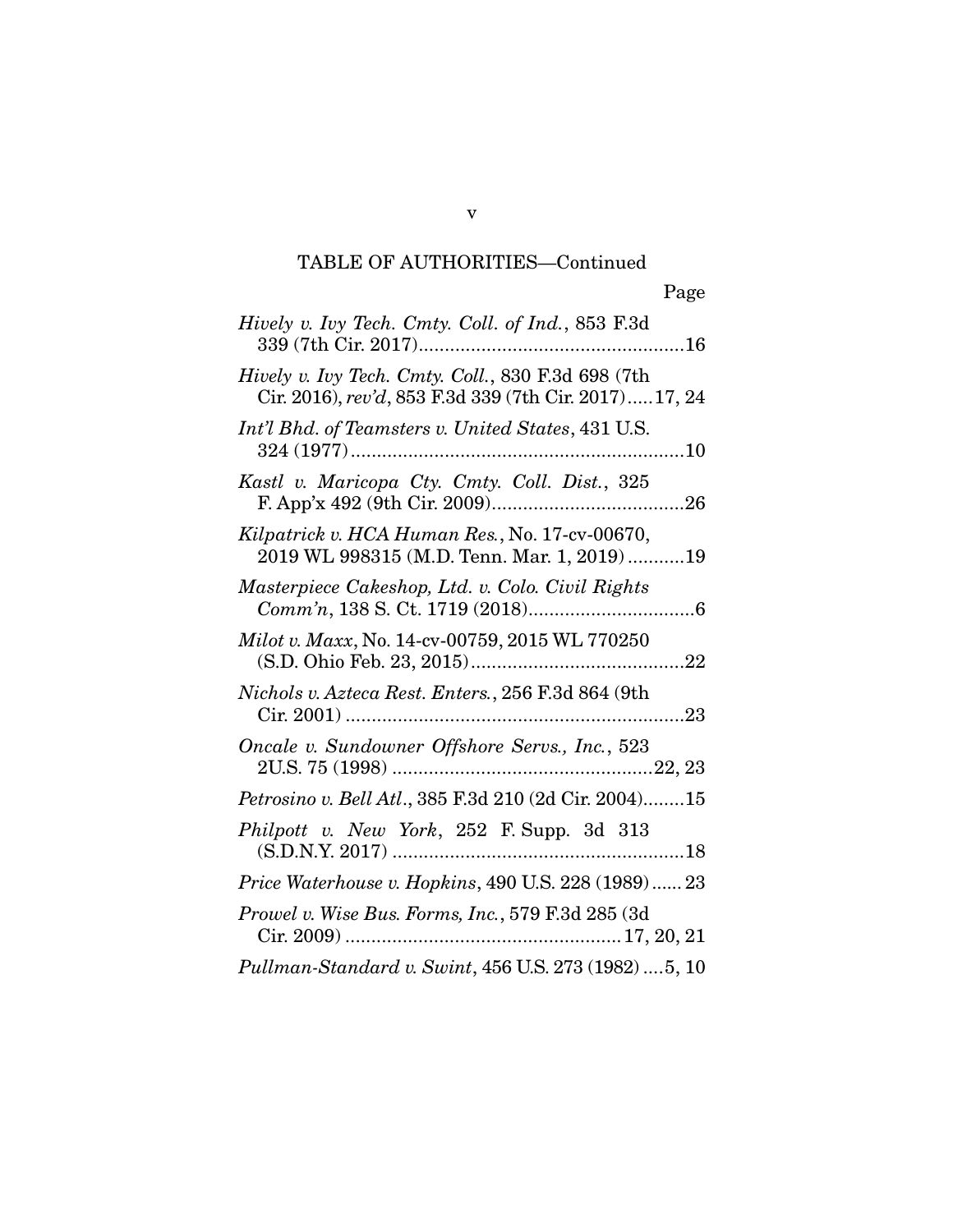| Rosa v. Park W. Bank & Tr. Co., 214 F.3d 213 (1st)                                                                                                                                            |
|-----------------------------------------------------------------------------------------------------------------------------------------------------------------------------------------------|
| Schroer v. Billington, 525 F. Supp. 2d 58 (D.D.C.                                                                                                                                             |
| Schwenk v. Hartford, 204 F.3d 1187 (9th Cir.                                                                                                                                                  |
| Smith v. City of Salem, 378 F.3d 566 (6th Cir.                                                                                                                                                |
| Tovar v. Essentia Health, 857 F.3d 771 (8th Cir.                                                                                                                                              |
| Vance v. Ball State Univ., 570 U.S. 421 (2013)15                                                                                                                                              |
| Varner v. APG Media of Ohio, LLC, No. 18-cv-<br>706, 2019 WL 145542 (S.D. Ohio Jan. 9, 2019) 18                                                                                               |
| Videckis v. Pepperdine Univ., 150 F. Supp. 3d                                                                                                                                                 |
| Whitaker v. Kenosha Unified Sch. Dist. No. 1 Bd.<br>of Educ., 858 F.3d 1034 (7th Cir. 2017), cert.<br>dismissed sub nom. Kenosha Unified Sch.<br>Dist. No. 1 Bd. of Educ. v. Whitaker ex rel. |
| Wittmer v. Phillips 66 Co., 915 F.3d 328 (5th Cir.                                                                                                                                            |
| Zarda v. Altitude Express, Inc., 855 F.3d 76 (2d                                                                                                                                              |
| Zarda v. Altitude Express, Inc., 883 F.3d 100 (2d                                                                                                                                             |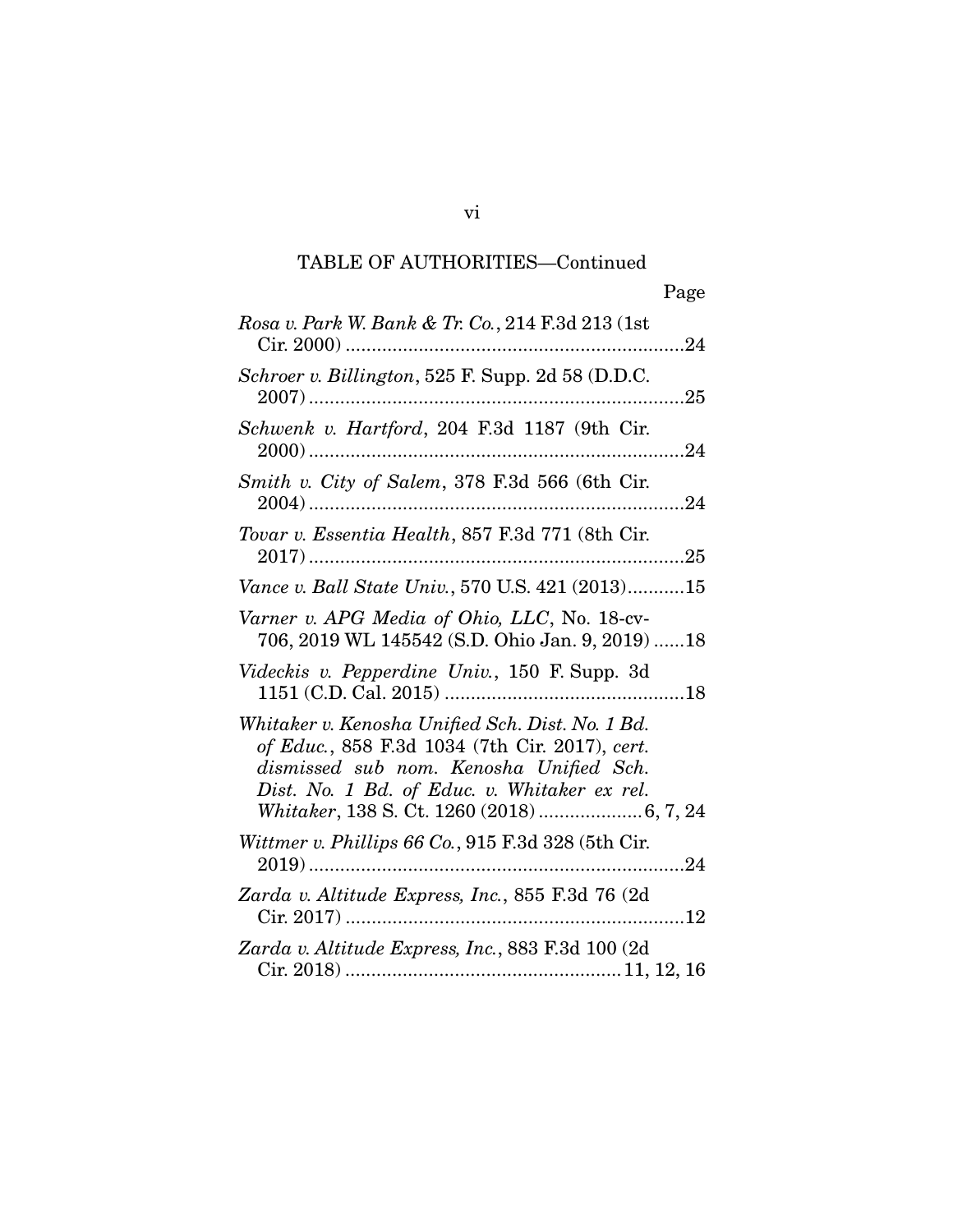vii

Page

### **STATUTES**

| Civil Rights Act of 1964, Title VII, 42 U.S.C. |  |
|------------------------------------------------|--|
|                                                |  |
|                                                |  |
|                                                |  |

### OTHER AUTHORITIES

| Am. Psychological Ass'n, Guidelines for Psycho-<br>logical Practice with Transgender and Gender<br>Nonconforming People, 70 Am. Psychol. 832                                             |  |
|------------------------------------------------------------------------------------------------------------------------------------------------------------------------------------------|--|
| Angela Houghton, AARP Research, <i>Maintaining</i><br>Dignity, Understanding and Responding to<br>the Challenges Facing Older LGBT Ameri-<br>cans: An AARP Survey of LGBT adults age 45- |  |
| Ctr. for Am. Progress & Movement Advance-<br>ment Project, Paying an Unfair Price: The Fi-<br>nancial Penalty for Being LGBT in America 19                                               |  |
| Human Rights Campaign Found., A Workplace<br>Divided: Understanding the Climate for LGBTQ                                                                                                |  |
| Karen I. Fredriksen-Goldsen et al., Disability<br>Among Lesbian, Gay, and Bisexual Adults: Dis-<br>parities in Prevalence and Risk, 102(1) Am. J.                                        |  |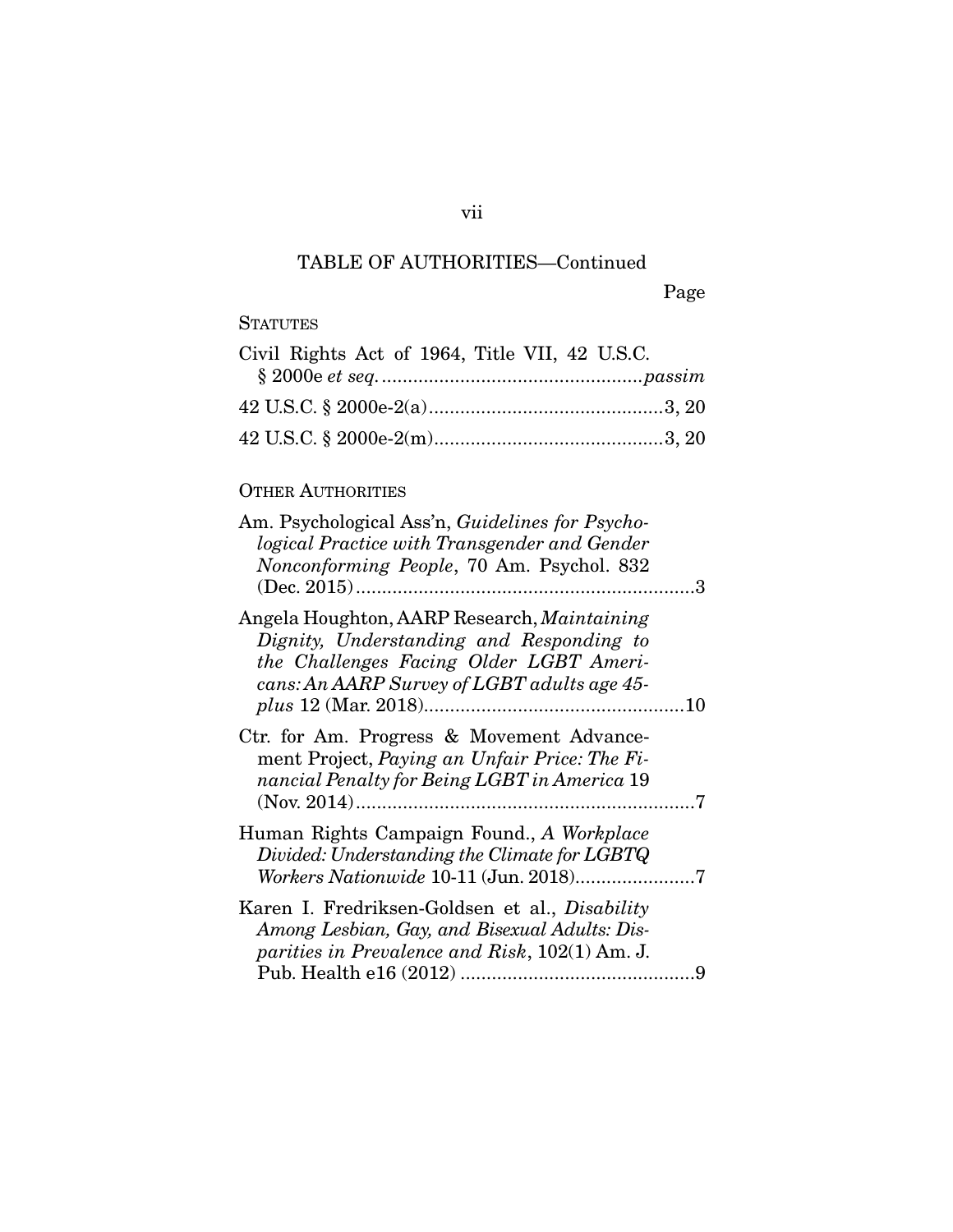|                                                                                                                                                           | Page |
|-----------------------------------------------------------------------------------------------------------------------------------------------------------|------|
| Karen I. Fredriksen-Goldsen et al., <i>The Unfold-</i><br>ing of LGBT Lives: Key Events Associated with<br>Health and Well-being in Later Life, 57 Geron- |      |
| M.V. Lee Badgett et al., Ctr. for Emp't Equity,<br>Evidence from the Frontlines on Sexual Orien-                                                          |      |
| Nat'l Pub. Radio et al., Discrimination in Amer-<br>ica: Experiences and Views of LGBTQ Ameri-                                                            |      |
| Sandy E. James et al., Nat'l Ctr. for Transgender<br>Equality, The Report of the 2015 U.S. Trans-                                                         |      |
| Sejal Singh & Laura E. Durso, Ctr. for Am. Pro-<br>gress, Widespread Discrimination Continues<br>to Shape LGBT People's Lives in Both Subtle              |      |
| Stonewall, LGBT in Britain: Work Report 7                                                                                                                 |      |
| The Williams Inst., Adult LGBT Population in                                                                                                              |      |
| The Williams Inst., LGBT Demographic Data                                                                                                                 |      |

viii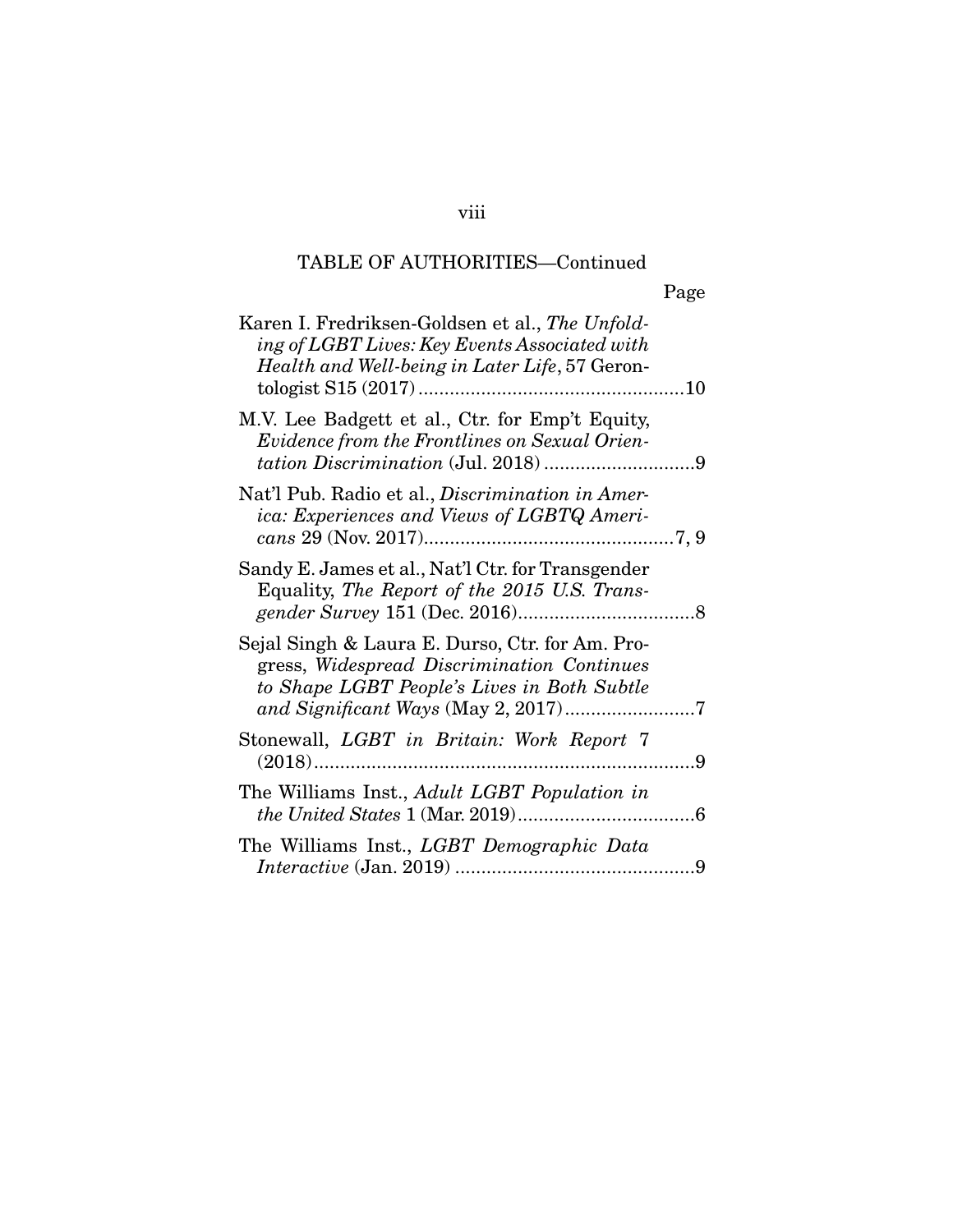#### INTEREST OF AMICI CURIAE<sup>1</sup>

 This brief is submitted by the Impact Fund, the National Employment Lawyers Association, the Employee Rights Advocacy Institute for Law & Policy, and 19 other legal and advocacy organizations.

The **Impact Fund** is a non-profit legal foundation that provides strategic leadership and support for impact litigation to achieve economic, environmental, racial, and social justice. The Impact Fund provides funding, offers innovative training and support, and serves as counsel for impact litigation across the country. The Impact Fund has served as party or amicus counsel in a number of major civil rights cases before this Court, including cases challenging employment discrimination, unequal treatment of lesbian, gay, bisexual, and transgender (LGBT) people, and limitations on access to justice. Through its work, the Impact Fund seeks to use and support impact litigation to achieve social justice for all communities.

 The National Employment Lawyers Association (NELA) is the largest professional membership organization in the country comprising lawyers who represent workers in labor, employment, and civil rights disputes. NELA advances employee rights and serves lawyers who advocate for equality and justice in

<sup>&</sup>lt;sup>1</sup> No counsel for a party authored this brief in whole or in part, and no person other than amici curiae, their members, or their counsel made a monetary contribution to the preparation or submission of this brief. All parties have consented in writing to the filing of this brief.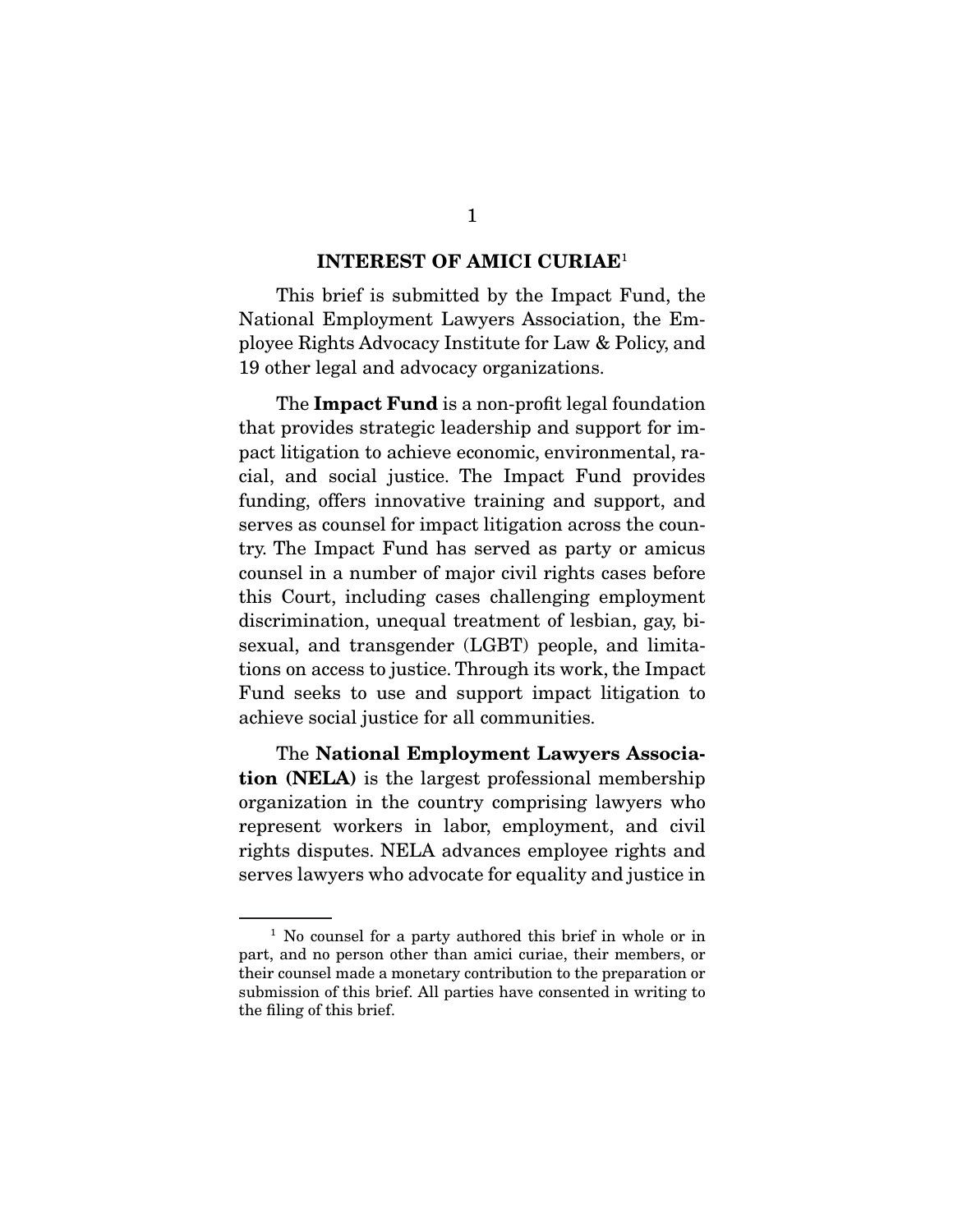the American workplace. NELA and its local affiliates have a membership of over 4,000 attorneys who are committed to working on behalf of those who have been illegally treated in the workplace. NELA's members litigate daily in every circuit, affording NELA a unique perspective on how the principles announced by the courts in employment cases are implemented. NELA strives to protect the rights of its members' clients and regularly supports precedent-setting litigation affecting the rights of individuals in the workplace.

 The Employee Rights Advocacy Institute for Law & Policy (NELA Institute) advances workers' rights through research and advocacy to achieve equality and justice in the American workplace. The NELA Institute works hand-in-hand with NELA to create workplaces in which there is mutual respect between employers and workers, and to ensure that workplaces are free of discrimination, harassment, and retaliation.

 Additional amici are listed in Appendix A. The Impact Fund, NELA, the NELA Institute, and their fellow amici share an interest in the certified questions because the outcome will impact the communities we serve as legal advocates and allies, as well as our country's commitment to the elimination of workplace discrimination.

#### SUMMARY OF ARGUMENT

--------------------------------- ---------------------------------

 In their Opening Briefs, Petitioner Gerald Bostock, Respondents Melissa Zarda and William Moore,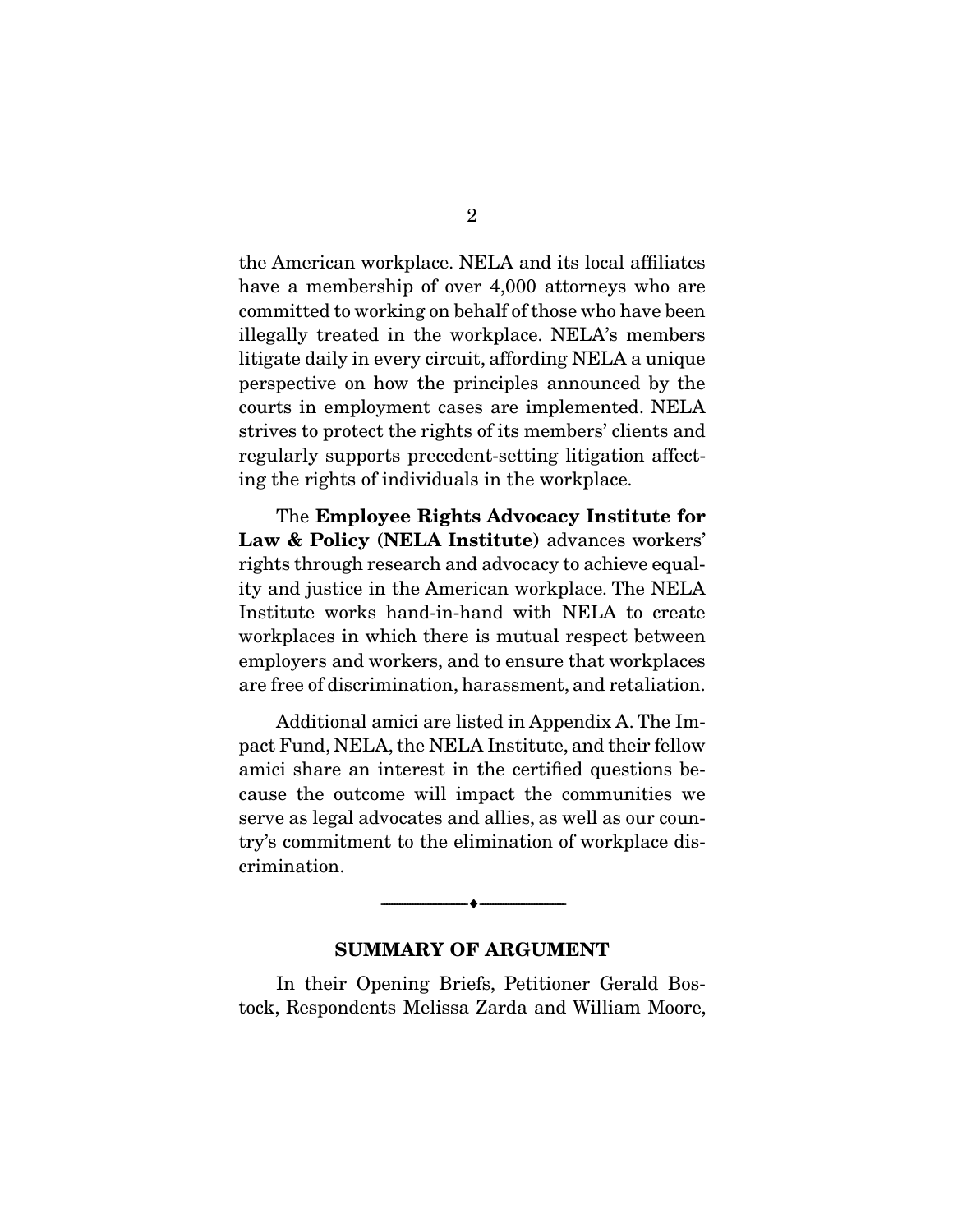Jr., Co-Executors of the Estate of Donald Zarda, and Respondent Aimee Stephens explain in detail how and why Title VII of the 1964 Civil Rights Act's prohibition of sex discrimination, 42 U.S.C.  $\S 2000e-2(a)$ , (m), includes discrimination based on sexual orientation and gender identity, including transgender status.<sup>2</sup> Amici write separately to emphasize the significant challenges that lower courts and workers face in attempting to differentiate among the legal constructs of sex, sexual orientation, and gender identity. Guidance from this Court is necessary to resolve the confusion and unpredictability that reigns in many circuits, frustrating Title VII's purpose of eradicating workplace discrimination.

 Lesbian, gay, bisexual, and transgender (LGBT) people experience pervasive discrimination and harassment in industries across the country because of their sexual orientation and/or gender identity. Incidents of discrimination and harassment increase for LGBT people who are also people of color, low-wage workers, persons with disabilities, or older workers. Protecting workers requires recognizing their legal right to a workplace free of all discrimination, including

<sup>2</sup> Gender identity is a person's deeply felt, inherent sense of being male, female, or an alternate gender. Am. Psychological Ass'n, *Guidelines for Psychological Practice with Transgender and Gender Nonconforming People*, 70 Am. Psychol. 832, 834 (Dec. 2015), https://www.apa.org/practice/guidelines/transgender.pdf. Discrimination because of a person's gender identity encompasses discrimination because of their transgender or transitioning status.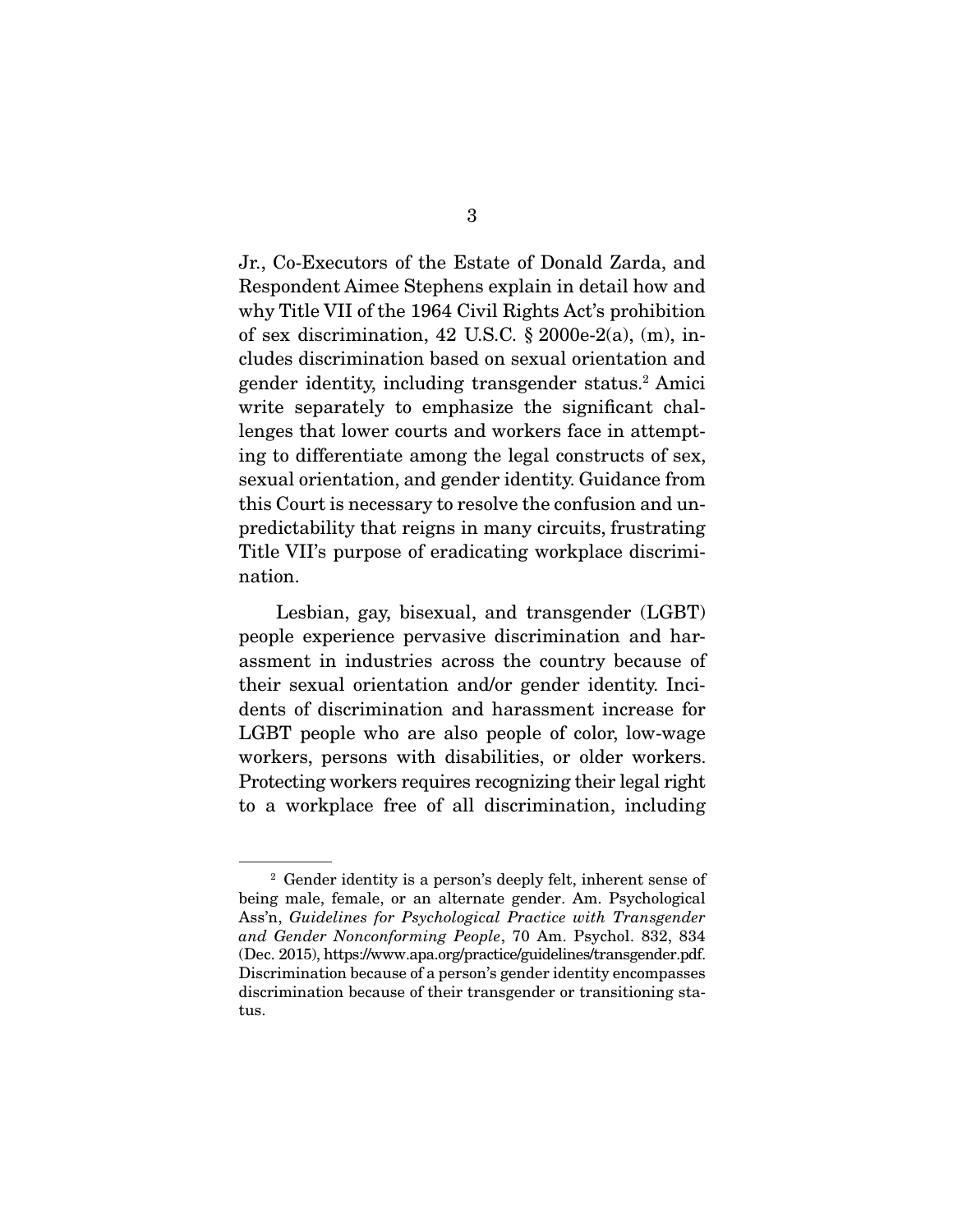that based on their sexual orientation and gender identity.

 The three decisions under review underscore the unpredictability in the law for LGBT people. Faced with similar factual scenarios, the Second Circuit and the Eleventh Circuit reached opposing conclusions on the question of whether discrimination based on sexual orientation is unlawful sex discrimination under Title VII. Meanwhile, the Sixth Circuit's ruling in favor of Ms. Stephens reflects the nearly unanimous consensus of courts that Title VII protects transgender or transitioning status, as well as gender identity.

 The split between the Second and Eleventh Circuits did not arise in a vacuum. Courts have repeatedly acknowledged the difficulty of navigating the current state of the law. Judges and juries struggle to apply an unworkable and illogical analysis that forces them to sort between evidence of discrimination motivated by the plaintiff 's sex versus that motivated by sexual orientation. Moreover, this artificial dichotomy bears little or no relationship to the real-world experiences of lesbian, gay, and bisexual workers. Discrimination based on sex and sexual orientation are often one and the same, making the legal distinction baffling to both courts and plaintiffs.

 In contrast, a significant majority of courts agree with the Sixth Circuit and already have concluded that it is impossible to differentiate sex from transgender or transitioning status for purposes of Title VII's ban on sex discrimination. They no longer attempt to do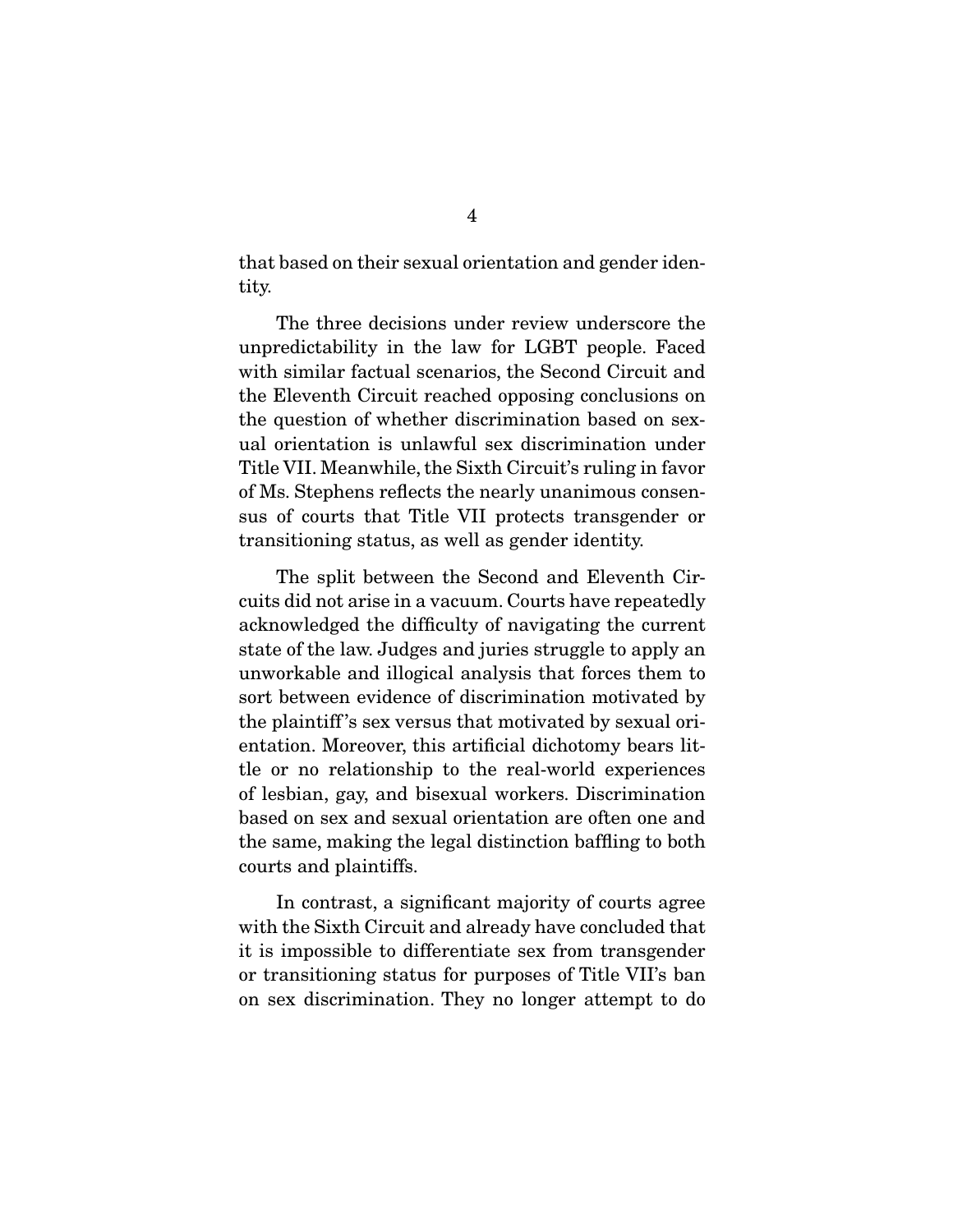so and instead apply a single federal standard recognizing that the law prohibits discrimination against transgender people based on their status as transgender or their perceived gender nonconformity. In these cases, courts are permitted to consider all of the evidence presented in transgender workers' claims without first having to engage in an illogical sorting of the facts. A similar unified standard barring sex discrimination because of sexual orientation should apply to claims of lesbian, gay, and bisexual workers.

 Amici respectfully request that the Court provide much-needed guidance for lower courts and workers by confirming that Title VII's prohibition of sex discrimination includes discrimination based on sexual orientation and transgender status.

#### ARGUMENT

--------------------------------- ---------------------------------

### I. LGBT Workers Face Pervasive Discrimination and Urgently Need Title VII's Protection.

 Title VII, "a broad remedial measure, designed to assure equality of employment opportunities," is the bedrock of civil rights protections in the workplace. *Pullman-Standard v. Swint*, 456 U.S. 273, 276 (1982) (internal quotations omitted). Congress intended Title VII "to prohibit all practices in whatever form which create inequality in employment opportunity . . . and ordained that its policy of outlawing such discrimination should have the highest priority." *Franks v.*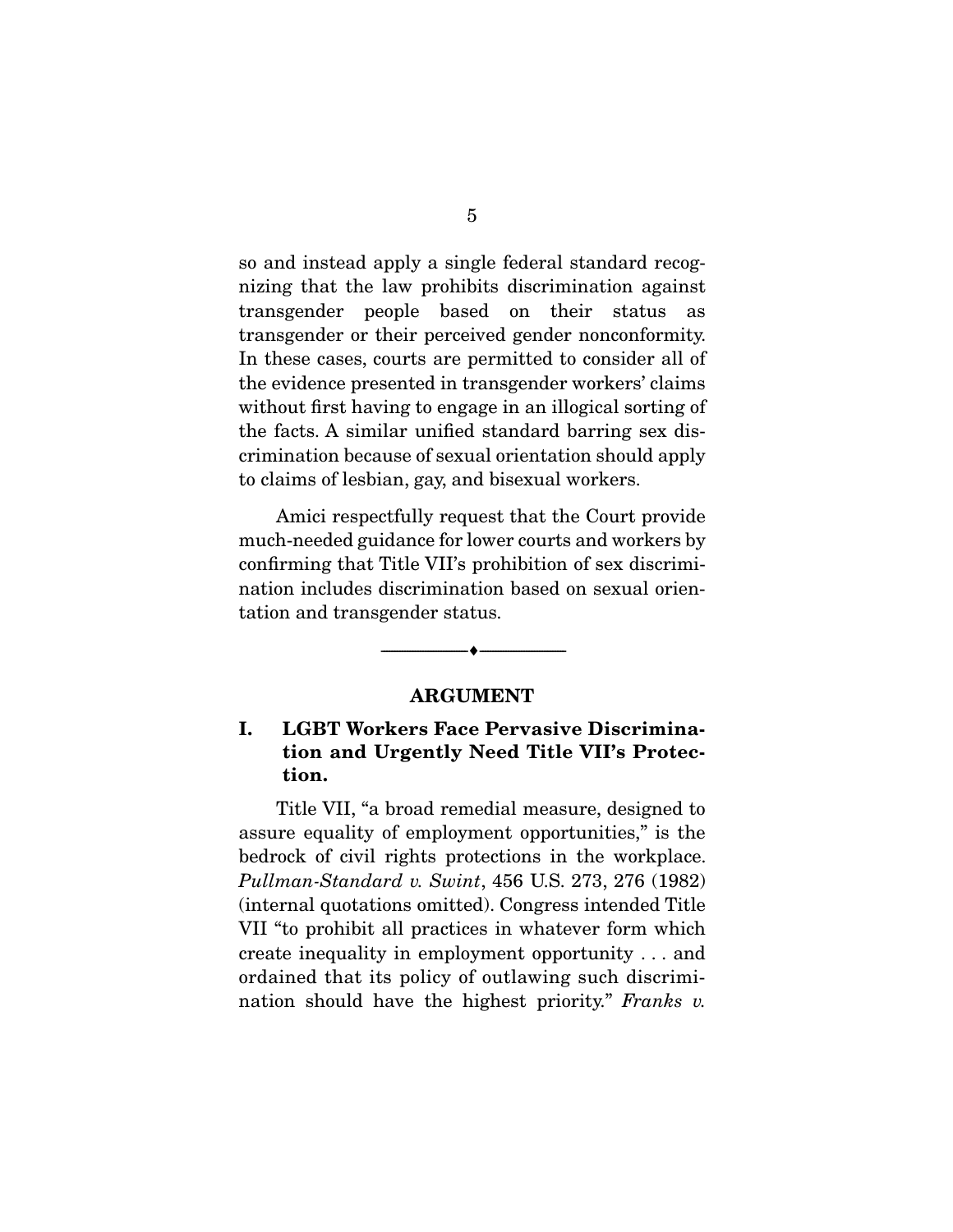*Bowman Transp. Co., Inc.*, 424 U.S. 747, 763 (1976) (internal quotations omitted). Confirming that discrimination because of sexual orientation or transgender status is illegal sex discrimination would fulfill Title VII's promise of equal opportunity in the workplace, protection that LGBT workers urgently need.

 LGBT people face discrimination, both in the public arena and at work. This Court recently recognized that our laws must protect the civil rights of lesbian, gay, and bisexual people because "[o]ur society has come to the recognition that gay persons and gay couples cannot be treated as social outcasts or as inferior in dignity and worth" and that "[t]he exercise of their freedom on terms equal to others must be given great weight and respect by the courts." *Masterpiece Cakeshop, Ltd. v. Colo. Civil Rights Comm'n*, 138 S. Ct. 1719, 1727 (2018). In addition, "[t]here is no denying that transgender individuals face discrimination, harassment, and violence because of their gender identity." *Whitaker v. Kenosha Unified Sch. Dist. No. 1 Bd. of Educ.*, 858 F.3d 1034, 1051 (7th Cir. 2017), *cert. dismissed sub nom. Kenosha Unified Sch. Dist. No. 1 Bd. of Educ. v. Whitaker ex rel. Whitaker*, 138 S. Ct. 1260 (2018).

 Roughly four and a half percent of the U.S. adult population (some 11,343,000 adults) identify as LGBT.3 One in four LGBT workers reported that they

<sup>3</sup> The Williams Inst., *Adult LGBT Population in the United States* 1 (Mar. 2019), https://williamsinstitute.law.ucla.edu/wpcontent/uploads/LGBT-Population-Estimates-March-2019.pdf.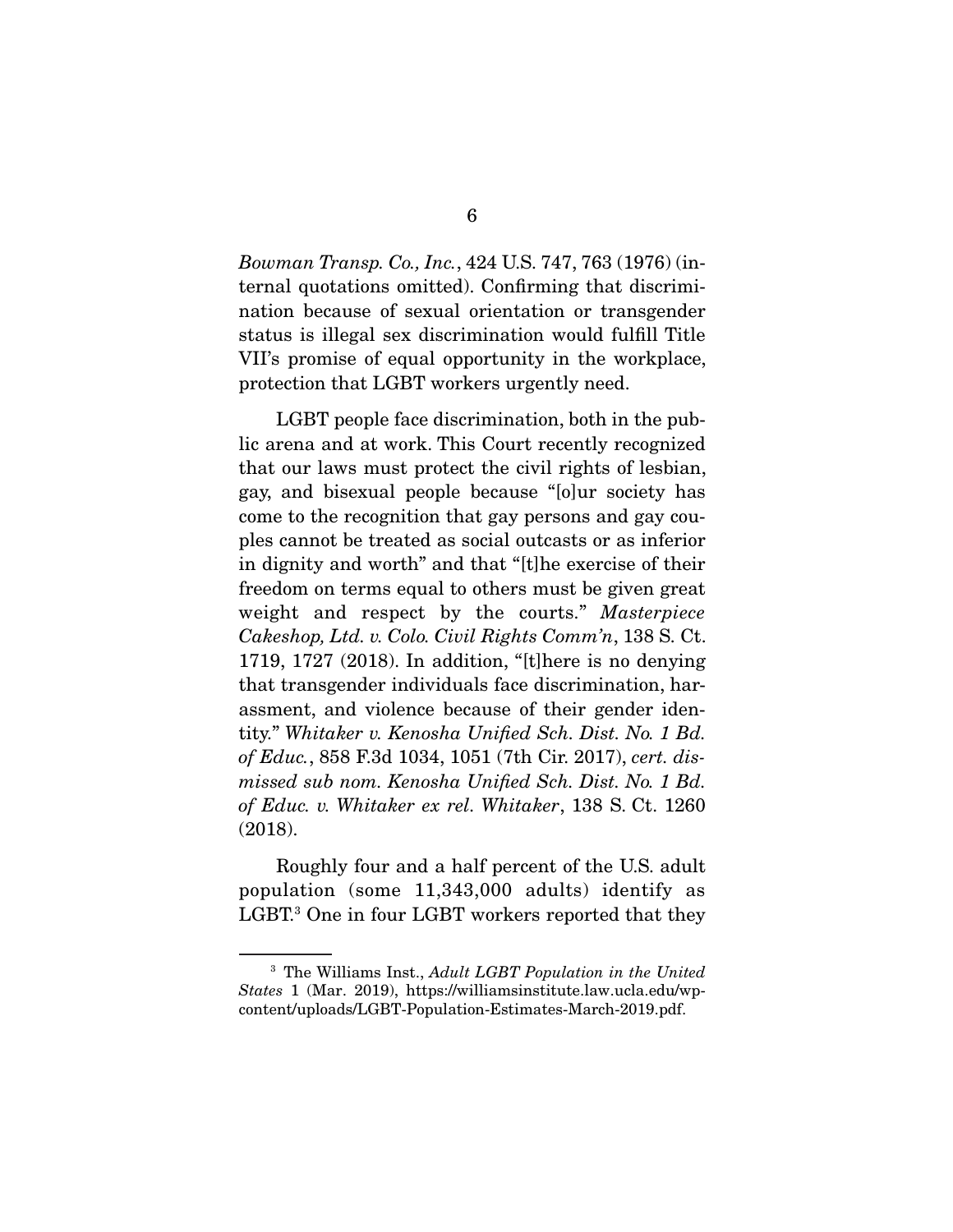experienced workplace discrimination because of their sexual orientation or gender identity in 2016 alone,<sup>4</sup> making the workplace one of the areas where LGBT people perceive the highest levels of discrimination.5 Forty-six percent of LGBT workers remain closeted at work, largely because they fear being stereotyped or losing their professional relationships, which would irreparably damage their careers.6 A majority of LGBT workers have overheard derogatory remarks about LGBT people in their workplaces.<sup>7</sup>

 In particular, transgender people experience discrimination at "alarming" rates in public life. *See Whitaker*, 858 F.3d at 1051 (reporting that seventy-eight percent of transgender or gender nonconforming students report being harassed in school). *See also Doe* 

<sup>4</sup> Sejal Singh & Laura E. Durso, Ctr. for Am. Progress, *Widespread Discrimination Continues to Shape LGBT People's Lives in Both Subtle and Significant Ways*, at "Introduction" (May 2, 2017), https://www.americanprogress.org/issues/lgbt/news/2017/05/ 02/429529/widespread-discrimination-continues-shape-lgbt-peopleslives-subtle-significant-ways.

<sup>5</sup> Nat'l Pub. Radio et al., *Discrimination in America: Experiences and Views of LGBTQ Americans* 29 (Nov. 2017), https://www. npr.org/documents/2017/nov/npr-discrimination-lgbtq-final.pdf.

<sup>6</sup> *See* Human Rights Campaign Found., *A Workplace Divided: Understanding the Climate for LGBTQ Workers Nationwide* 10-11 (Jun. 2018), https://assets2.hrc.org/files/assets/resources/ AWorkplaceDivided-2018.pdf.

<sup>7</sup> *Id.* at 16; *see also* Ctr. for Am. Progress & Movement Advancement Project, *Paying an Unfair Price: The Financial Penalty for Being LGBT in America* 19 (Nov. 2014), http://www. lgbtmap.org/file/paying-an-unfair-price-full-report.pdf.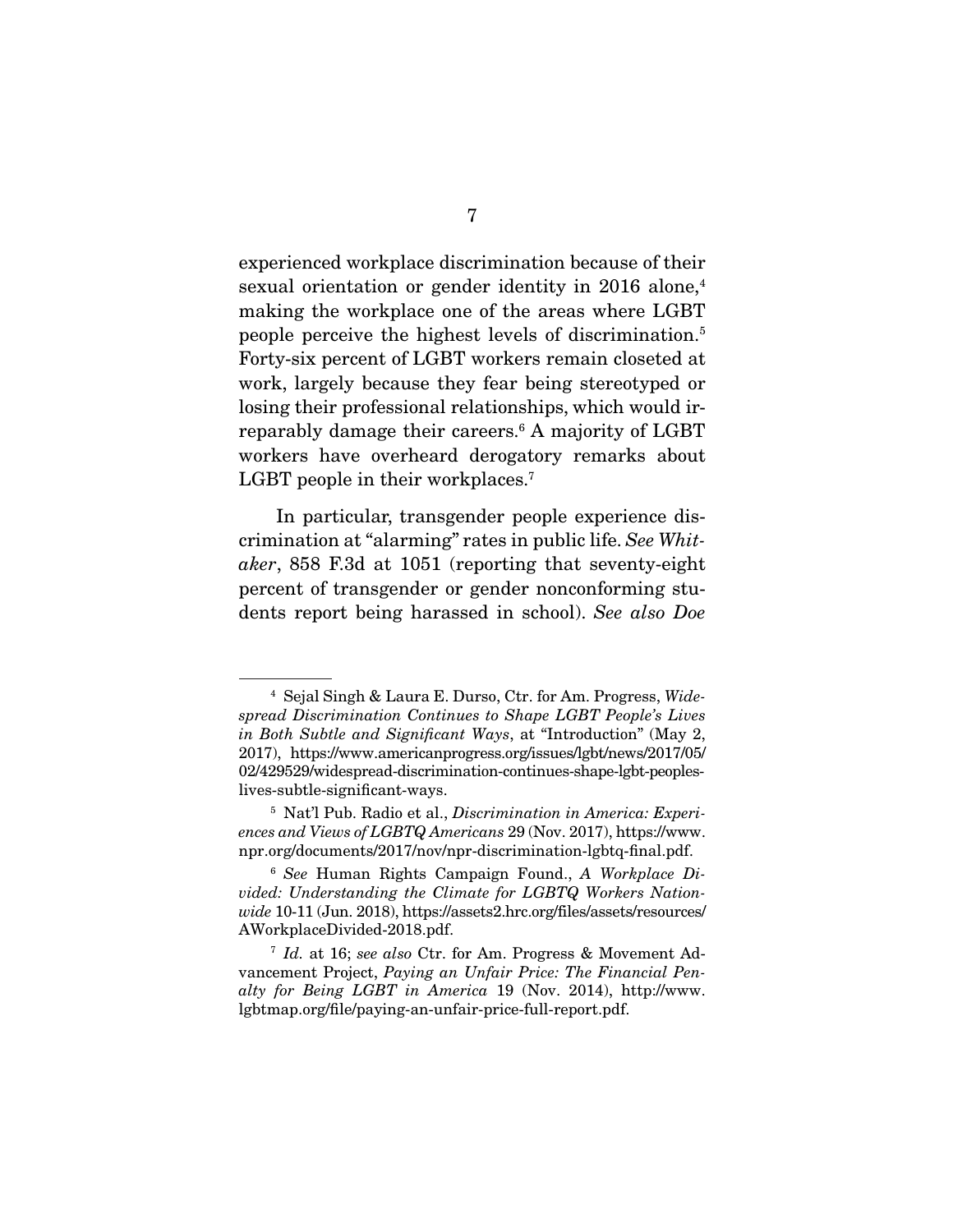*ex rel. Doe v. Boyertown Area Sch. Dist.*, 897 F.3d 518, 523 (3d Cir. 2018) (observing that transgender people are many times more likely to attempt suicide than the general population, at least partly due to exclusion and discrimination), *cert. denied*, No. 18-658, 2019 WL 2257330 (May 28, 2019). In a 2015 study, forty-one percent of transgender workers surveyed reported being fired, not hired, or not promoted in the past year because of their gender identity or expression.<sup>8</sup> Eighty percent reported experiencing some form of discrimination on the job and/or taking steps to avoid discrimination at work.<sup>9</sup> In part because of this discrimination, transgender individuals are three times more likely to be unemployed than American adults generally.10

 Discrimination faced by LGBT workers undermines equal opportunity in the workplace and leads to lower wages and higher rates of economic insecurity.<sup>11</sup> Twenty-five percent of LGBT individuals earn less than \$24,000 a year, compared to eighteen percent of

<sup>8</sup> Sandy E. James et al., Nat'l Ctr. for Transgender Equality, *The Report of the 2015 U.S. Transgender Survey* 151 (Dec. 2016), https://www.transequality.org/sites/default/files/docs/USTS-Full-Report-FINAL.pdf.

<sup>9</sup> *Id.* at 155.

<sup>10</sup> *Id.* at 140-41.

<sup>&</sup>lt;sup>11</sup> Ctr. for Am. Progress & Movement Advancement Project, *supra* note 7, at 9.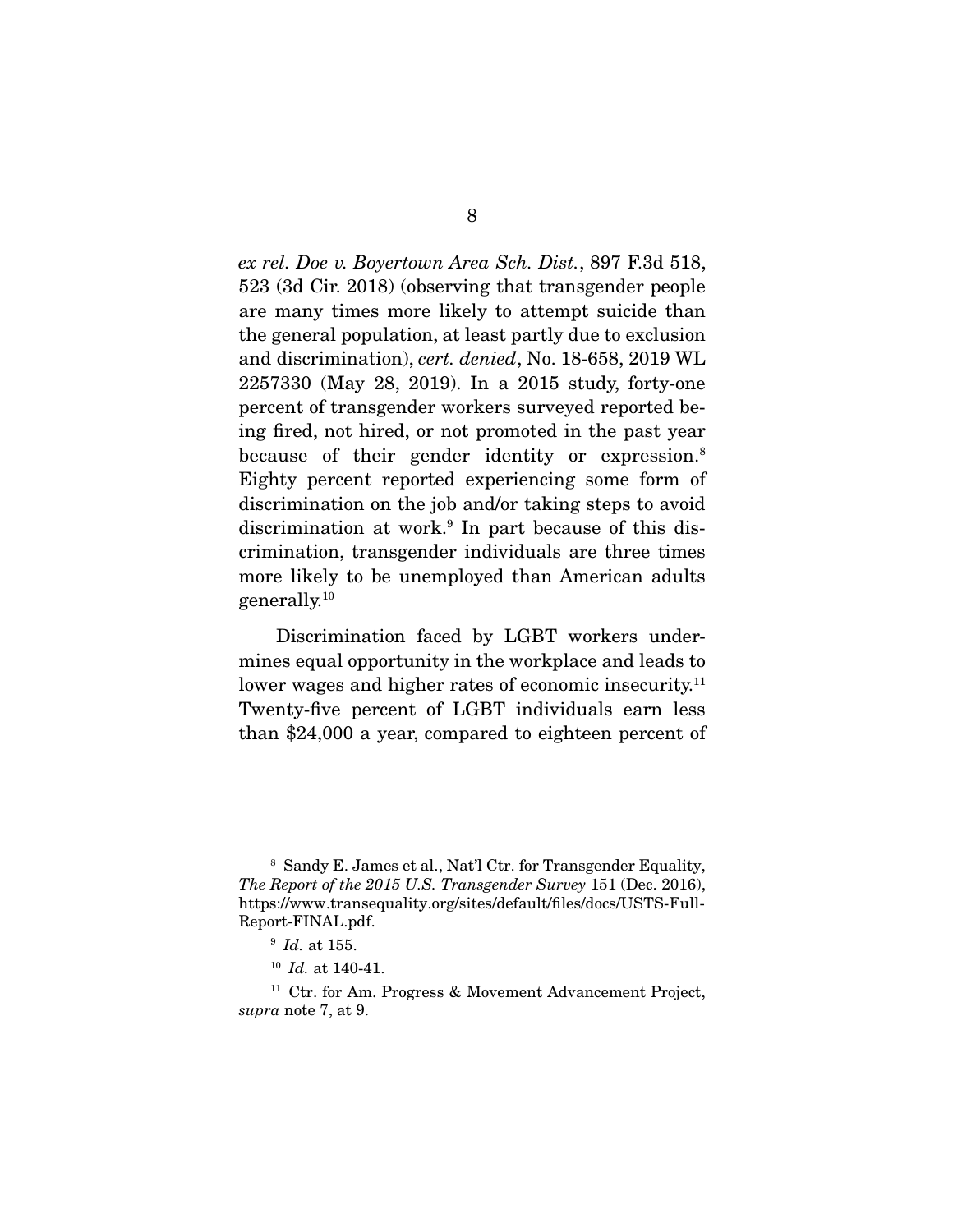non-LGBT individuals.12 More than forty percent of the sexual orientation- or gender identity-related charges filed with the EEOC between 2013 and 2016 came from a small number of industries, including several typically low-wage industries, such as retail, accommodations, and food services.<sup>13</sup>

 Many LGBT people experience even greater vulnerability in the workplace because they are also subject to discrimination based on their race, disability, or age. For example, LGBT people of color report over twice the rate of discrimination related to sexual orientation as white LGBT individuals when applying for jobs.14 Research from the United Kingdom recently found that LGBT workers with disabilities suffer higher rates of discrimination than the aggregate LGBT population.15 One in five older LGBT adults

<sup>12</sup> The Williams Inst., *LGBT Demographic Data Interactive* (Jan. 2019), https://williamsinstitute.law.ucla.edu/visualization/ lgbt-stats/?topic=LGBT#economic.

<sup>13</sup> M.V. Lee Badgett et al., Ctr. for Emp't Equity, *Evidence from the Frontlines on Sexual Orientation Discrimination*, at "Key Findings" (Jul. 2018), https://www.umass.edu/employment equity/evidence-frontlines-sexual-orientation-and-gender-identitydiscrimination.

<sup>14</sup> Nat'l Pub. Radio, *supra* note 5, at 10-11.

<sup>15</sup> Stonewall, *LGBT in Britain: Work Report* 7, 9, 10, 11, 13 (2018), https://www.stonewall.org.uk/system/files/lgbt\_in\_britain\_ work\_report.pdf. LGBT people also are more likely to live with one or more disabilities than non-LGBT adults. James, *supra* note 8, at 57; Karen I. Fredriksen-Goldsen et al., *Disability Among Lesbian, Gay, and Bisexual Adults: Disparities in Prevalence and Risk*, 102(1) Am. J. Pub. Health e16, e18 (2012), https://www.ncbi. nlm.nih.gov/pmc/articles/PMC3490559/pdf/AJPH.2011.300379.pdf.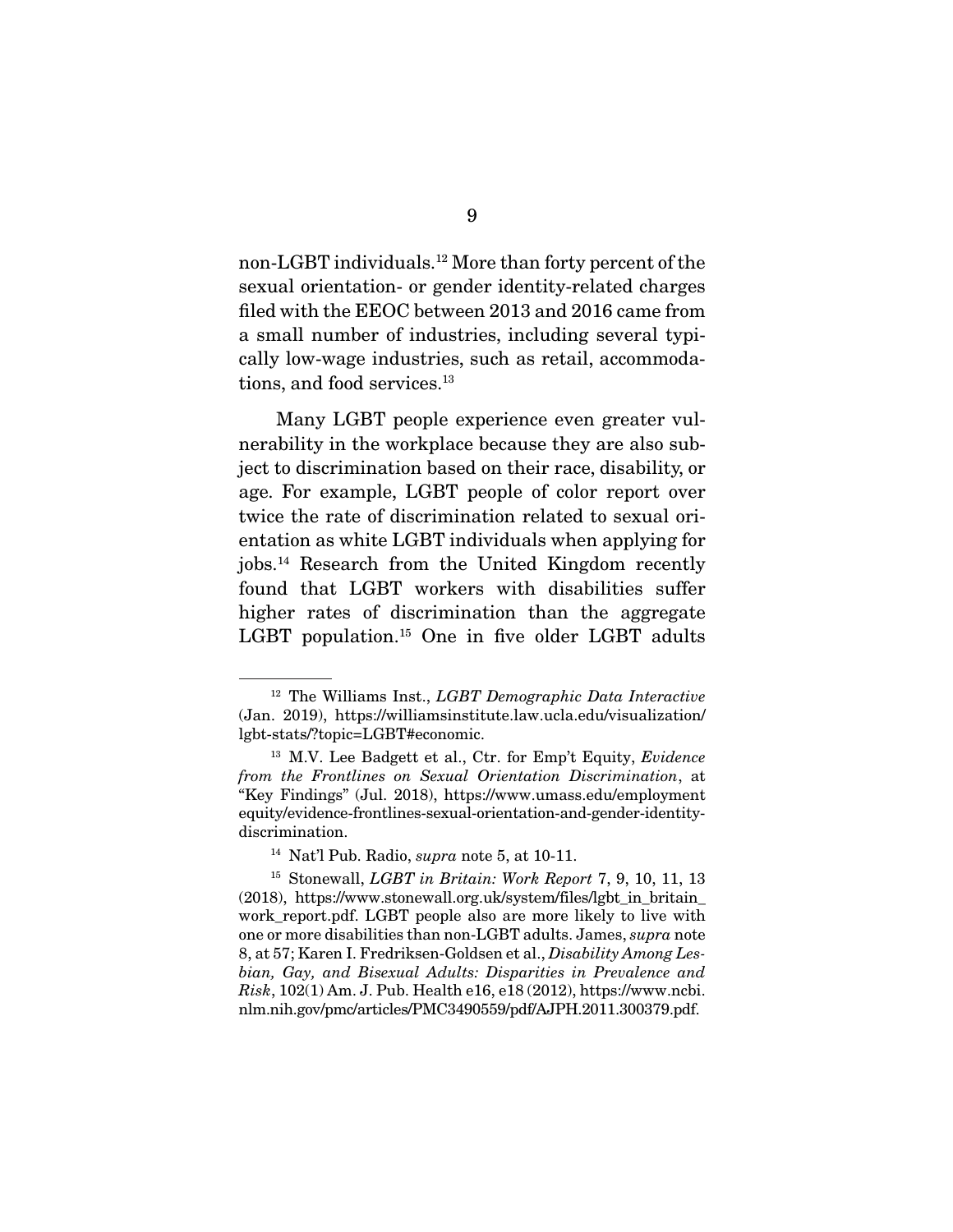reported recent involuntary job loss due at least in part to their perceived sexual orientation or gender identity, and older LGBT workers postpone retirement at a higher rate than the general population, likely due to a lifetime of economic disadvantage.16

 The alarming statistics of discrimination endured by LGBT workers because of their sexual orientation and/or gender identity illustrate the urgent need for the Court to effectuate Title VII's broad mandate and recognize their right to equal opportunity in the workplace. *See Pullman-Standard*, 456 U.S. at 276 (describing Title VII as "a broad remedial measure"); *accord Int'l Bhd. of Teamsters v. United States*, 431 U.S. 324, 348 (1977) ("The primary purpose of Title VII was to assure equality of employment opportunities. . . .") (internal quotation and citation omitted); *Albemarle Paper Co. v. Moody*, 422 U.S. 405, 424 (1975) (referring to "the broad purposes of Title VII"). Clarification from the Court that Title VII's prohibition of sex discrimination includes that based on sexual orientation

<sup>16</sup> *See* Karen I. Fredriksen-Goldsen et al., *The Unfolding of LGBT Lives: Key Events Associated with Health and Well-being in Later Life*, 57 Gerontologist S15, S24, S26 (2017), https:// www.ncbi.nlm.nih.gov/pmc/articles/PMC5241757/pdf/gnw185.pdf. *See also* Angela Houghton, AARP Research, *Maintaining Dignity, Understanding and Responding to the Challenges Facing Older LGBT Americans: An AARP Survey of LGBT adults age 45-plus* 12, 32, 42-46 (Mar. 2018), https://www.aarp.org/content/dam/aarp/ research/surveys\_statistics/life-leisure/2018/maintaining-dignitylgbt.doi.10.26419%252Fres.00217.001.pdf (LGBT respondents age 45 and over show high levels of concern about challenges as they age, including access to quality healthcare, long-term care, housing, and other social supports).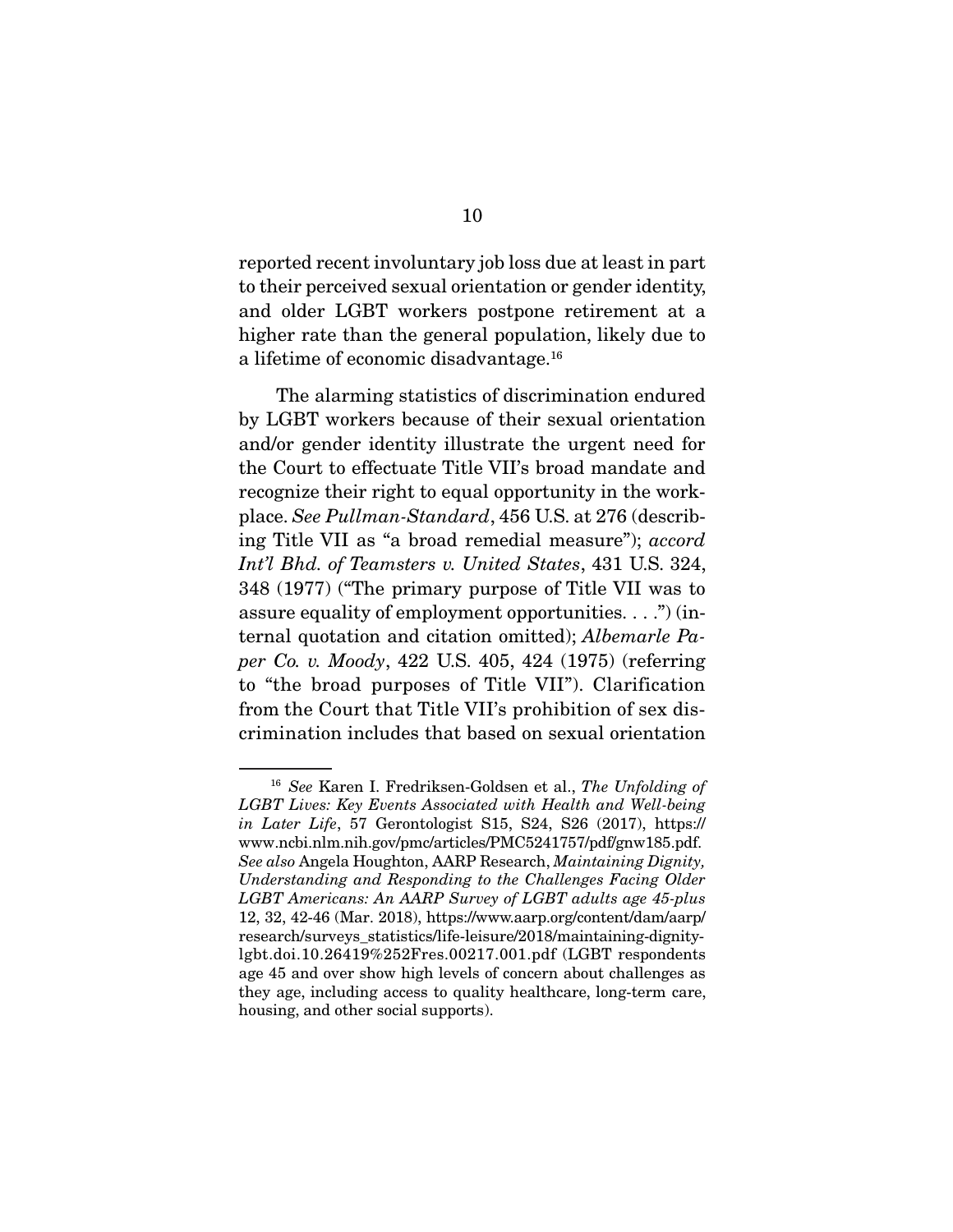and transgender status is necessary to eliminate an arbitrary carve-out to Title VII that has confused courts and wrongly denied LGBT workers access to its protection.

### II. The Decisions Under Review are Emblematic of the Current Lack of Clarity in the Law.

 The divergent lower court opinions in the cases on appeal illustrate the challenges courts face in navigating the line between discrimination based on sex and that based on sexual orientation, as well as the impossibility of drawing any line at all between sex and transgender status. Presented with similar scenarios, the Second and Eleventh Circuits issued diametrically opposed rulings in *Zarda v. Altitude Express, Inc.*, 883 F.3d 100 (2d Cir. 2018) (en banc), and *Bostock v. Clayton County Board of Commissioners*, 723 F. App'x 964 (11th Cir. 2018) (per curiam), as to whether terminating someone's employment because of their sexual orientation is unlawful sex discrimination. In contrast, the Sixth Circuit followed substantial circuit precedent in *E.E.O.C. v. R.G. & G.R. Harris Funeral Homes, Inc.*, 884 F.3d 560 (6th Cir. 2018), to hold that discrimination based on gender nonconformity and transgender status is prohibited sex discrimination.

 The factually similar cases of *Zarda* and *Bostock* present a striking contrast in analysis. The Second and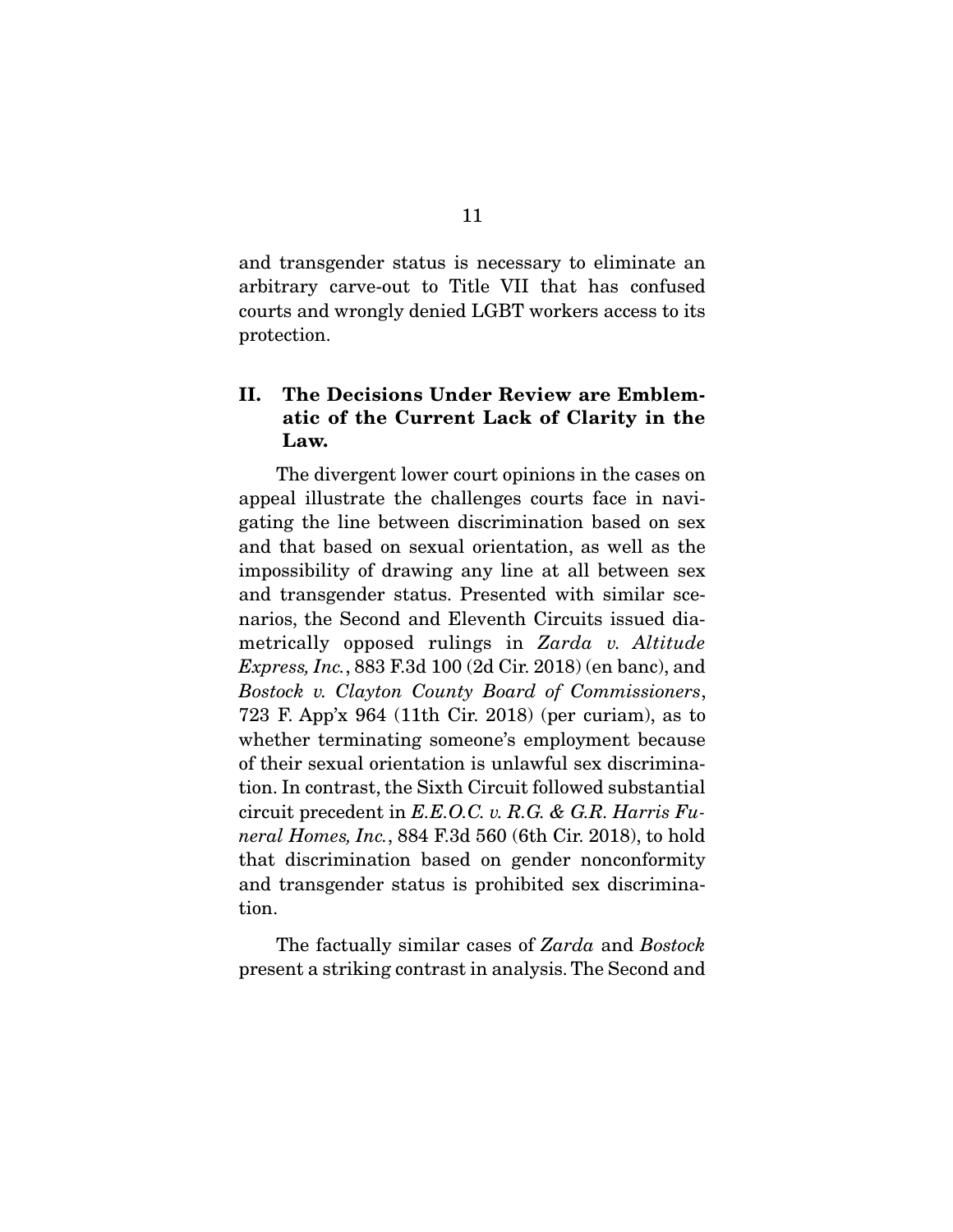Eleventh Circuits disagreed as to whether discrimination against lesbian, gay, and bisexual workers constitutes a Title VII violation because of their failure to conform to sex stereotypes, a well-recognized basis for sex discrimination set forth in *Price Waterhouse v. Hopkins*, 490 U.S. 228, 250-51 (1989) (plurality op.). In *Zarda*, the employee, a gay man, alleged that he was open about his sexual orientation at work and that his employer criticized him for painting his toenails and wearing pink colors. *Zarda v. Altitude Express, Inc.*, 855 F.3d 76, 80-81 (2d Cir. 2017) (panel decision) (per curiam). The district court and the Second Circuit panel concluded that Mr. Zarda was not entitled to Title VII protection because he was terminated for disclosing his sexual orientation to a client; the courts declined to consider whether he was terminated in part because he failed to conform to the stereotype "that men should date women." *Id.* at 80-82. Sitting en banc, the Second Circuit reversed and held that "act[ing] on the basis of a belief that men cannot be attracted to men" is unlawful sex stereotyping discrimination that violates Title VII. *Zarda*, 883 F.3d at 120-21 (en banc) (internal punctuation and quotation omitted).

 Meanwhile, in *Bostock*, Mr. Bostock's "sexual orientation and identity were openly criticized" at his workplace, but the district court dismissed his claim because his complaint failed to identify "a single mention of or fact supporting gender stereotype discrimination." *Bostock v. Clayton Cty.*, No. 16-cv-1460, 2017 WL 4456898, at \*1, \*3 (N.D. Ga. Jul. 21, 2017), *aff 'd sub nom. Bostock v. Clayton Cty. Bd. of Comm'rs*, 723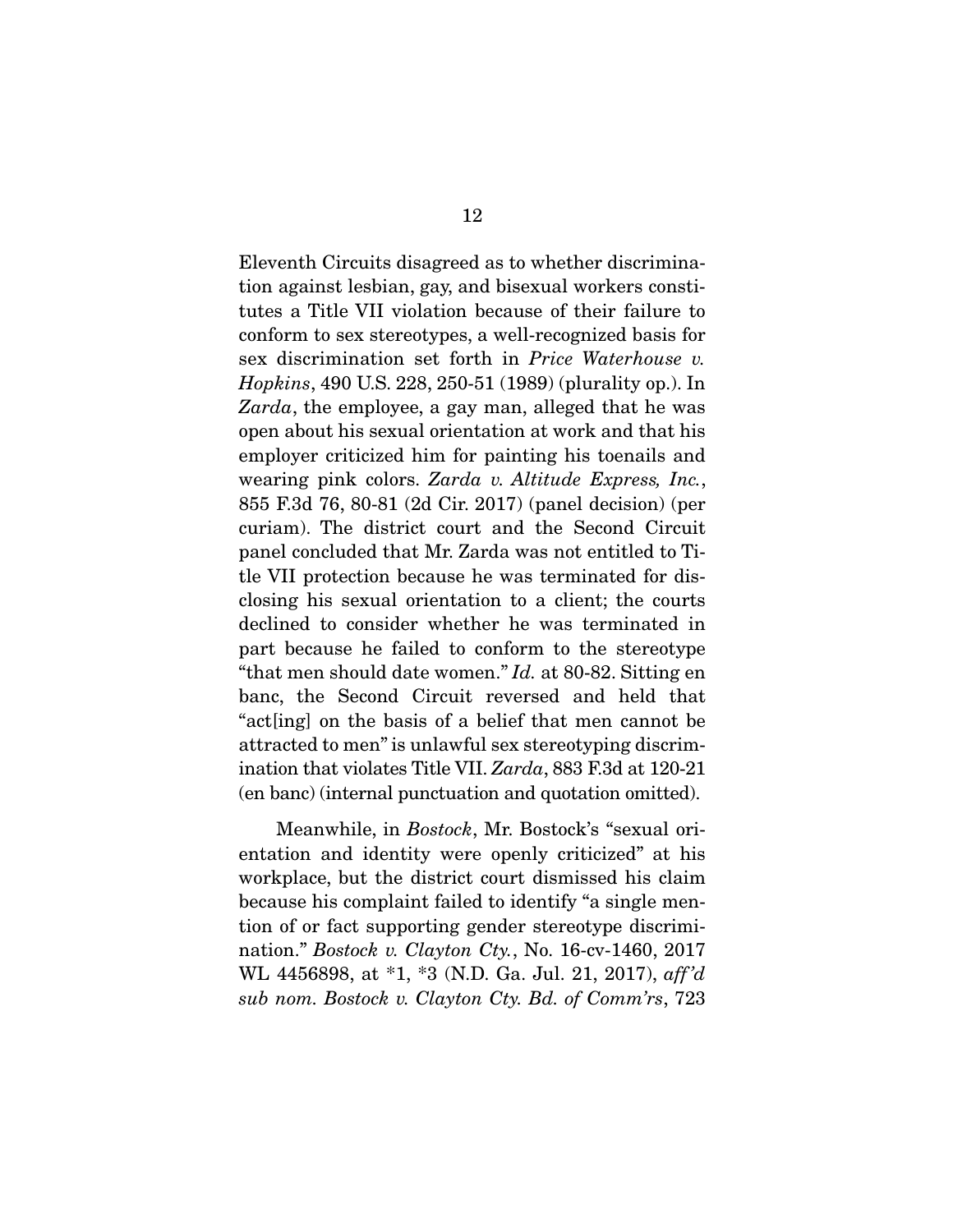F. App'x at 965.17 Judge Rosenbaum of the Eleventh Circuit later dissented from the denial of Mr. Bostock's petition for rehearing en banc and endorsed the Second Circuit's analysis: "Title VII prohibits discrimination against gay and lesbian individuals because they fail to conform to their employers' views when it comes to whom they should love." *Bostock v. Clayton Cty. Bd. of Comm'rs*, 894 F.3d 1335, 1338 (11th Cir. 2018) (Rosenbaum, J., dissenting) (en banc pet. denied).

 In contrast, in *R.G. & G.R. Harris Funeral Homes*, the Sixth Circuit held that discrimination based on transgender status is unlawful sex discrimination, and it also reaffirmed circuit precedent that such discrimination is unlawful sex stereotyping. 884 F.3d at 572, 574-75. Ms. Stephens was terminated because she was a transgender woman preparing to undergo a genderconfirming transition and requested permission to follow the female dress code at work and otherwise present as female. *Id.* at 568-69. The Sixth Circuit held that the employer "engaged in improper sex stereotyping when it fired Stephens for wishing to appear or behave in a manner that contradicts the Funeral Home's perception of how she should appear or behave based on her sex." *Id.* at 574. It concluded that her termination "f[ell] squarely within the ambit of sex-based discrimination" without having to evaluate other evidence of Ms. Stephens's gender nonconformity. *Id.* at 572. The court further held that discrimination

<sup>&</sup>lt;sup>17</sup> The Eleventh Circuit did not rule on Mr. Bostock's gender stereotyping claim because he did not appeal its dismissal. *Bostock*, 723 F. App'x at 965.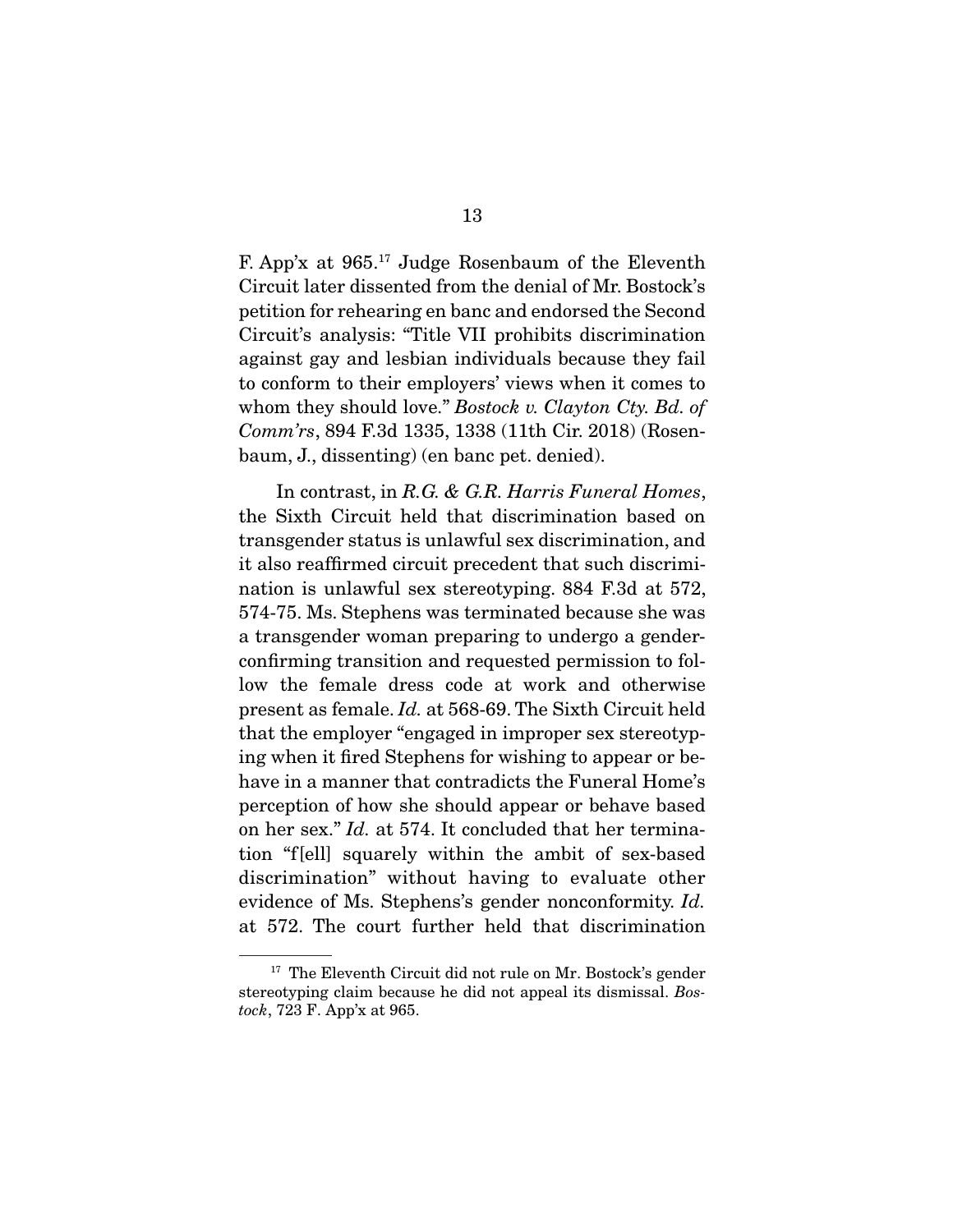because of transgender or transitioning status is per se sex discrimination "because transgender or transitioning status constitutes an inherently gender nonconforming trait." *Id.* at 577.

*Altitude Express* and *Bostock* encapsulate the current unpredictable state of the law with regard to the artificial distinction between sex and sexual orientation under Title VII. Meanwhile, *R.G. & G.R. Harris Funeral Homes* represents the increasing abandonment of any attempt to draw a similar line between sex and gender identity, which has created a more uniform and straightforward body of law.

### III. There is No Clear and Predictable Way to Distinguish Between Sex and Sexual Orientation Discrimination.

 Courts need a "uniform and predictable standard" to apply Title VII consistently. *See Burlington Indus., Inc. v. Ellerth*, 524 U.S. 742, 754 (1998). Should this Court hold that the statute's prohibition of sex discrimination excludes discrimination based on sexual orientation, courts and potential plaintiffs will lack any meaningful or predictable standard. Lower courts will be required to undergo a highly fact-specific, case-bycase analysis to ascertain whether a lesbian, gay, or bisexual worker presents a valid claim of sex discrimination. Courts and juries would be forced to artificially sort evidence and disregard facts that are probative of discrimination but nonetheless appear directed toward the plaintiff 's sexual orientation. This illogical sorting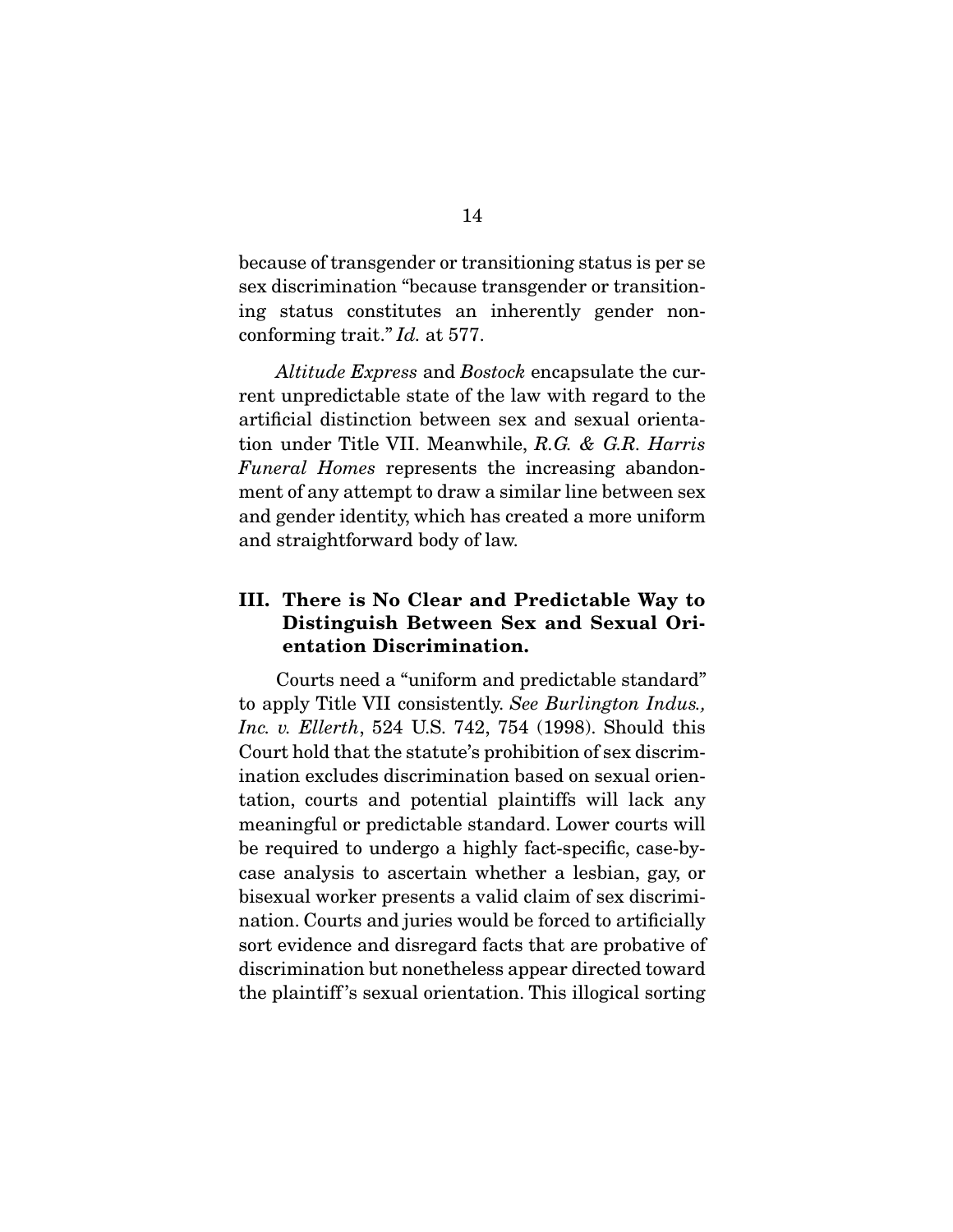is at odds with the trier of fact's responsibility to determine whether the totality of the evidence demonstrates that unlawful discrimination occurred. *See*, *e.g.*, *Petrosino v. Bell Atl*., 385 F.3d 210, 223 (2d Cir. 2004); *Bell v. Crackin Good Bakers, Inc.*, 777 F.2d 1497, 1501 (11th Cir. 1985). For lesbian, gay, and bisexual workers, discrimination based on sex and that based on sexual orientation are invariably intertwined. Requiring courts to distinguish between them is a futile exercise that risks inconsistent and unpredictable results.

### A. Courts will be forced to engage in unworkable line-drawing if this Court excludes discrimination based on sexual orientation from Title VII's purview.

 The absence of a clear, consistent standard for Title VII, under which "an almost unlimited number of factual variations" can arise, is unhelpful for judges and juries alike. *See*, *e.g.*, *Vance v. Ball State Univ.*, 570 U.S. 421, 441, 441 n.12 (2013) (adopting an interpretation "that can be readily applied" and avoiding a "nebulous standard"); *id.* at 444 ("Courts and commentators alike have opined on the need for reasonably clear jury instructions in employment discrimination cases."); *Harris v. Forklift Sys., Inc.*, 510 U.S. 17, 24 (1993) (Scalia, J., concurring) (cautioning against a test that would leave juries "virtually unguided"). A rule that excludes lesbian, gay, and bisexual plaintiffs from Title VII protections unless they can prove that they experienced discrimination based on their sex,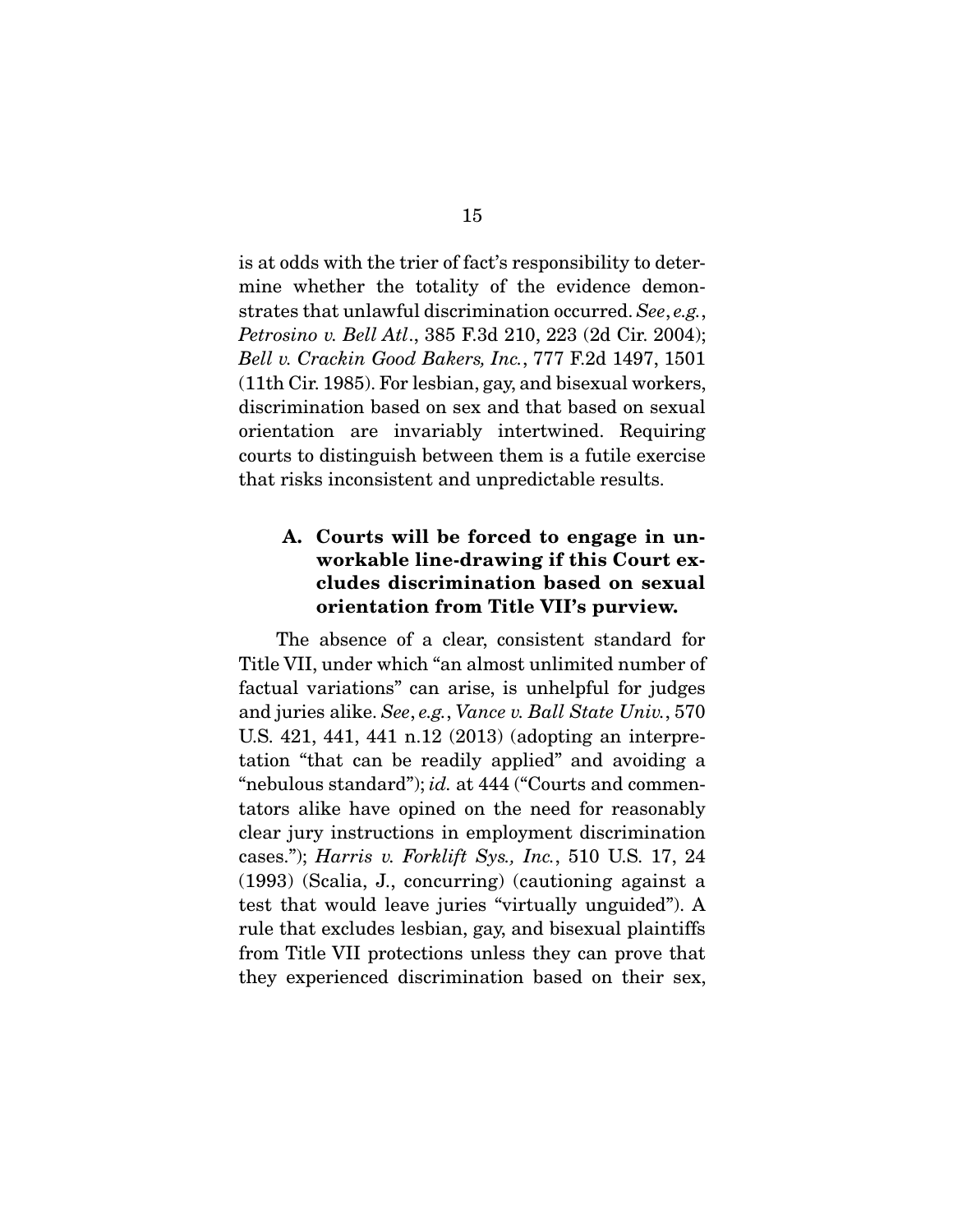separate from their sexual orientation, is burdensome and difficult for courts.

 As the Second Circuit observed, courts have "long labored to distinguish between gender stereotypes that support an inference of impermissible sex discrimination and those that are indicative of sexual orientation discrimination." *Zarda*, 883 F.3d at 121 (en banc). A court faced with evidence of harassment based on a plaintiff 's sexual orientation *and* nonconformity with gender stereotypes must construe each discrete fact presented and evaluate the sum of this "lexical bean counting." *See id.* ("In parsing the evidence, courts have resorted to lexical bean counting, comparing the relative frequency of epithets such as 'ass wipe,' 'fag,' 'gay,' 'queer,' 'real man,' and 'fem' to determine whether discrimination is based on sex or sexual orientation.").

 Multiple circuit courts have concluded that maintaining a legal distinction between sex and sexual orientation is "unworkable," "illogical," and "produces untenable results." *See id.* at 122 (citations and internal quotations omitted). *See*, *e.g.*, *id.*; *Hively v. Ivy Tech. Cmty. Coll. of Ind.*, 853 F.3d 339, 350 (7th Cir. 2017) (en banc) ("It would require considerable calisthenics to remove 'sex' from 'sexual orientation.' The effort to do so has led to confusing and contradictory results. . . ."); *Christensen v. Omnicom Grp., Inc.*, 852 F.3d 195, 200 (2d Cir. 2017) (observing the "confusion in our Circuit about the relationship between gender stereotyping and sexual orientation discrimination claims"); *id.* at 205 (Katzmann, C.J., concurring) (calling it a "logically untenable" and "unworkable"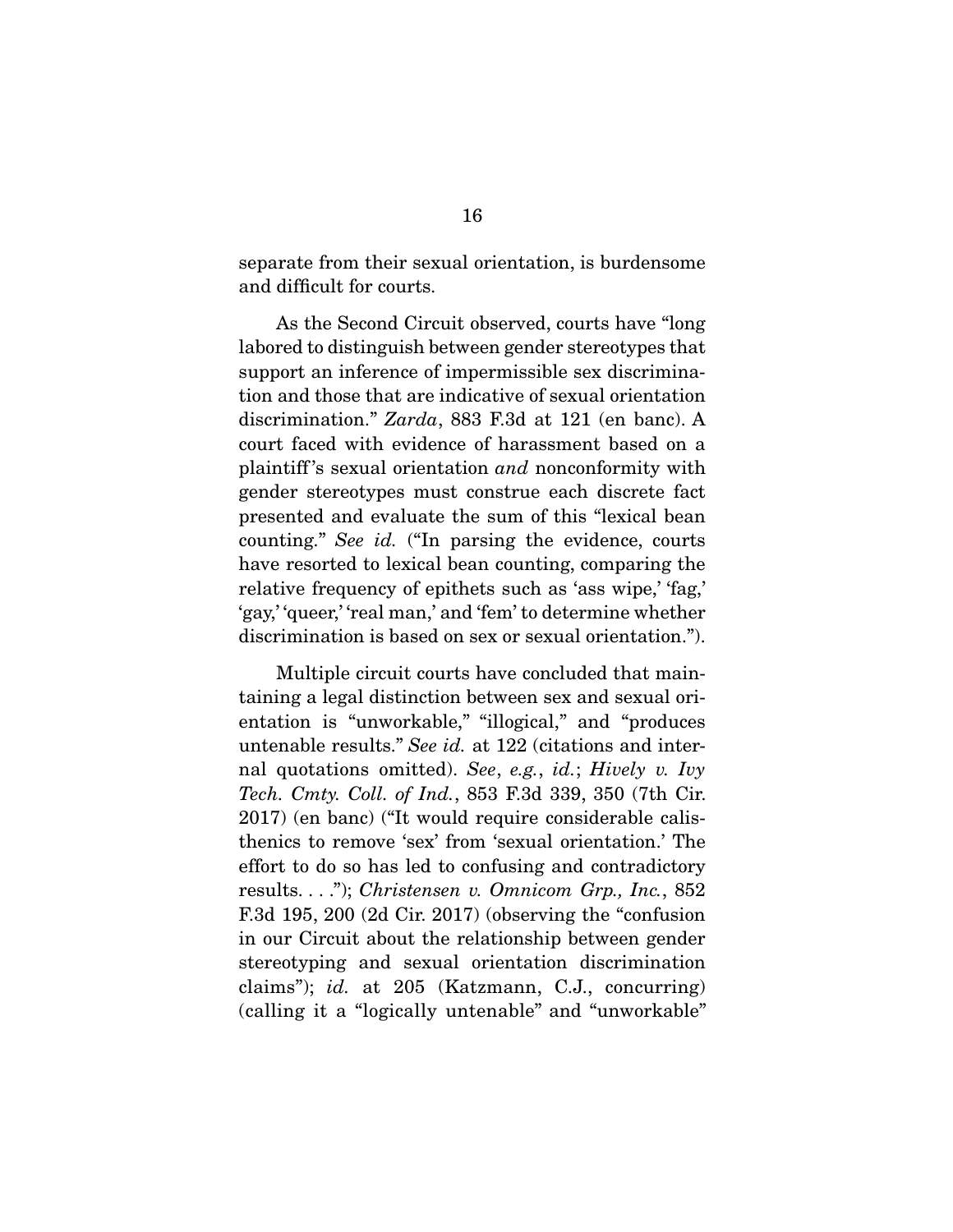approach); *Evans v. Georgia Reg'l Hosp.*, 850 F.3d 1248, 1266 (11th Cir. 2017) (Rosenbaum, J., concurring in part and dissenting in part) ("As a matter of logic, no basis exists for this arbitrary line."), *cert. denied*, 138 S. Ct. 557 (2017); *Hively v. Ivy Tech. Cmty. Coll.*, 830 F.3d 698, 706 (7th Cir. 2016) (panel decision) ("Whether the line is nonexistent or merely exceedingly difficult to find, it is certainly true that the attempt to draw and observe a line between the two types of discrimination results in a jumble of inconsistent precedents."), *rev'd*, 853 F.3d 339; *Prowel v. Wise Bus. Forms, Inc.*, 579 F.3d 285, 291 (3d Cir. 2009) ("the line between sexual orientation discrimination and discrimination 'because of sex' can be difficult to draw").

 Absent clear governing law, the district courts that review these issues in the first instance also are struggling to apply a workable standard. For example, in *Guess v. Philadelphia Housing Authority*, 354 F. Supp. 3d 596 (E.D. Pa. 2019), the court acknowledged the "difficulty" in applying circuit precedent because "the line between sexual orientation claims and gender stereotyping claims involving sexual orientation may seem arbitrary," as the evidence "may fit within both rubrics." *Id.* at 604 (internal punctuation and quotation omitted) (citing cases within the Third Circuit). The *Guess* court was "at a loss to conceive of a sexual orientation discrimination claim that could occur in so much of a vacuum as to be free of any gender stereotyping," and it "question[ed] whether forcing litigants to replead essentially the same case under different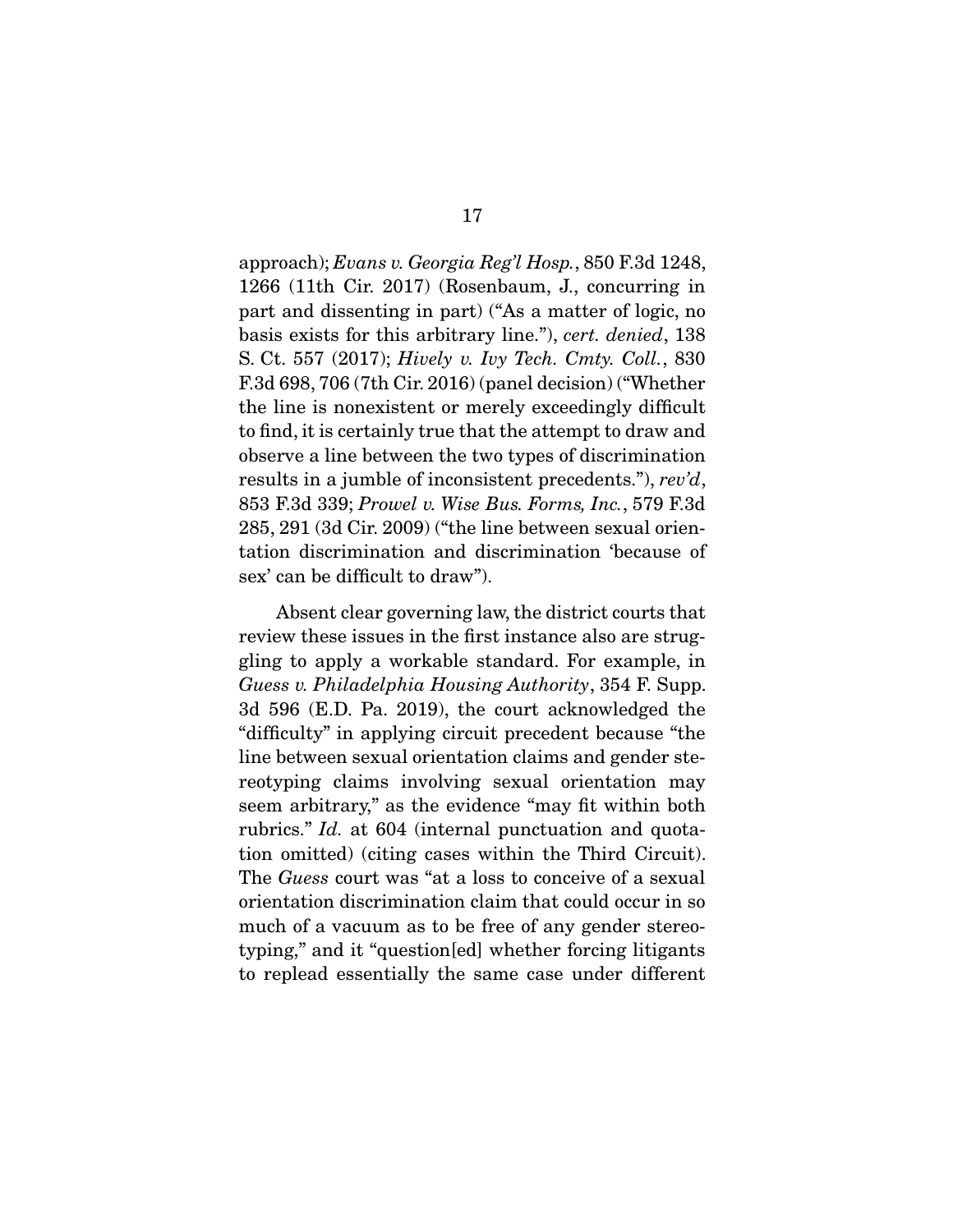labels is mere artifice." *Id.* at 605, 607 (dismissing plaintiff 's claim based on binding circuit precedent).

 Other district courts have similarly wrestled with the "lingering and faulty judicial construct" of the ambiguous case law. *Videckis v. Pepperdine Univ.*, 150 F. Supp. 3d 1151, 1159 (C.D. Cal. 2015) ("the Court concludes that the distinction [between discrimination based on gender stereotyping and discrimination based on sexual orientation] is illusory and artificial"). *See also Philpott v. New York*, 252 F. Supp. 3d 313, 317 (S.D.N.Y. 2017) ("I decline to embrace an 'illogical' and artificial distinction"); *Centola v. Potter*, 183 F. Supp. 2d 403, 408 (D. Mass. 2002) ("[T]he line between discrimination because of sexual orientation and discrimination because of sex is hardly clear.").

 The ambiguity in the law has led to unpredictable and inconsistent outcomes. *Compare Boyd v. Johnson Food Servs., LLC*, No. 17-cv-03414, 2019 WL 1090725, at \*1, \*6 (D.S.C. Mar. 8, 2019) (denying motion to dismiss claims by lesbian employee who alleged that her "appearance is more characteristic of a man" and "does not conform to gender stereotypes and norms" because her claims were predicated on gender stereotypes); *Varner v. APG Media of Ohio, LLC*, No. 18-cv-706, 2019 WL 145542, at \*1, \*6 (S.D. Ohio Jan. 9, 2019) (allowing gay plaintiff 's claim to proceed because "verbal and physical attacks," bullying, and being called "derogatory names" like "faggot" and "your faggot ass" "may be reasonably construed as motivated by sex stereotyping and/or gender non-conforming behavior") *with Berghorn v. Xerox Corp.*, No. 17-cv-01345, 2019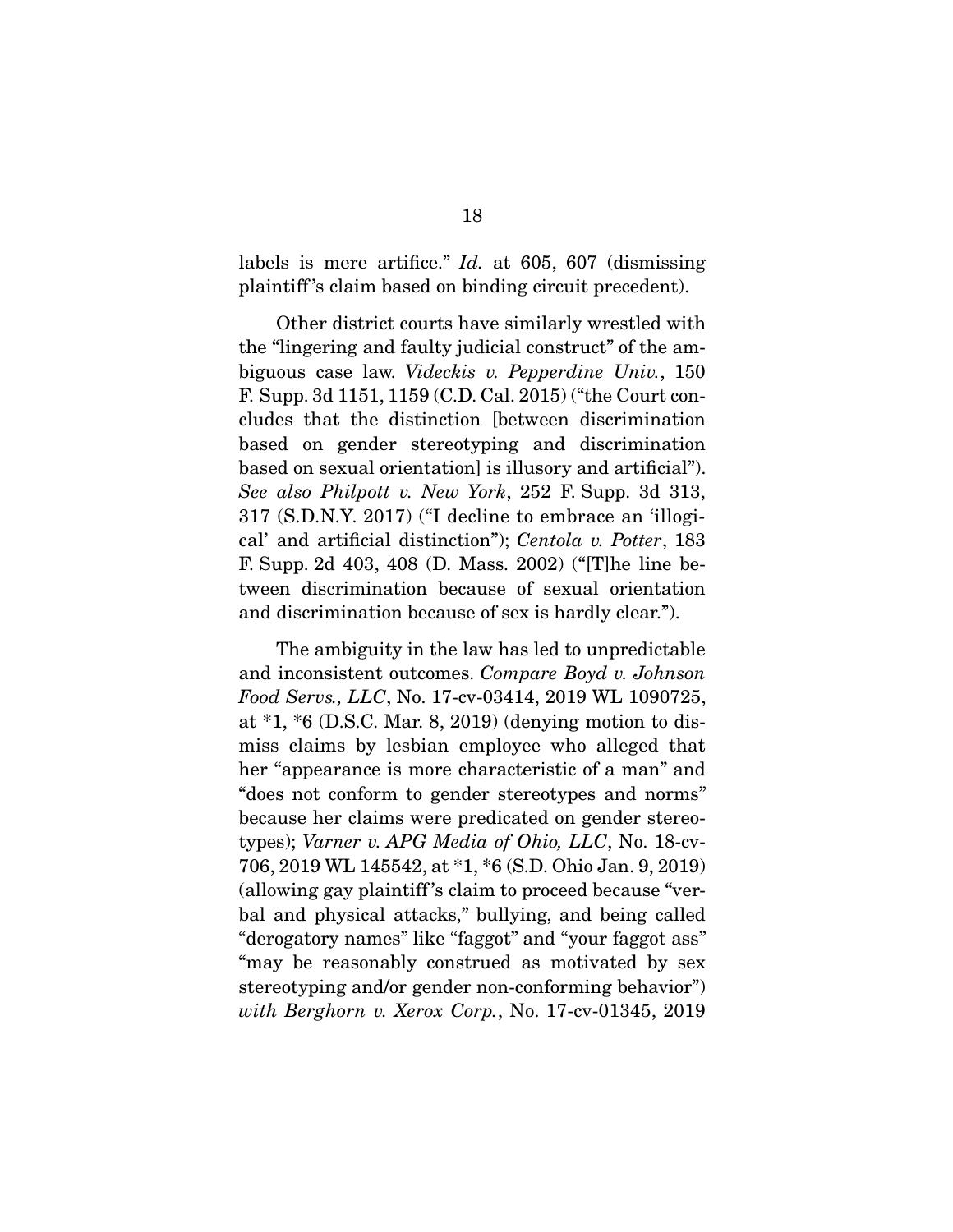WL 2226763, at \*2-3 (N.D. Tex. May 23, 2019) (granting summary judgment to employer where gay employee's co-workers described him as having "more effeminate mannerisms," "being gay for going to a Brittany [*sic*] Spears concert," "com[ing] off as a gay person," having a higher voice, dressing well, and waving "not like any [other] guy"); *Kilpatrick v. HCA Human Res.*, No. 17-cv-00670, 2019 WL 998315, at \*1, \*4 (M.D. Tenn. Mar. 1, 2019) (dismissing sex discrimination claims where gay plaintiff received gifts like "pink nail polish, a nail file, . . . bath bombs, and . . . a pair of pink sunglasses").

 Guidance from the Court that Title VII's prohibition of sex discrimination encompasses that based on sexual orientation would greatly simplify the task before federal courts and permit them to focus on the merits of a plaintiff 's claim of discrimination, rather than the preliminary question of whether the discrimination arose from the plaintiff 's sex or sexual orientation.

B. Lesbian, gay, and bisexual workers will be subject to an ambiguous and arbitrary standard if this Court excludes discrimination based on sexual orientation from Title VII's purview.

 If the Court draws a line between *unlawful* sex discrimination and *lawful* sexual orientation discrimination, lesbian, gay, and bisexual workers will be required to prioritize evidence of discrimination based on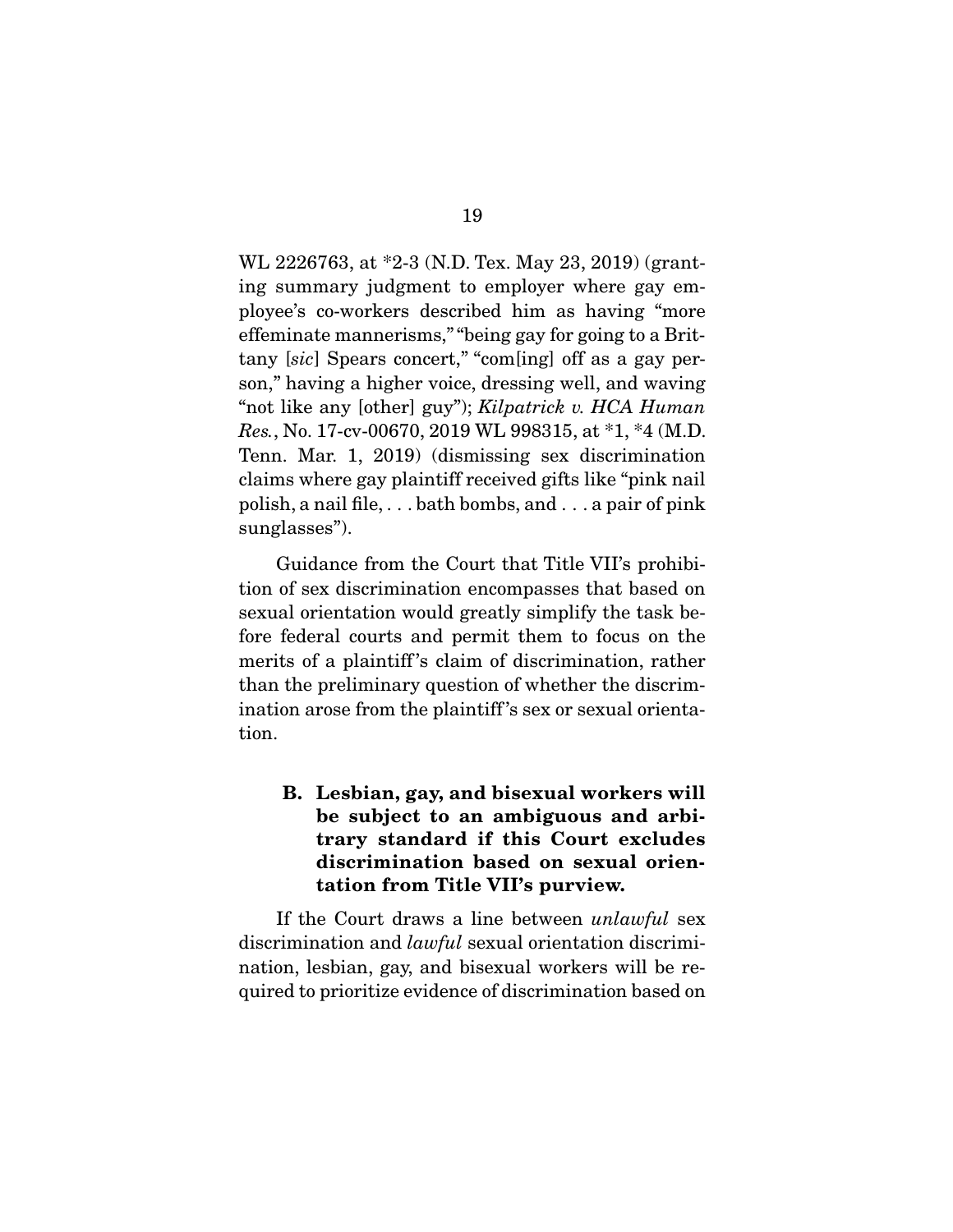sex, such as sex stereotyping, over evidence of conduct motivated by homophobia. Such a standard would pressure lesbian, gay, and bisexual workers to downplay their full experience in the workplace for fear of having their claims dismissed as lawful sexual orientation discrimination. In contrast, heterosexual workers will remain free to describe the complete picture of their experience and rely on evidence of homophobic behavior to support claims of sex discrimination or harassment because their sexual orientation is not at issue.

 Title VII requires all plaintiffs to show that their sex was a cause or motivating factor of the discrimination they faced. 42 U.S.C.  $\S$  2000e-2(a), (m). Lesbian, gay, and bisexual workers, however, must undergo the "lexical bean counting" described by the Second Circuit. Put plainly, a lesbian has a greater chance of success if she can show evidence of sexism or gender nonconformity without evidence of homophobic conduct. Otherwise, she risks the perception that she is "bootstrapping" a sexual orientation claim through her sex-stereotyping claim. *See Dawson v. Bumble & Bumble*, 398 F.3d 211, 218 (2d Cir. 2005) ("[W]e have therefore recognized that a gender stereotyping claim should not be used to bootstrap protection for sexual orientation into Title VII." (internal quotation omitted)).

 However, workplace discrimination often does not fit tidily into categories of sex or sexual orientation. For example, in *Prowel v. Wise Business Forms, Inc.*, a gay employee was called "Princess," "Rosebud," "fag," and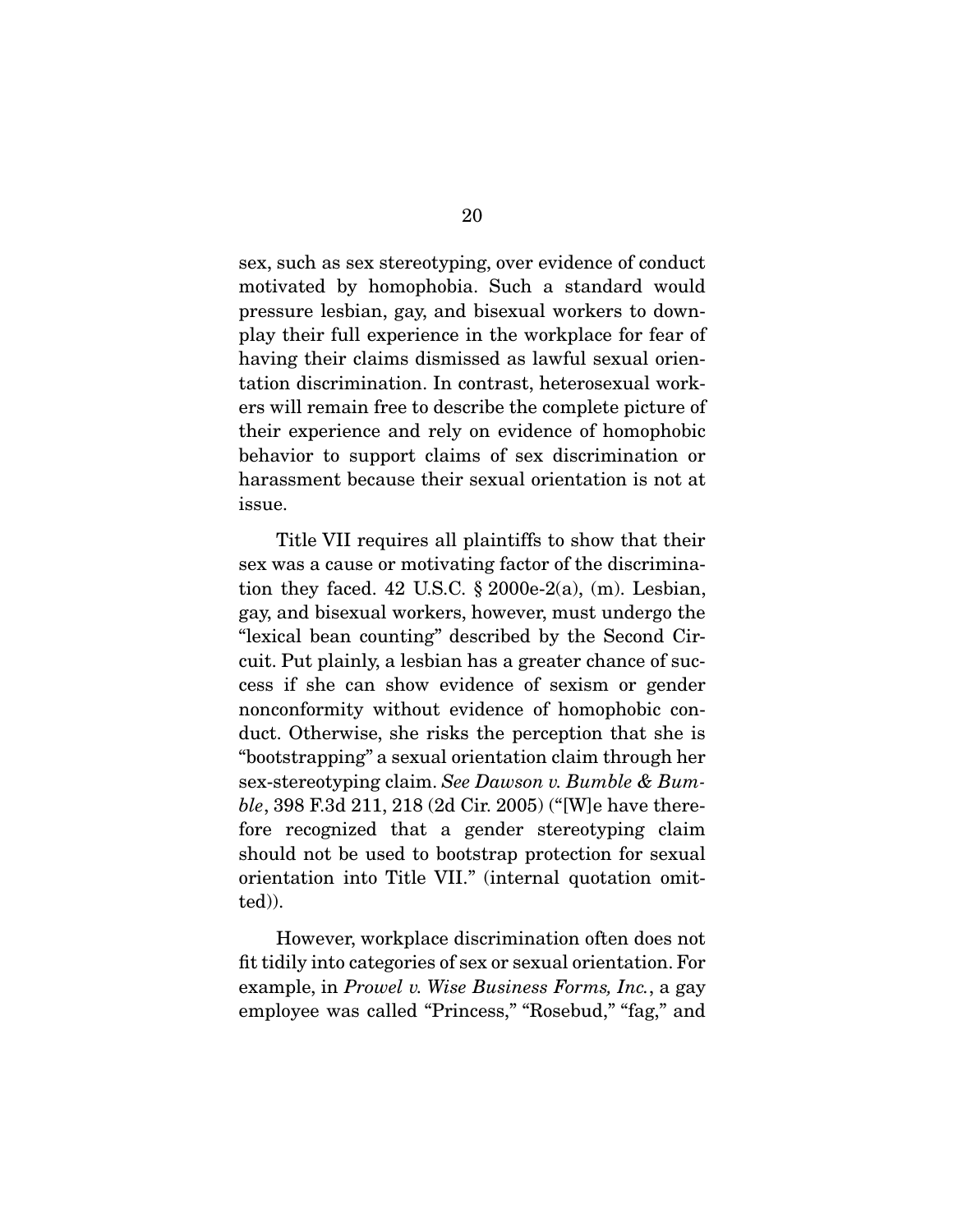"faggot"; he discovered a "man-seeking-man" ad, a pink feather tiara, and a package of lubricant jelly left at his work station; he found messages in the men's bathroom claiming that he had AIDS and engaged in sexual relations with male co-workers; and he endured coworkers' remarks about his clothing, mannerisms, and way of walking. 579 F.3d at 287-88, 291-92. The district court granted the employer's motion for summary judgment, "holding that Prowel's sex discrimination claim was an artfully-pleaded claim of sexual orientation discrimination." *Id.* at 291. The Third Circuit reversed, concluding "that the record is ambiguous on this dispositive question" and identified an issue of material fact as to whether the plaintiff was harassed because of his sexual orientation or because he failed to conform to gender stereotypes. *Id.* at 291-92. The court identified "the difficult question" as "whether the harassment he suffered . . . was because of his homosexuality, his effeminacy, or both," and ultimately left it to the jury. *Id.* at 291.

 The current ambiguity in the law has also meant that courts have dismissed the Title VII claims of lesbian, gay, and bisexual plaintiffs who litigated their claims pro se and failed to provide adequate allegations carefully characterized as sex or sex-stereotyping discrimination. Without informed counsel able to thread the needle, pro se plaintiffs will not know they are required to plead specific facts of discrimination resulting from their gender nonconformity. For example, in *Evans v. Georgia Regional Hospital*, the Eleventh Circuit concluded that the plaintiff, proceeding pro se,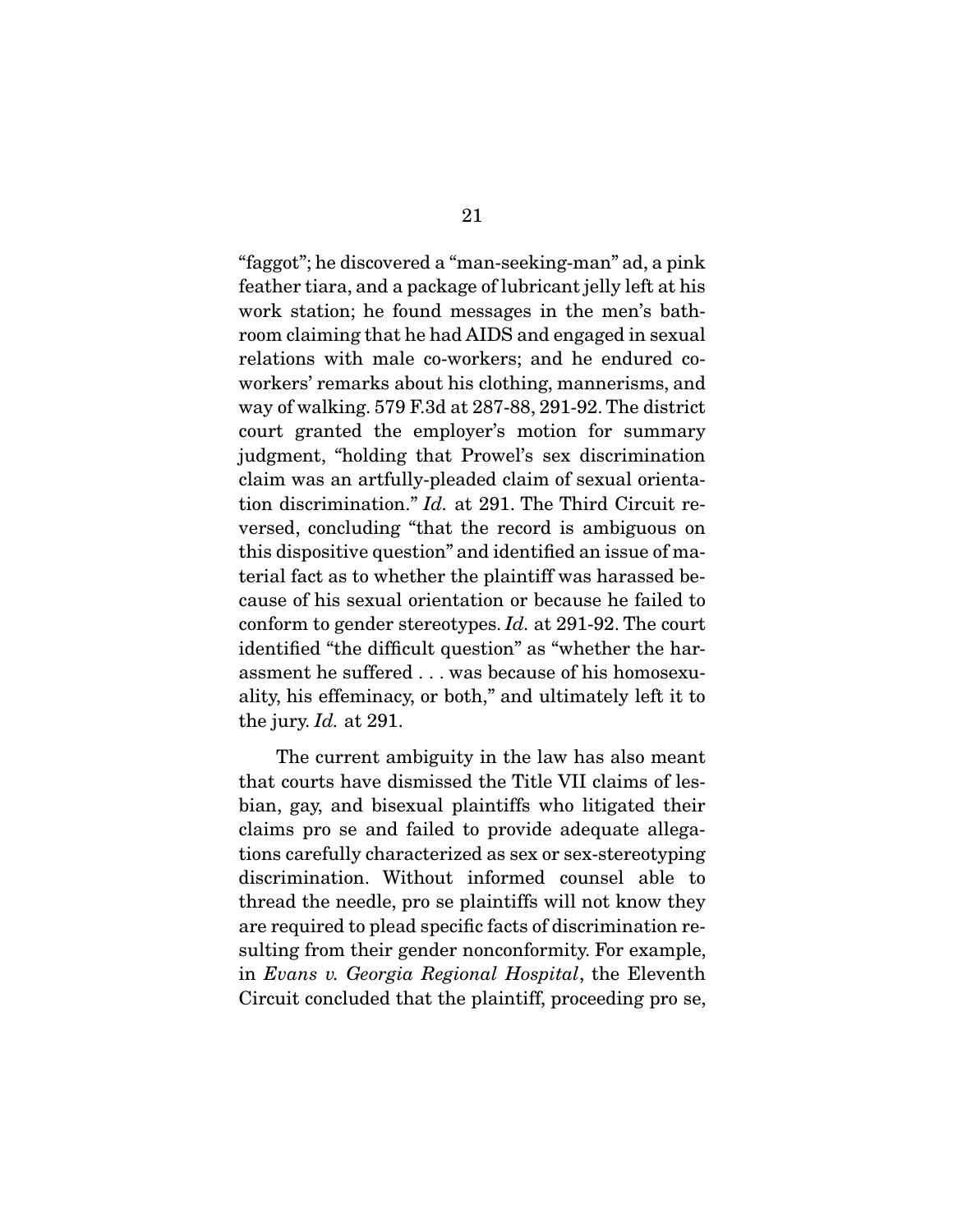"did not provide enough factual matter to plausibly suggest that her decision to present herself in a masculine manner led to the alleged adverse employment actions." 850 F.3d at 1254. *See id.* at 1251 (noting that it was " 'evident' that [Evans] identified with the male gender, because of how she presented herself". The court granted her leave to amend because her "gender non-conformity claim . . . constitute[d] a separate, distinct avenue for relief." *Id.* at 1254-55. *But see*, *e.g.*, *Milot v. Maxx*, No. 14-cv-00759, 2015 WL 770250, at \*3 (S.D. Ohio Feb. 23, 2015) (dismissing pro se plaintiff 's complaint because she "has not alleged additional facts indicating she was discriminated against because she failed to conform to female gender norms so as to state a Title VII claim for sex discrimination based on sex stereotyping"). A plaintiff 's case should not rise or fall solely based on the artfulness of her complaint or ability to retain skilled counsel.

 Moreover, straight plaintiffs need not run this gauntlet. This Court and multiple circuit courts have permitted plaintiffs to rely on evidence of homophobic harassment in support of sex discrimination claims when sexual orientation was not at issue. These decisions suggest that courts will consider such comments and actions to be evidence of sex discrimination when the plaintiff is straight or not out at work. *See*, *e.g.*, *Oncale v. Sundowner Offshore Servs., Inc.*, 523 U.S. 75, 77, 82 (1998) (allowing sexual harassment claim to proceed based on evidence of same-sex sexual assault and threats of same-sex rape); *E.E.O.C. v. Boh Bros. Constr. Co.*, 731 F.3d 444, 457-60 (5th Cir. 2013) (en banc)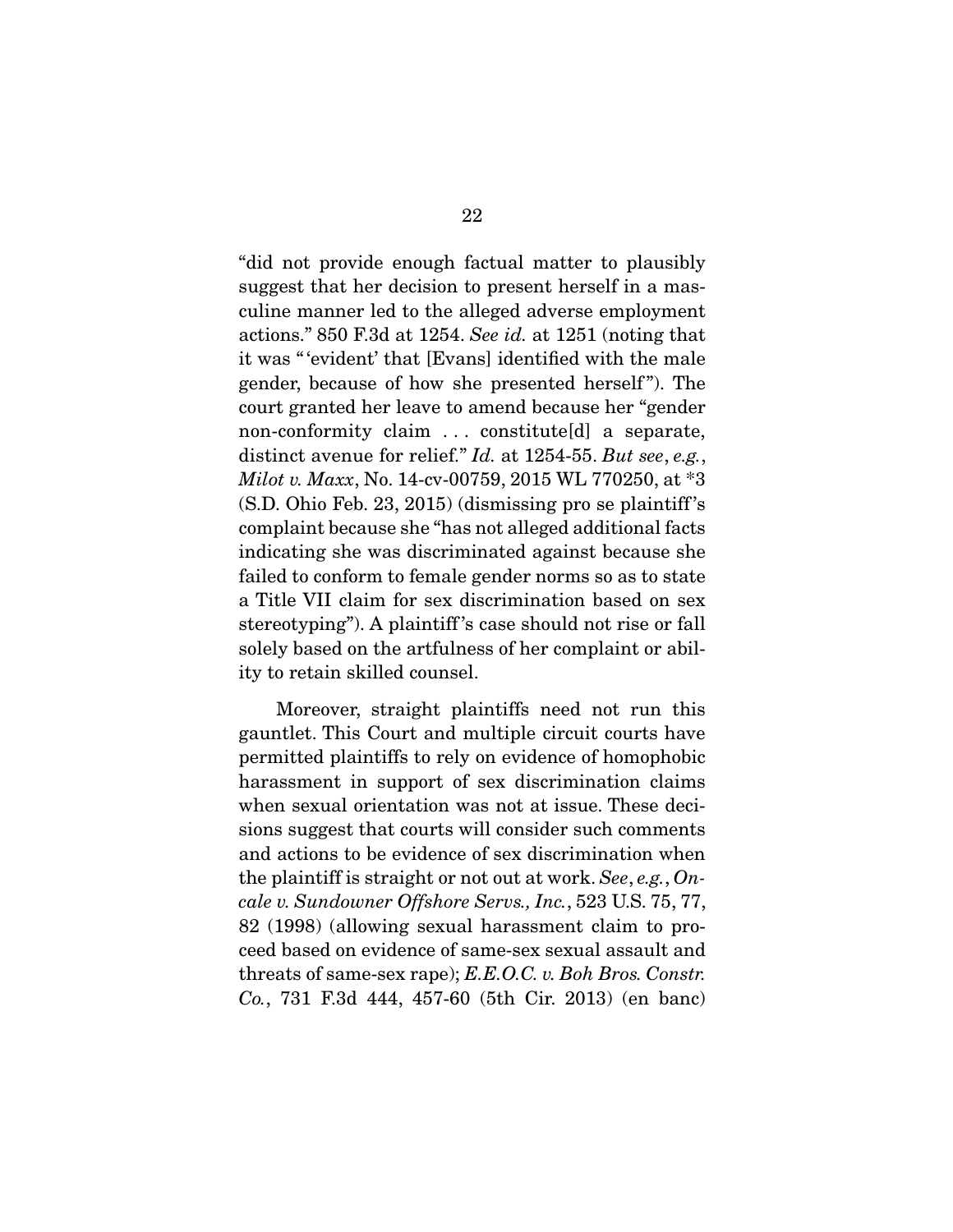(upholding jury verdict that "sex-based epithets like 'faggot,' 'pussy,' and 'princess'" that were "directed at [male plaintiff 's] masculinity" and "several other sexualized acts" could constitute harassment based on sex); *Nichols v. Azteca Rest. Enters.*, 256 F.3d 864, 870, 874-75 (9th Cir. 2001) (finding evidence of male plaintiff being called "she," "her," "like a woman," "faggot," and "fucking female whore" was "closely linked to gender" and constituted sex discrimination prohibited by *Price Waterhouse*).18

 The pitfalls in the Title VII landscape imperil the rights of lesbian, gay, and bisexual workers. These workers are forced to differentiate between sexual orientation and sex discrimination, which they often experience in tandem, so as to adhere to an ambiguous legal distinction that limits their ability to rely on evidence of homophobic harassment, without so limiting their heterosexual co-workers. In other words, they must contend with an "odd body of case law that protects a lesbian who faces discrimination because she fails to meet some superficial gender norms . . . but not a lesbian who meets cosmetic gender norms, but violates the most essential of gender stereotypes by

<sup>&</sup>lt;sup>18</sup> The sexual orientation of the plaintiff in *Oncale* is not mentioned in this Court's or any lower court opinion. *See generally Oncale*, 523 U.S. at 76-82. The *Boh Brothers* panel identified "no evidence that [plaintiff or his harasser] . . . was either homosexual or attracted to homosexuals." *E.E.O.C. v. Boh Bros. Constr. Co.*, 689 F.3d 458, 460 (5th Cir. 2012), *aff 'd in part and rev'd in part*, 731 F.3d 444 (5th Cir. 2013) (en banc). The *Nichols* plaintiff 's sexual orientation is also not mentioned in the opinion. *See generally Nichols*, 256 F.3d at 869-78.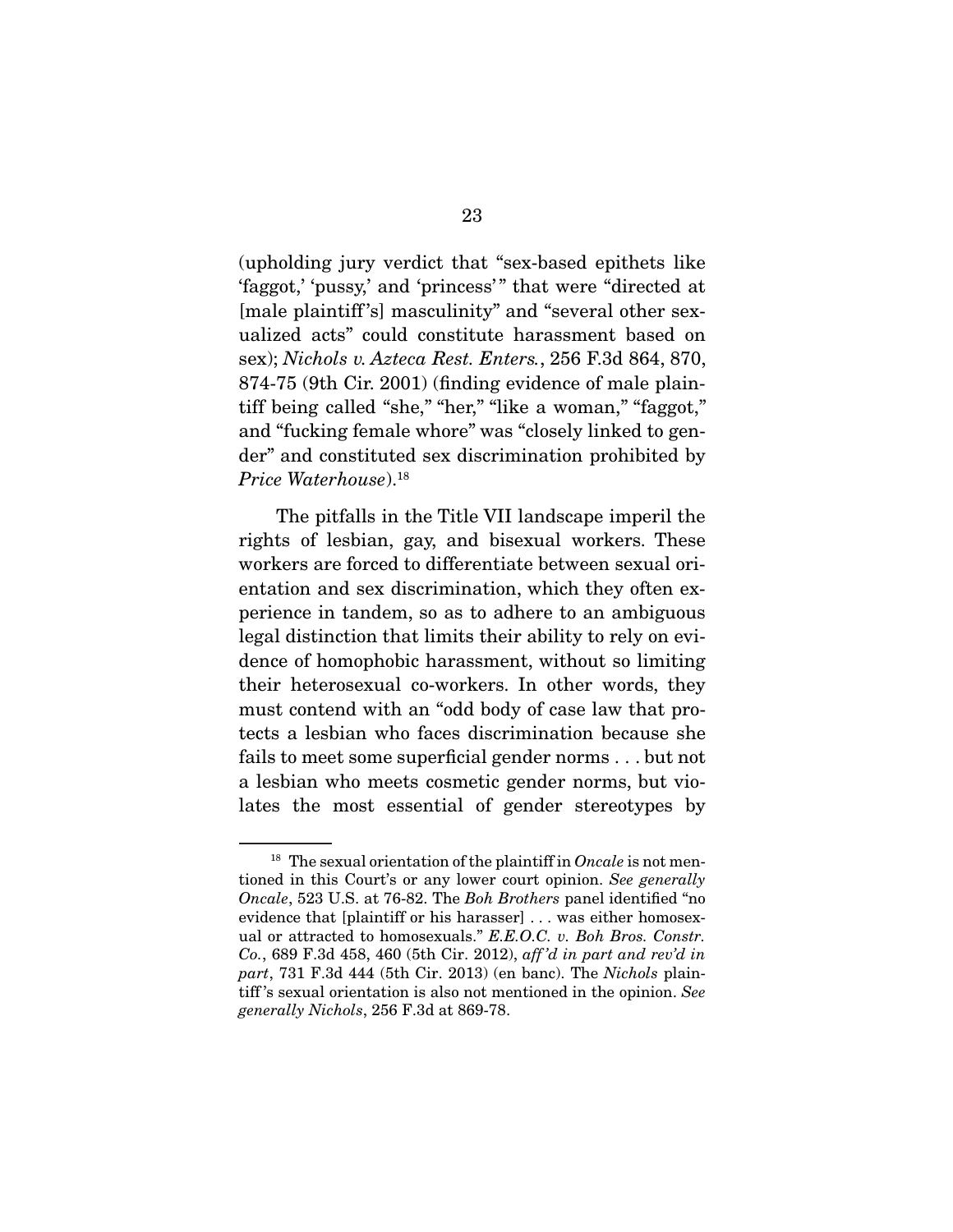marrying another woman." *Hively*, 830 F.3d at 715 (panel decision).

### IV. The Court Should Not Disturb the Clarity Produced by the "Near-Total Uniformity" of the Circuits Recognizing that Gender Identity Discrimination is Sex Discrimination.

 As noted above, federal courts have nearly unanimously concluded that the task of distinguishing between sex and gender identity is futile. *R.G. & G.R. Harris Funeral Homes* represents the latest in a long line of circuit and district court decisions that recognizes with "near-total uniformity" that Title VII's prohibition of discrimination "because of sex" extends to transgender and transitioning people. *See Glenn v. Brumby*, 663 F.3d 1312, 1318 n.5 (11th Cir. 2011).

 Since at least 2000, virtually all circuit courts presented with the question have recognized that Title VII and its sister civil rights laws protect transgender people. *See*, *e.g.*, *Whitaker*, 858 F.3d at 1049-50; *Glenn*, 663 F.3d at 1320; *Smith v. City of Salem*, 378 F.3d 566, 576 (6th Cir. 2004); *Rosa v. Park W. Bank & Tr. Co.*, 214 F.3d 213, 215-16 (1st Cir. 2000); *Schwenk v. Hartford*, 204 F.3d 1187, 1202-03 (9th Cir. 2000). *See also Wittmer v. Phillips 66 Co.*, 915 F.3d 328, 330 (5th Cir. 2019) (recognizing circuit precedent precluding sexual orientation claims under Title VII but affirming dismissal of plaintiff 's claim of discrimination based on transgender status on other grounds); *Boyertown*, 897 F.3d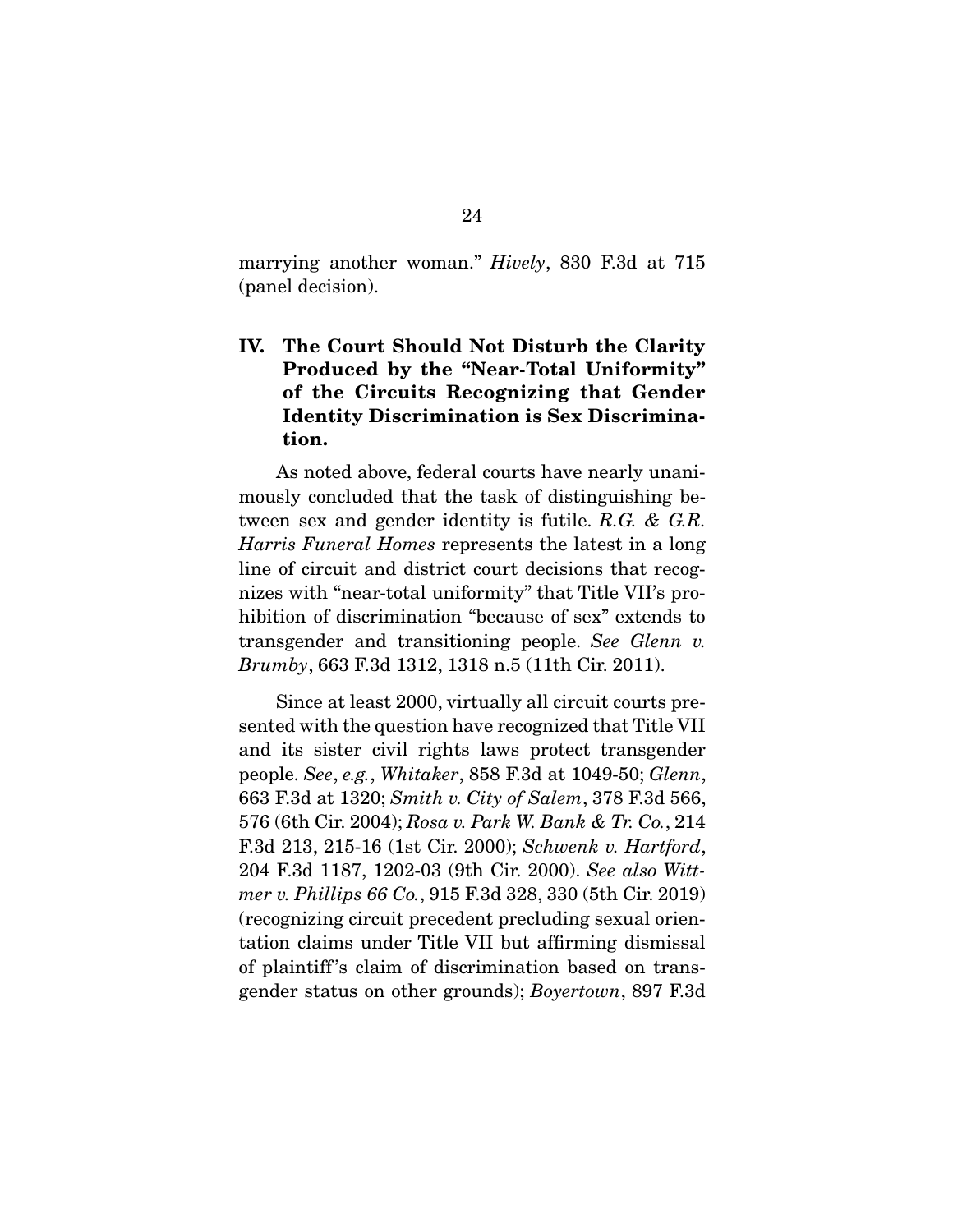at 536 (considering favorably that a transgender-inclusive school policy would likely avoid liability under Title IX); *Tovar v. Essentia Health*, 857 F.3d 771, 775 (8th Cir. 2017) ("assum[ing] . . . that the prohibition on sex based discrimination under Title VII . . . encompasses protections for transgender individuals"); *Etsitty v. Utah Transit Auth.*, 502 F.3d 1215, 1224 (10th Cir. 2007) ("assum[ing], without deciding" that a transgender individual could raise a sex discrimination claim based on nonconformity with sex stereo $types$ ).<sup>19</sup>

 This consensus on gender identity protections under Title VII has provided transgender people with the same legal protections as their co-workers without imposing additional analysis or challenge on the courts. All Title VII plaintiffs—transgender and nontransgender alike—continue to prove their cases of individual discrimination through direct evidence or circumstantially through the same *McDonnell Douglas* burden-shifting framework. *See*, *e.g.*, *Chavez v. Credit Nation Auto Sales*, 641 F. App'x 883, 892 (11th Cir. 2016) (concluding that transgender mechanic could satisfy her burden by "show[ing] that discriminatory animus existed and was at least 'a motivating

<sup>19</sup> District courts without guiding circuit precedent have relied on the near-unanimous national consensus to conclude that transgender and transitioning workers are protected by federal prohibitions of sex discrimination. *See*, *e.g.*, *Fabian v. Hosp. of Cent. Conn.*, 172 F. Supp. 3d 509, 518, 522-24 (D. Conn. 2016); *Finkle v. Howard Cty., Md.*, 12 F. Supp. 3d 780, 787-88 (D. Md. 2014); *Schroer v. Billington*, 525 F. Supp. 2d 58, 62-63 (D.D.C. 2007).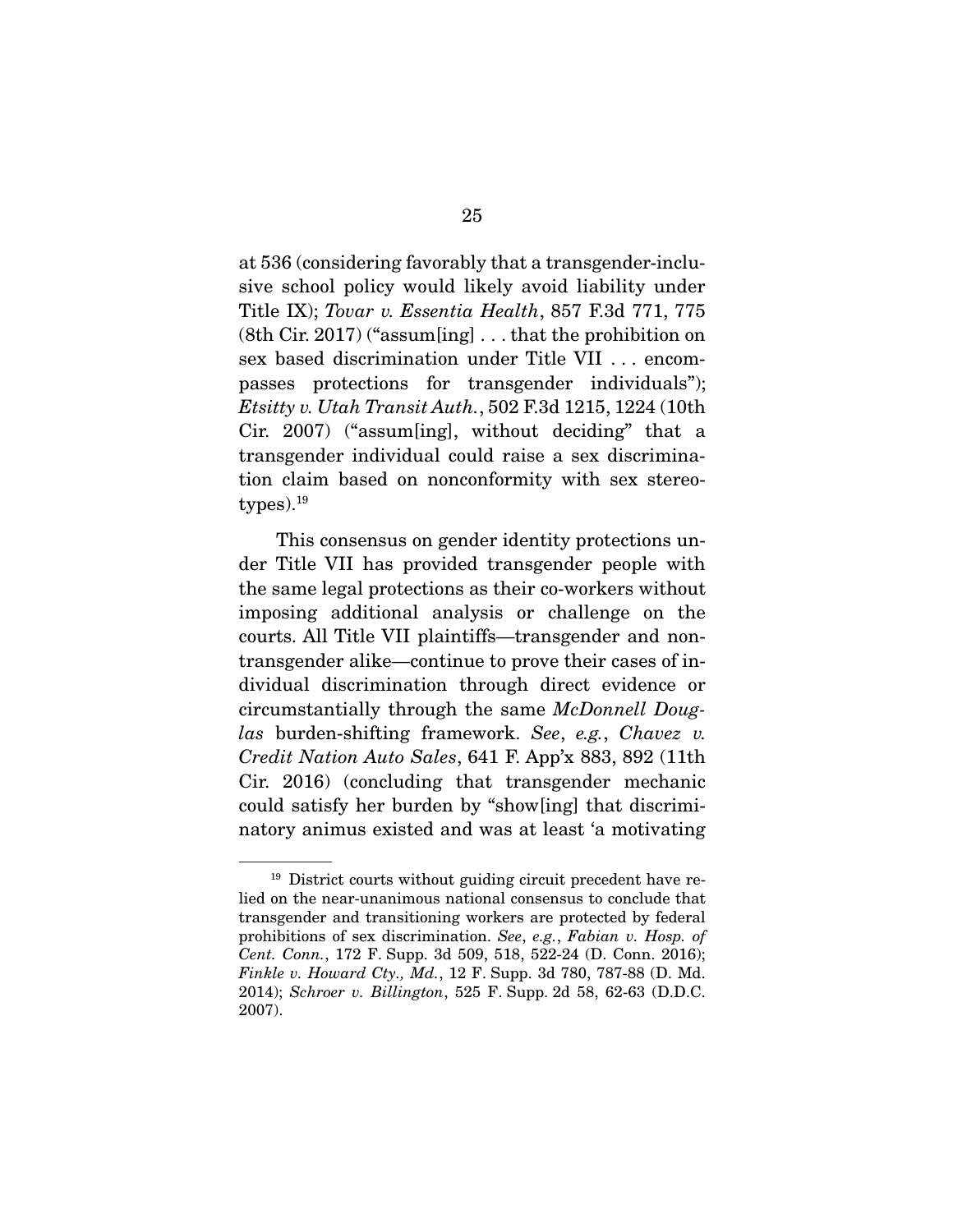factor' "); *Kastl v. Maricopa Cty. Cmty. Coll. Dist.*, 325 F. App'x 492, 493-94 (9th Cir. 2009) (holding that a transgender university instructor stated a prima facie case of discrimination but was not able to establish pretext); *Barnes v. City of Cincinnati*, 401 F.3d 729, 737-38 (6th Cir. 2005) (holding that a transgender police officer satisfied his prima facie case of sex discrimination and presented sufficient evidence for a reasonable jury to find intentional discrimination).

 The Sixth Circuit's central holding that "Title VII protects transgender persons because of their transgender or transitioning status, because transgender or transitioning status constitutes an inherently gender non-conforming trait" should be affirmed. *R.G. & G.R. Harris Funeral Homes*, 884 F.3d at 577. For the same reason, the Second Circuit's holding that Title VII protects lesbian, gay, and bisexual people should be affirmed—and the Eleventh Circuit's contrary ruling reversed—to accord sexual orientation the same uniform and predictable standard. The resulting clarity in the law would enable LGBT workers to present evidence of the totality of discrimination they experience when enforcing their statutory rights. It would also establish a uniform and inclusive standard for all LGBT workers that would allow courts to more effectively identify unlawful discrimination under Title VII and fulfill the statute's promise of equal employment opportunity.

--------------------------------- ---------------------------------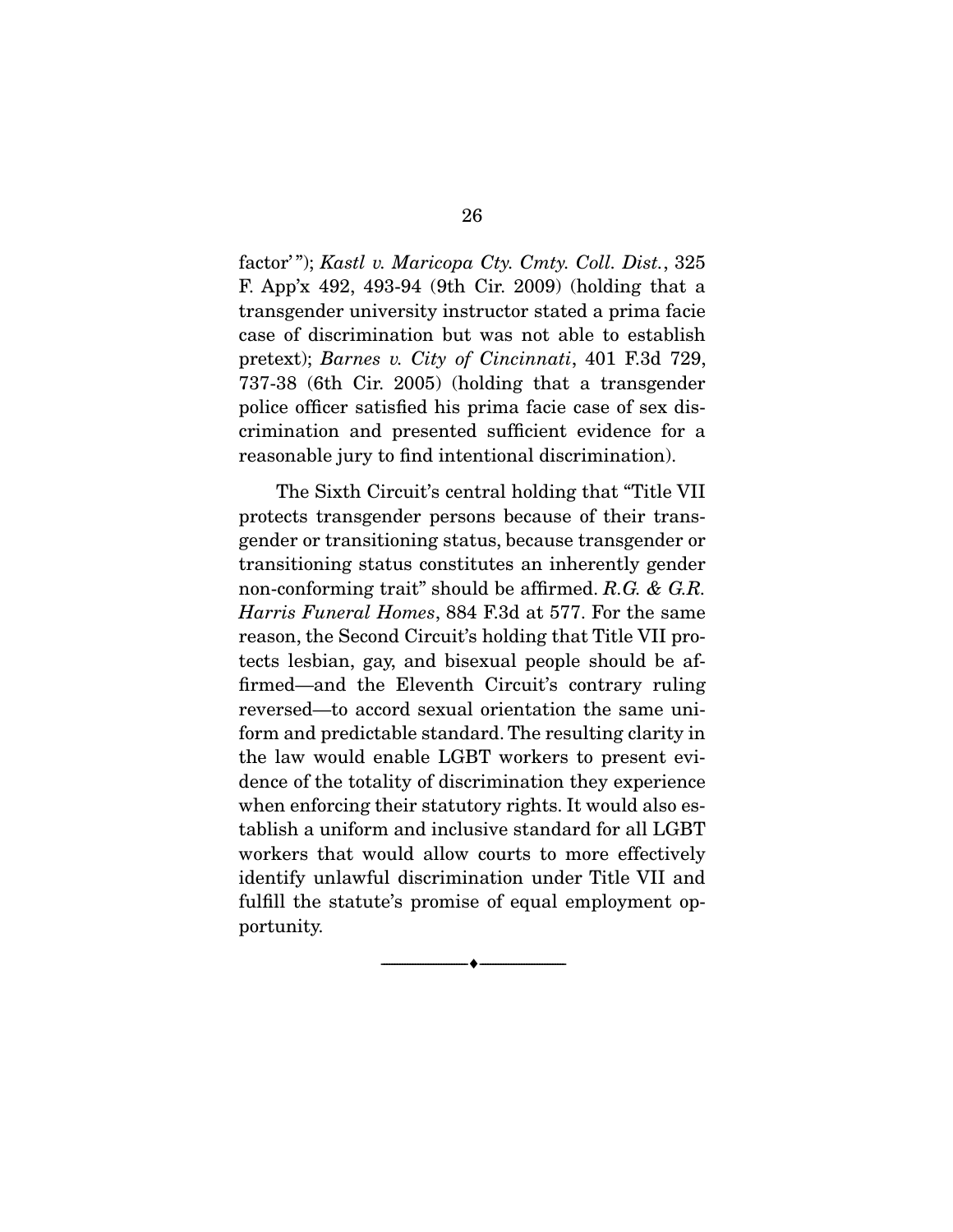### **CONCLUSION**

 For the foregoing reasons, the rulings of the Second and Sixth Circuits should be affirmed and the ruling of the Eleventh Circuit should be reversed.

Respectfully submitted,

LINDSAY NAKO *Counsel of Record* DAVID NAHMIAS IMPACT FUND 125 University Avenue, Suite 102 Berkeley, California 94710 (510) 845-3473 lnako@impactfund.org

July 3, 2019

#### 27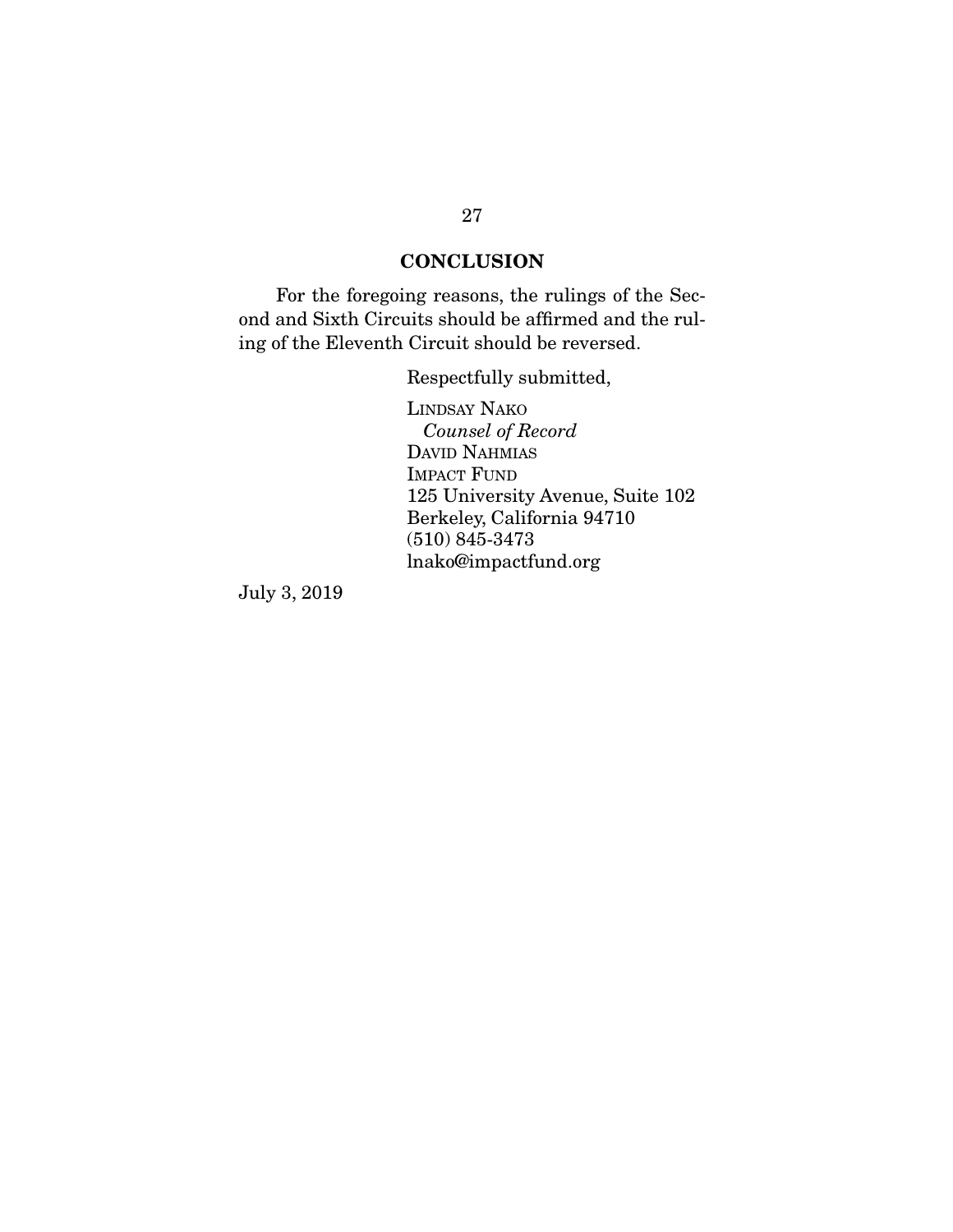#### LIST OF ADDITIONAL AMICI

AARP is the nation's largest nonprofit, nonpartisan organization dedicated to empowering Americans 50 and older to choose how they live as they age. With nearly 38 million members and offices in every state, the District of Columbia, Puerto Rico, and the U.S. Virgin Islands, AARP works to strengthen communities and advocate for what matters most to families, with a focus on financial stability, health security, and personal fulfillment. AARP's charitable affiliate, AARP Foundation, works to end senior poverty by helping vulnerable older adults build economic opportunity and social connectedness. Amici AARP and AARP Foundation are dedicated to addressing the needs and advancing the interests of older workers, including the approximately 900,000 AARP members who selfidentify as  ${\rm LGBT^1}$  – one of the largest  ${\rm LGBT}$  constituencies of any U.S. organization with a membership. To this end, Amici also have conducted significant recent research regarding the needs and interests of its LGBT members and other older LGBT persons, resulting in two major reports on employment and economic security. *See* Rebecca Perron, AARP Research, *The Value of Experience Study: AARP's Multicultural Work and Jobs Study* (Jul. 2018); Angela Houghton, AARP

<sup>&</sup>lt;sup>1</sup> As used in this Appendix, "LGBT" refers to lesbian, gay, bisexual, and transgender; "LGBTQ" refers to lesbian, gay, bisexual, transgender, and queer/questioning; "LGBTQIA+" refers to lesbian, gay, bisexual, transgender, queer/questioning, intersex, asexual, and other identities on the gender and sexuality spectrum; and "SGL" refers to same-gender loving.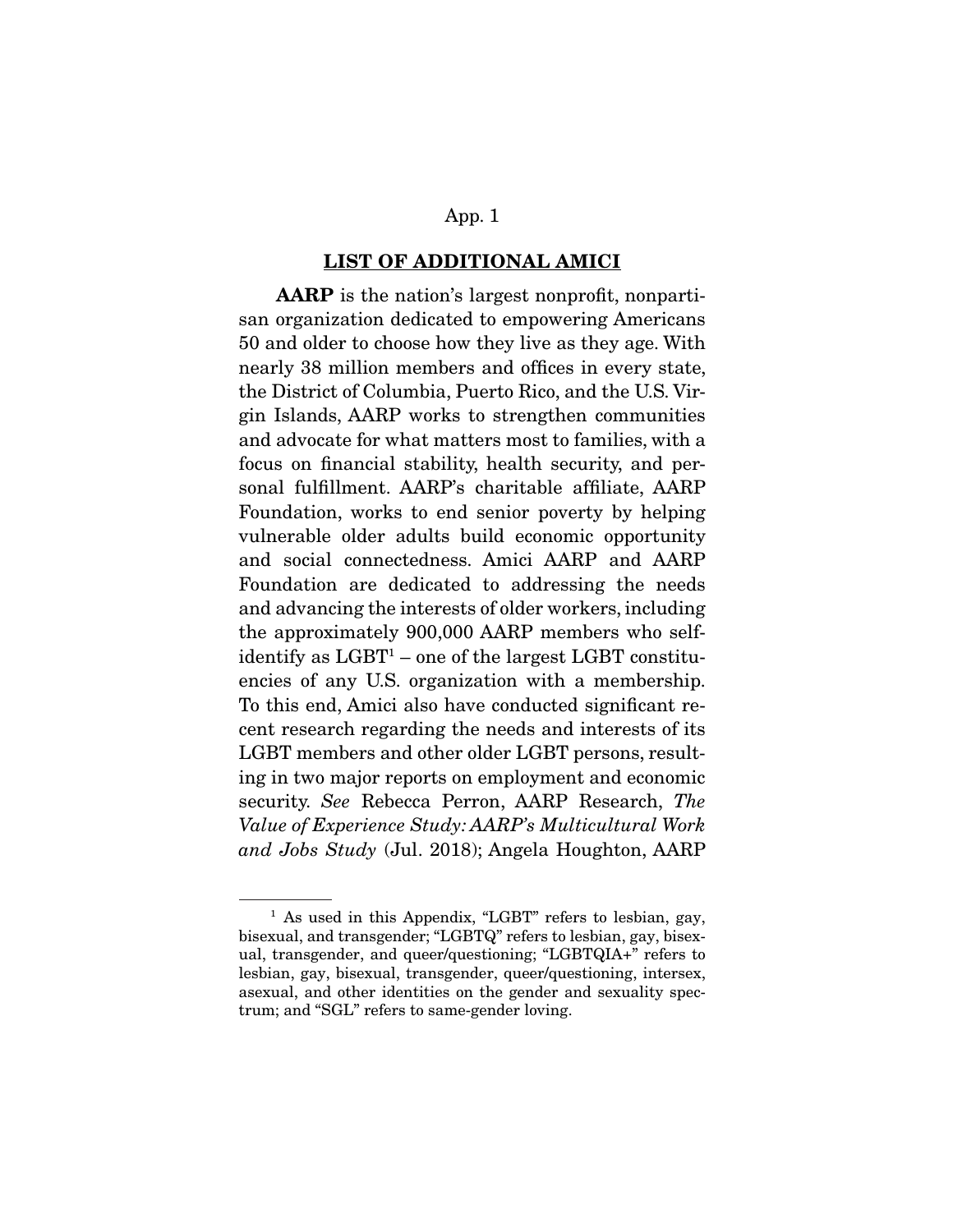Research, *Maintaining Dignity: A Survey of LGBT Adults Age 45 and Over* (Mar. 2018).

 The AIDS Legal Referral Panel (ALRP) provides legal services to people living with HIV/AIDS in the San Francisco Bay Area. ALRP is committed to ensuring justice for our clients in facing discrimination. Since roughly 80% of ALRP's clients are LGBT, discrimination against LGBT people directly impacts our clients.

 The American Association for Access, Equity and Diversity (AAAED) is the longest-serving association of equal opportunity practitioners in higher education, government, and the private sector. Founded in 1974 as the American Association for Affirmative Action, AAAED, a  $501(c)(6)$  membership organization, has four decades of leadership in providing professional training to members, enabling them to be more successful and productive in their careers. It also promotes understanding and advocacy of affirmative action and other equal opportunity and related compliance laws to enhance the tenets of access, inclusion, and equality in employment, economic, and educational opportunities. As an organization fully dedicated to the principle of equal employment opportunity, AAAED has become increasingly involved at the federal level in efforts to promote equality for all Americans, including members of the LGBT community. AAAED has advocated for pro-LGBTQ policies through Congress and worked to ensure that its LGBT members have the resources they need to fully participate in the American way of life.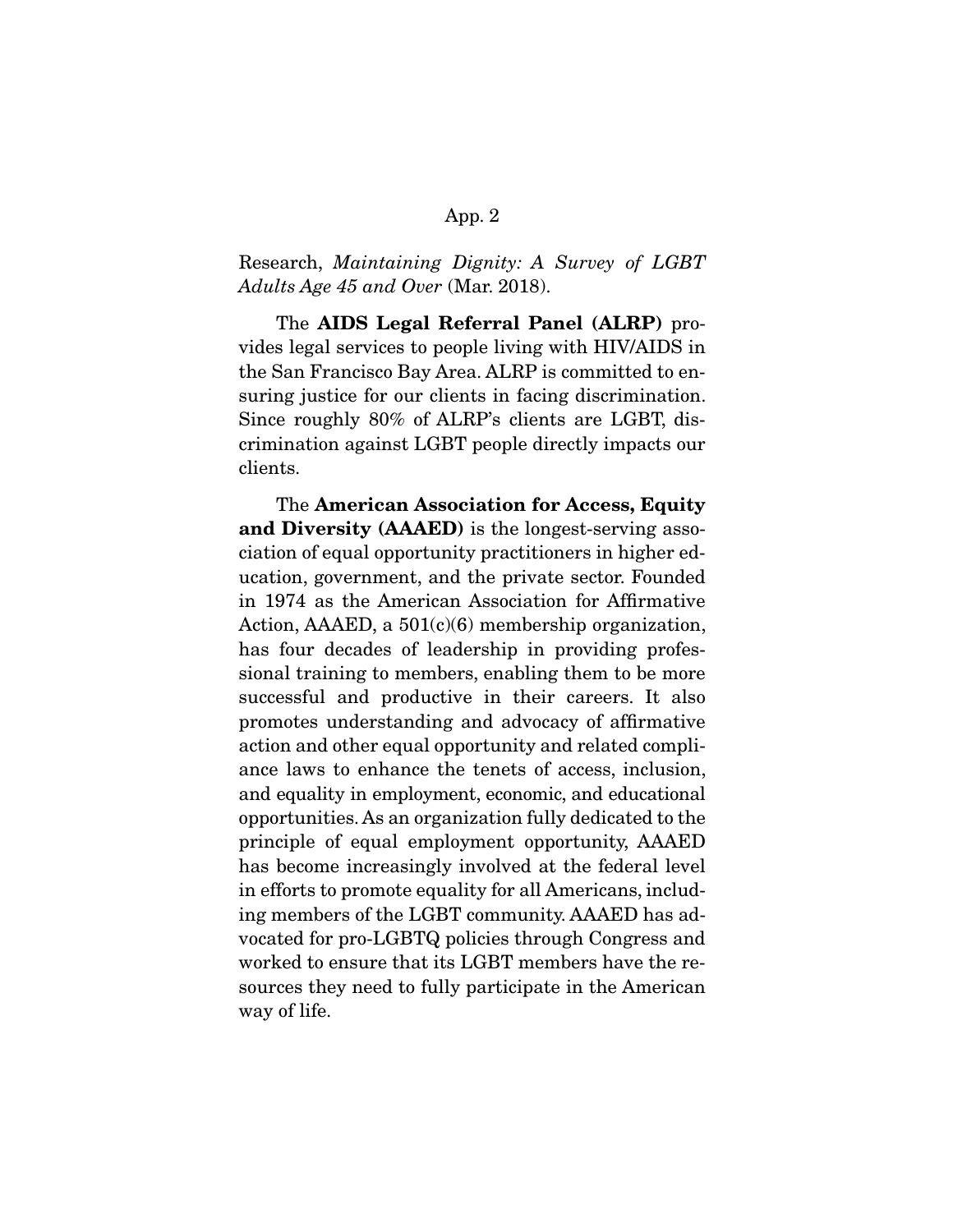Bet Tzedek – Hebrew for "House of Justice" – was established in 1974 as a nonprofit organization and provides free legal services to Los Angeles County residents regardless of race, religion, ethnicity, immigrant status, sexual orientation, or gender identity. In 2016, Bet Tzedek launched its Transgender Medical-Legal Partnership (Trans MLP) with the Los Angeles LGBT Center's Transgender Health Program. Bet Tzedek's Trans MLP assists hundreds of transgender and gender-nonconforming individuals in Southern California to petition for legal name and gender marker changes, to fight harassment and discrimination in housing, employment, and public accommodations, and to appeal insurance coverage denials for medically necessary care. Bet Tzedek's Employment Rights Project focuses specifically on the needs of low-wage workers in California, including lesbian, gay, bisexual, and transgender workers. Many of the individuals Bet Tzedek represents face discrimination in the workplace, including that based on their sexual orientation and gender identity.

California Rural Legal Assistance Foundation (CRLA Foundation) is a statewide, non-profit legal services provider. CRLA Foundation has provided legal representation to farm workers and their families for nearly 30 years, assisting them with administrative complaints, legal actions, and providing information about employment rights and protections. CRLA Foundation has successfully litigated many discrimination and retaliation cases filed with the EEOC. In the last several years, we have served multiple LGBTQ clients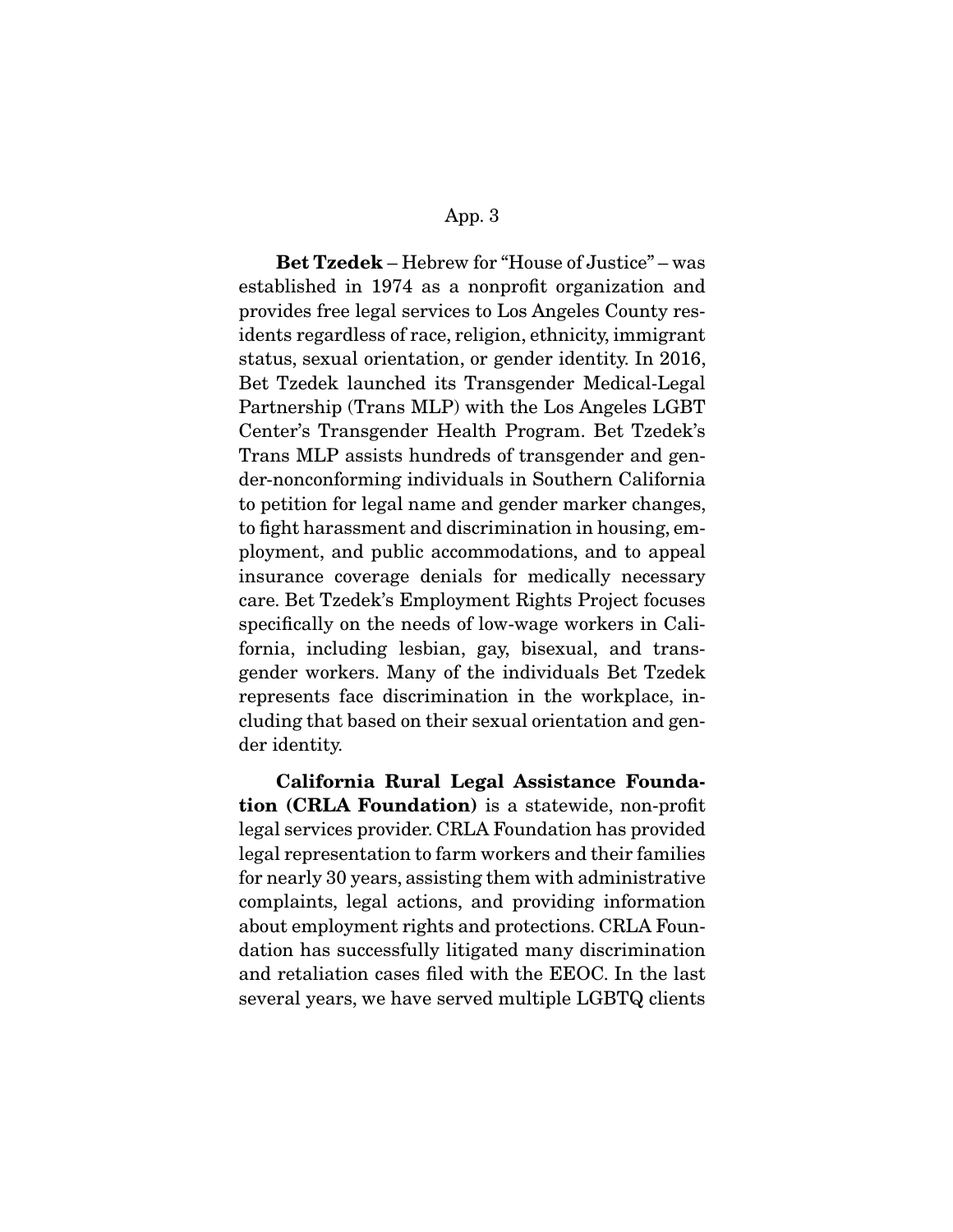working in the fields who have been subjected to discrimination and harassment. Because these are lowincome workers, access to the EEOC for investigation and resolution of their claims has been critically important to ensuring that they are protected in their workplace.

California Rural Legal Assistance, Inc. (CRLA) is a non-profit legal services organization that serves low-income residents in 21 rural California counties. Since 1966, CRLA has represented low-wage workers in individual and representative actions challenging unlawful employment practices, including workers subjected to discrimination and harassment at the jobsite. CRLA launched its LGBTQ+ program in 2007 to address the intersections of race, immigration status, and poverty that are a fundamental part of promoting equity and advancing LGBTQ rights in the communities we serve. Due to geographical and social isolation and pervasive discrimination, LGBTQ individuals in rural areas often have little to no recourse to address victimization or access services. CRLA works with LGBTQ individuals and their families in rural California to ensure full access to government programs and legal protections, with a special focus on education, training, and leadership development.

Centro de los Derechos del Migrante, Inc. (CDM, or the Center for Migrant Rights) is a U.S. section  $501(c)(3)$  migrant workers' rights organization with offices in Baltimore, Maryland; Mexico City; and Oaxaca, Mexico. The migrant workers CDM serves frequently experience employment discrimination that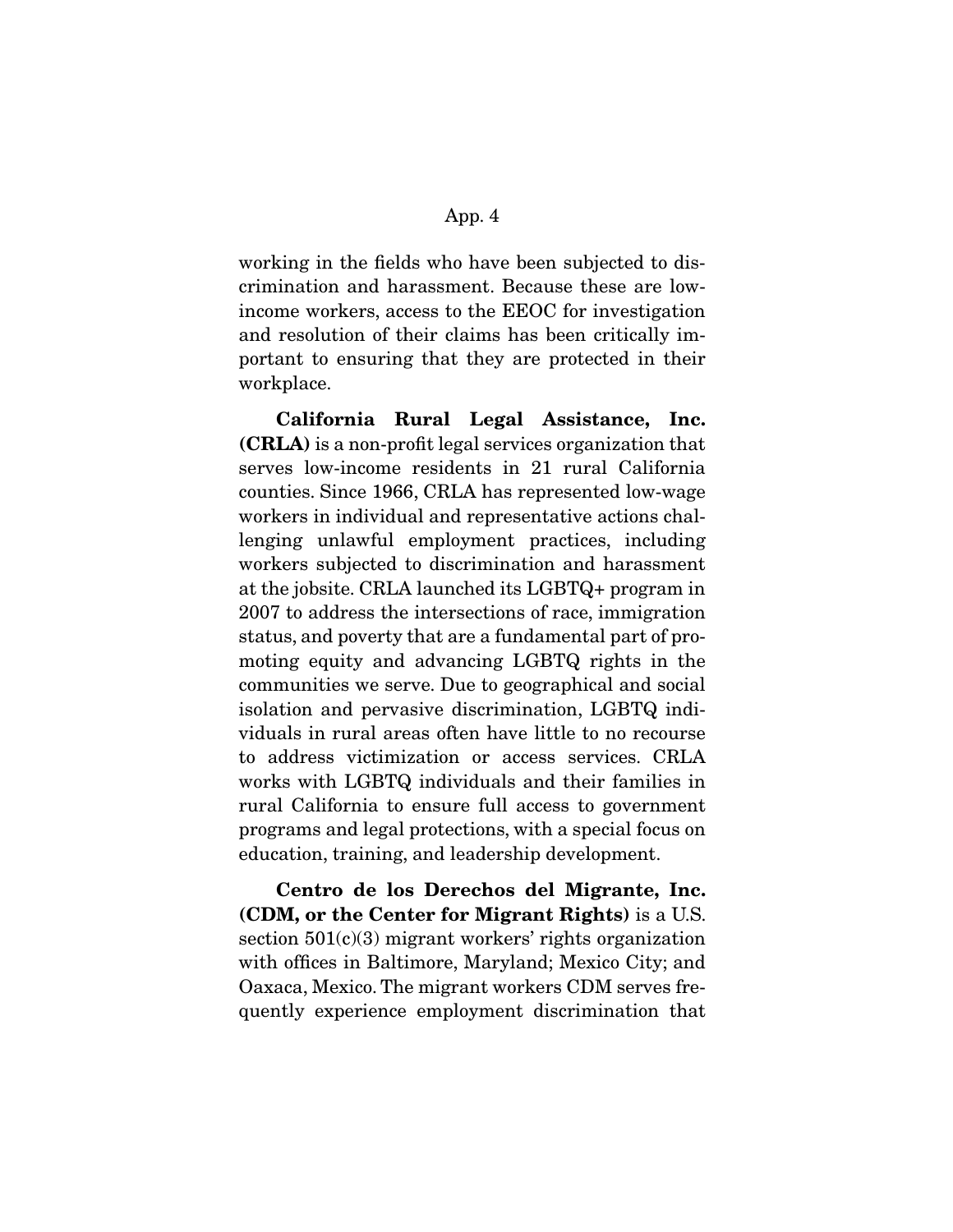goes unremedied in part because of narrow interpretations of the law. CDM therefore has a significant interest in the robust enforcement of Title VII to address discrimination that harms its clients.

Centro Legal de la Raza (Centro Legal) was founded in 1969 to provide culturally and linguistically appropriate legal aid services to low-income, predominantly Spanish-speaking residents of the San Francisco Bay Area. Centro Legal assists several thousand clients annually with support ranging from advice and referrals to full representation in court, in the areas of immigration, housing law, employment law, family law, and consumer protection. Centro Legal's Youth Law Academy also provides educational and career assistance to low-income Bay Area students. In addition, Centro Legal advocates for policies and practices on a state and national level to support our client and student communities. In providing such services, Centro Legal regularly represents members of the LGBT community, including clients seeking asylum or facing workplace or housing discrimination because of their gender identity or sexual orientation.

 The Civil Rights Education and Enforcement Center (CREEC) is a national nonprofit membership organization whose mission is to ensure that everyone can fully and independently participate in our nation's civic life without discrimination based on race, gender, disability, religion, national origin, sexual orientation, or gender identity. Based in Colorado and California, CREEC promotes its mission through education, advocacy, and litigation nationwide on a broad array of civil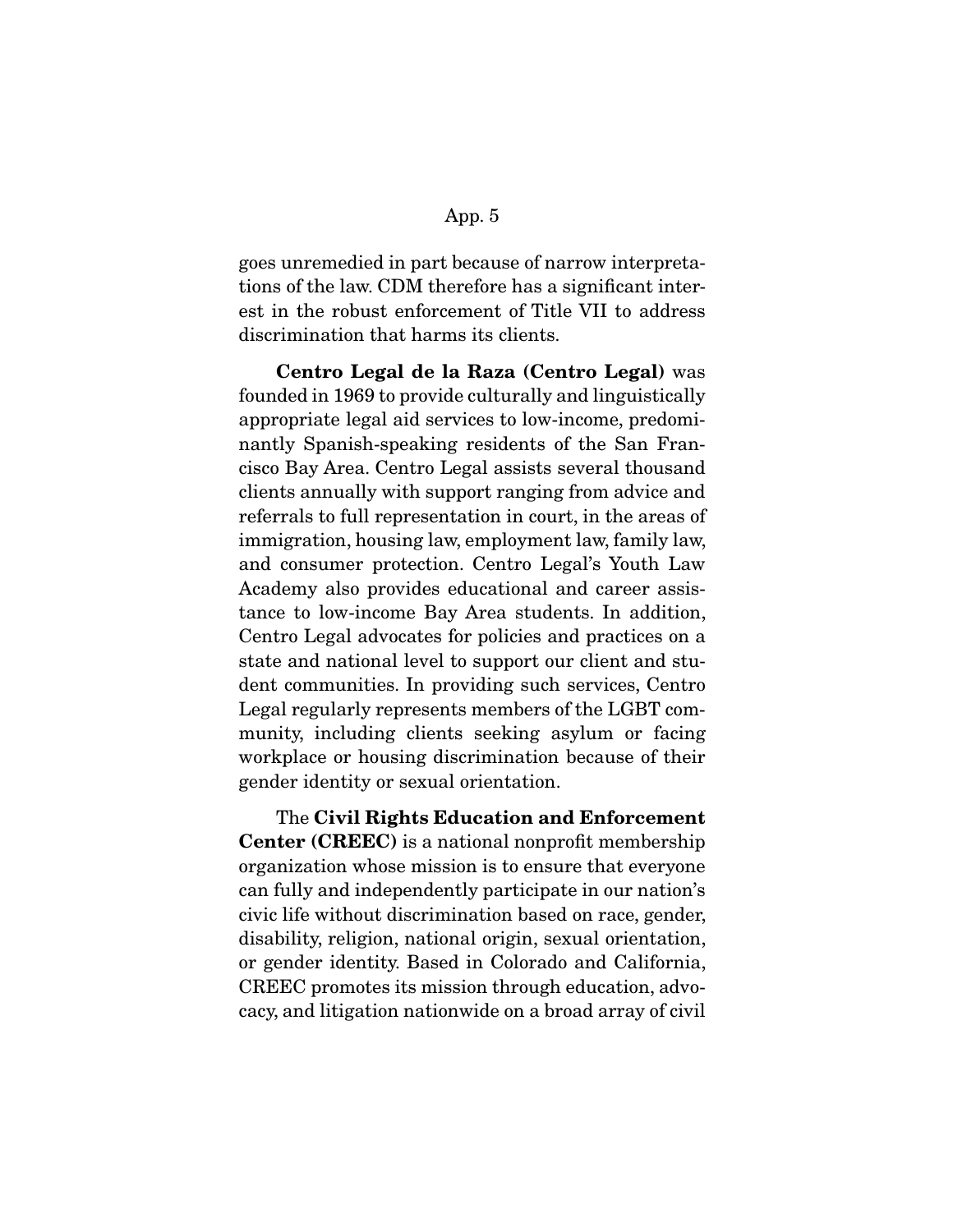rights issues. As part of this mission, CREEC works to ensure that LGBT individuals have equal rights in society, including in employment, education, and housing.

Disability Rights Advocates (DRA) is a nonprofit, public interest law firm that specializes in high impact civil rights litigation and other advocacy on behalf of persons with disabilities throughout the United States. DRA works to end discrimination in areas such as access to public accommodations, public services, employment, transportation, education, and housing. DRA's clients, staff and board of directors include people with various types of disabilities. With offices in New York City and Berkeley, California, DRA strives to protect the civil rights of people with all types of disabilities nationwide, including the workplace rights of LGBT people with disabilities, who are particularly vulnerable to discrimination.

 The Disability Rights Education & Defense Fund (DREDF), based in Berkeley, California, is a national nonprofit law and policy center dedicated to advancing and protecting the civil rights of people with disabilities. Founded in 1979, DREDF remains boardand staff-led by people with disabilities and parents of children with disabilities. DREDF pursues its mission through education, advocacy and law reform efforts, and is nationally recognized for its expertise in the interpretation of federal and California disability civil rights laws. As part of its mission, DREDF works to ensure that people with disabilities have the legal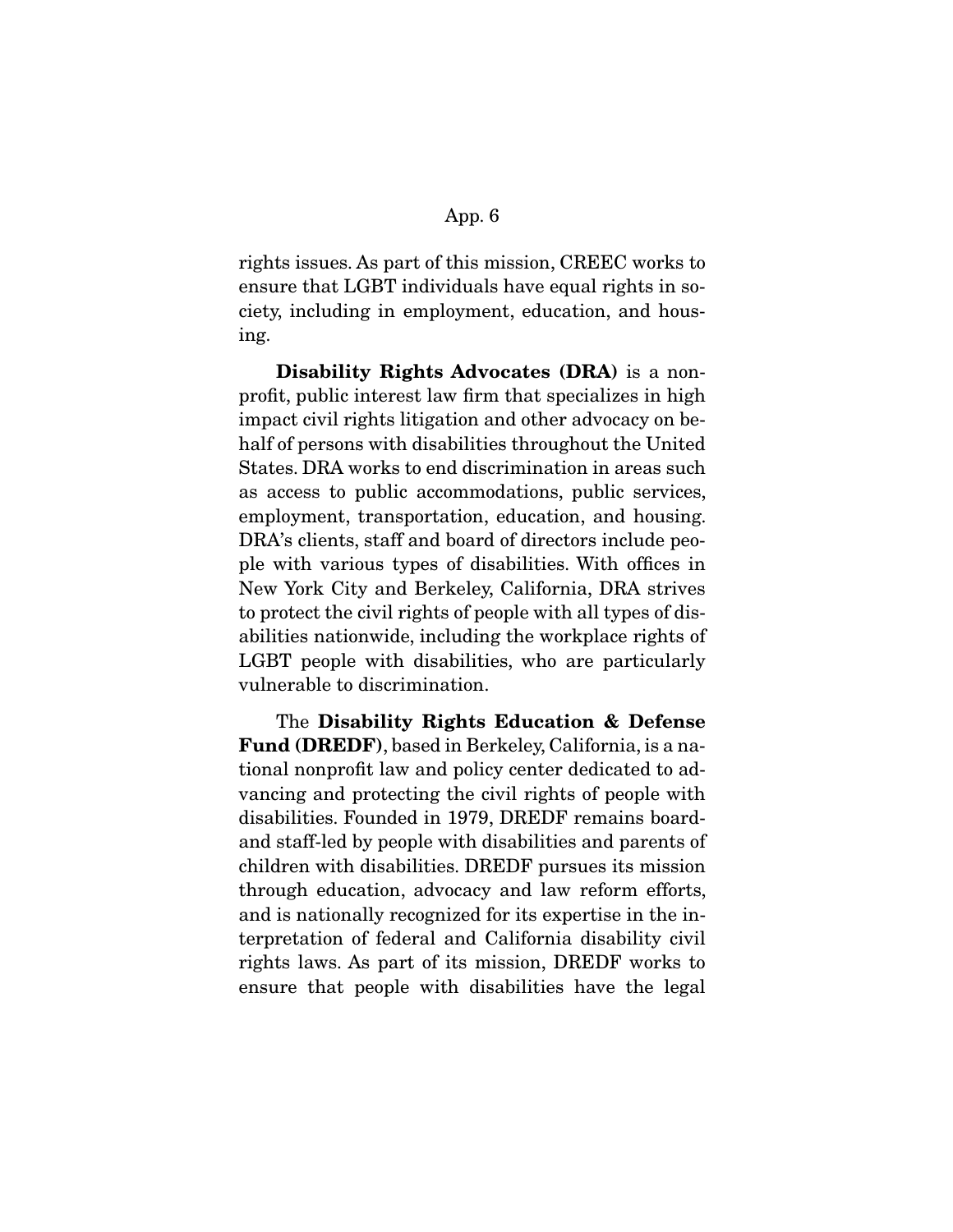protections, including broad legal remedies, necessary to vindicate their right to be free from discrimination.

 The East Bay Community Law Center (EBCLC) is a clinic of U.C. Berkeley School of Law, and the largest provider of free legal services in Alameda County, California. EBCLC's Health & Welfare Practice, in particular, provides legal assistance to lowincome transgender and gender nonconforming individuals who regularly endure discrimination based on their gender identity in essential areas of life such as housing, employment, and public accommodations. EBCLC seeks to ensure its clients have an opportunity to defend themselves as they strive to be more secure, productive, healthy, and hopeful.

Legal Aid at Work (LAAW) is a non-profit public interest law firm whose mission is to protect, preserve, and advance the employment and education rights of individuals from traditionally under-represented communities. LAAW has represented plaintiffs in cases of special import to communities of color, women, recent immigrants, individuals with disabilities, the LGBT community, and the working poor. LAAW has litigated a number of cases under Title VII of the 1964 Civil Rights Act. LAAW has appeared in discrimination cases on numerous occasions both as counsel for plaintiffs, *see*, *e.g.*, *National Railroad Passenger Corp. v. Morgan*, 536 U.S. 101 (2002); *U.S. Airways, Inc. v. Barnett*, 535 U.S. 391 (2002); *California Federal Savings & Loan Ass'n v. Guerra*, 479 U.S. 272 (1987) (counsel for real party in interest), as well as amicus curiae, *see*, *e.g.*, *U.S. v. Virginia*, 518 U.S. 515 (1996); *Harris v.*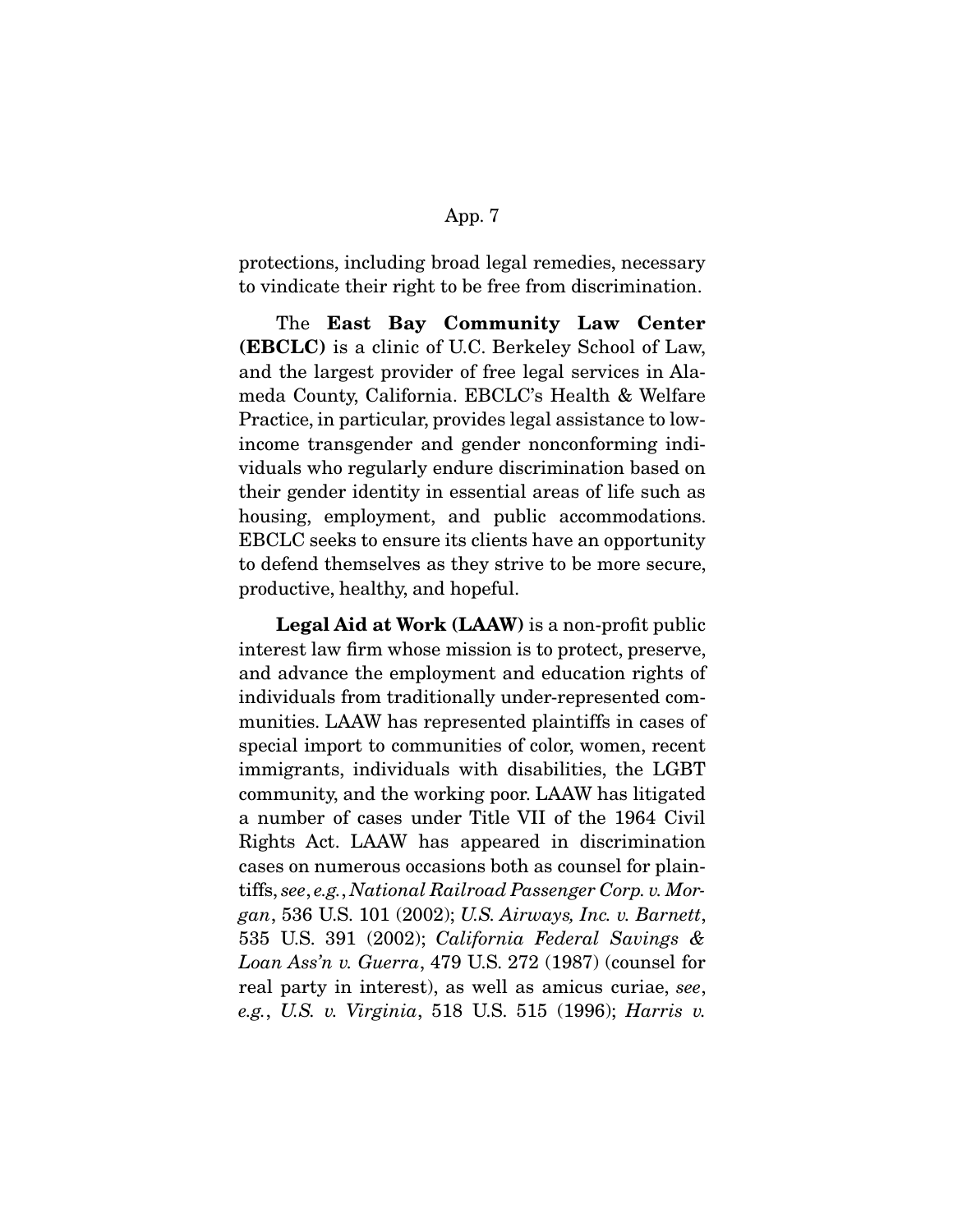*Forklift Systems*, 510 U.S. 17 (1993); *International Union, UAW v. Johnson Controls*, 499 U.S. 187 (1991); *Price Waterhouse v. Hopkins*, 490 U.S. 228 (1989); *Meritor Savings Bank v. Vinson*, 477 U.S. 57 (1986). LAAW's interest in preserving the protections afforded to employees and students by this country's antidiscrimination laws is longstanding.

 The National Black Justice Coalition (NBJC) is a civil rights organization dedicated to the empowerment of Black LGBTQ/SGL people, including people living with HIV/AIDS. Since 2003, NBJC has provided leadership at the intersection of national civil rights groups and LGBTQ/SGL organizations, advocating for the unique challenges and needs of the African American LGBTQ/SGL community that are often relegated to the sidelines. As America's leading national Black LGBTQ/SGL civil rights organization focused on federal public policy, NBJC has accepted the charge to lead Black families in strengthening the bonds and bridging the gaps between the movements for racial justice and LGBTQ/SGL equality. NBJC envisions a world where all people are fully-empowered to participate safely, openly and honestly in family, faith and community, regardless of race, class, gender identity or sexual orientation.

**Oasis Legal Services** is a  $501(c)(3)$  nonprofit that provides quality legal immigration services to under-represented low-income groups with a focus on LGBTQIA+ communities. Based in Berkeley, California, Oasis provides representation to immigrants living within the jurisdiction of the San Francisco Asylum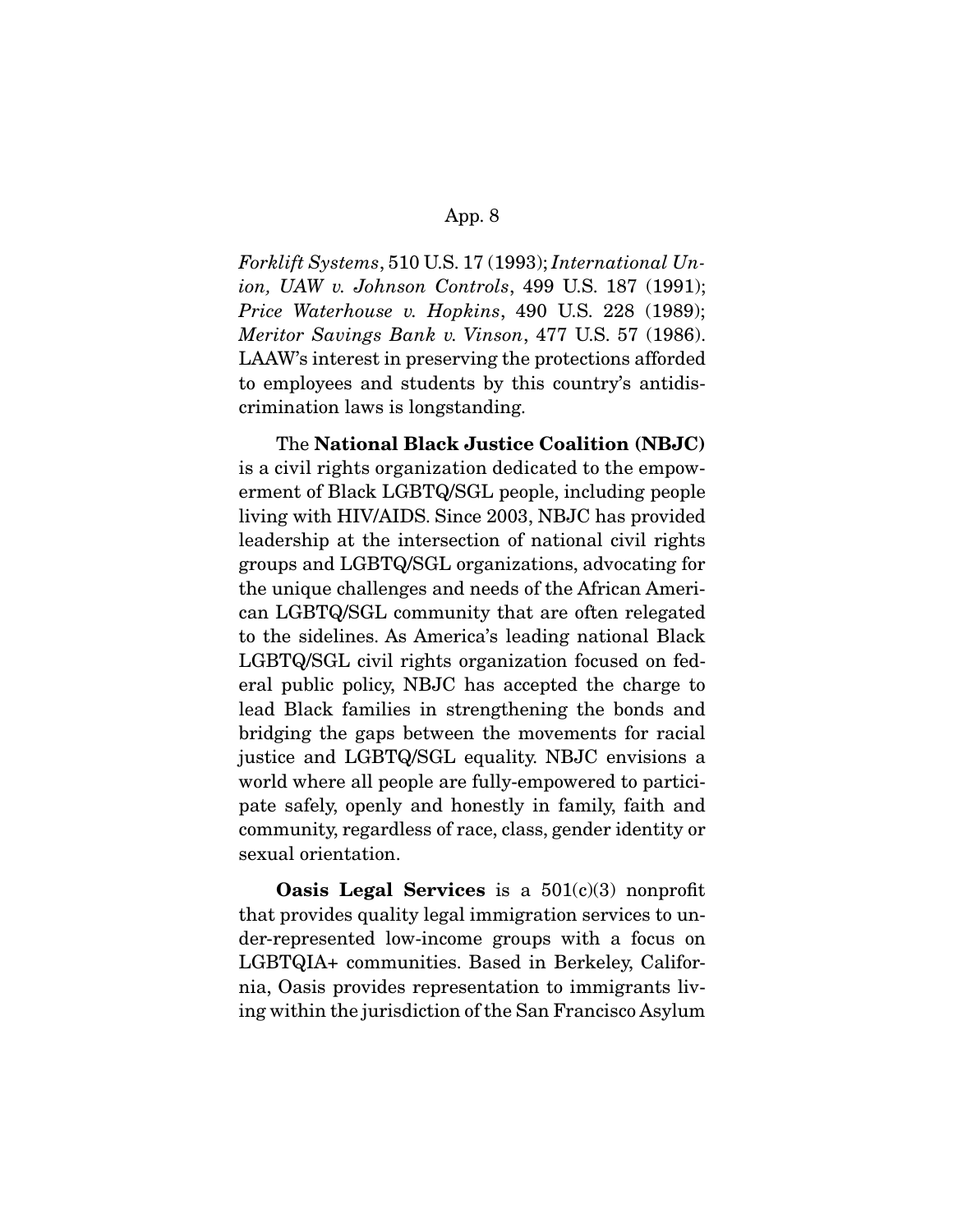Office, which extends from Alaska in the north to Bakersfield, California in the south. Oasis's services include screening for immigration relief, affirmative asylum, residency, citizenship, and family petitions. Oasis also provides ongoing case management to lowincome LGBTQIA+ clients who need assistance with social services, employment, housing, education, and combatting discrimination in those areas.

Public Justice is a national legal advocacy organization dedicated to protecting civil, consumer and workers' rights, as well as environmental sustainability and access to the courts. In its civil rights program, Public Justice has long fought against sexual and gender-based harassment and discrimination. At the same time, Public Justice has fought to empower workers to stand up to employers and demand safe working conditions and fair treatment. Civil rights and workers' rights are inextricably intertwined and Public Justice shares an interest in ensuring that all workers, no matter their sexual orientation or gender identity, can work in an environment free of discrimination.

SAGE is the country's oldest and largest organization dedicated to improving the lives of LGBT older people. In conjunction with 30 affiliates in 22 states and Puerto Rico, SAGE offers supportive services and consumer resources to LGBT older people and their caregivers, advocates for public policy changes that address the needs of LGBT older people, and provides training for agencies and organizations that serve LGBT older people. Pursuant to a grant from the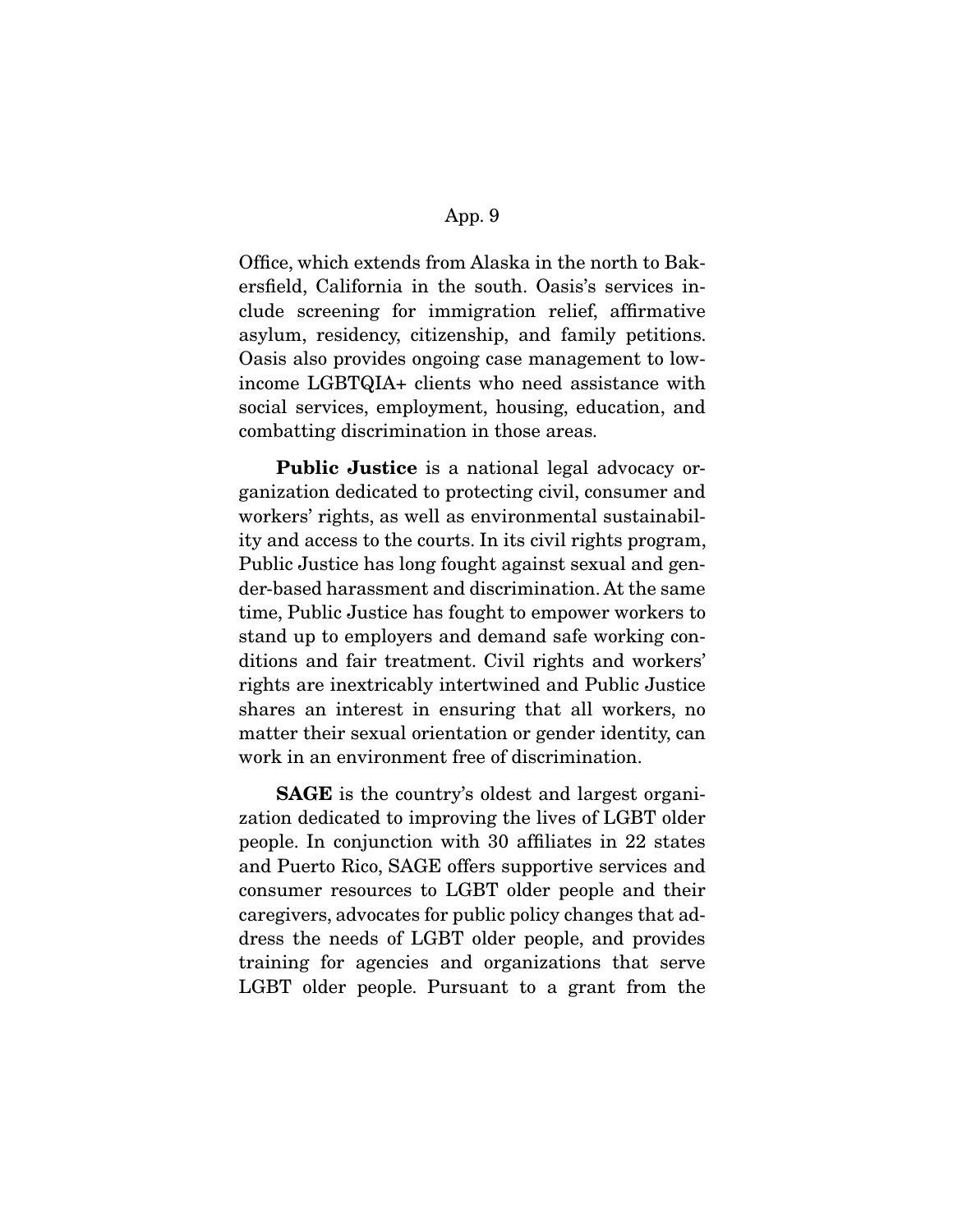Department of Health and Human Services' Administration for Community Living (ACL), SAGE – in collaboration with 18 leading organizations nationwide – operates the National Resource Center on LGBT Aging (NRC), which is the country's first and only technical assistance resource center aimed at improving the quality of services and supports offered to LGBT older people. The NRC provides training, technical assistance, and educational resources to aging providers, LGBT organizations, and LGBT older people. To date, the NRC and our training arm, SAGECare, have trained more than 50,000 professionals in every State and the District of Columbia. In addition, the NRC has published, and made widely available, best practice guides, including, "Inclusive Services for LGBT Older Adults, A Practical Guide to Creating Welcoming Agencies."

 The Shriver Center on Poverty Law, Inc., is a national non-profit legal and policy advocacy organization that has litigated and advanced policy to support low-wage workers who are often subjected to discrimination based on protected characteristics. The Shriver Center also organizes multiple networks of statewide law and policy organizations and legal aid lawyers. As a national clearinghouse for the legal aid community for over 50 years, the Shriver Center supports litigation affecting the rights of individuals to be free from injustice and discrimination.

 Founded in 1967, Western Center on Law and Poverty is the oldest and largest statewide support center for legal services advocates in California.